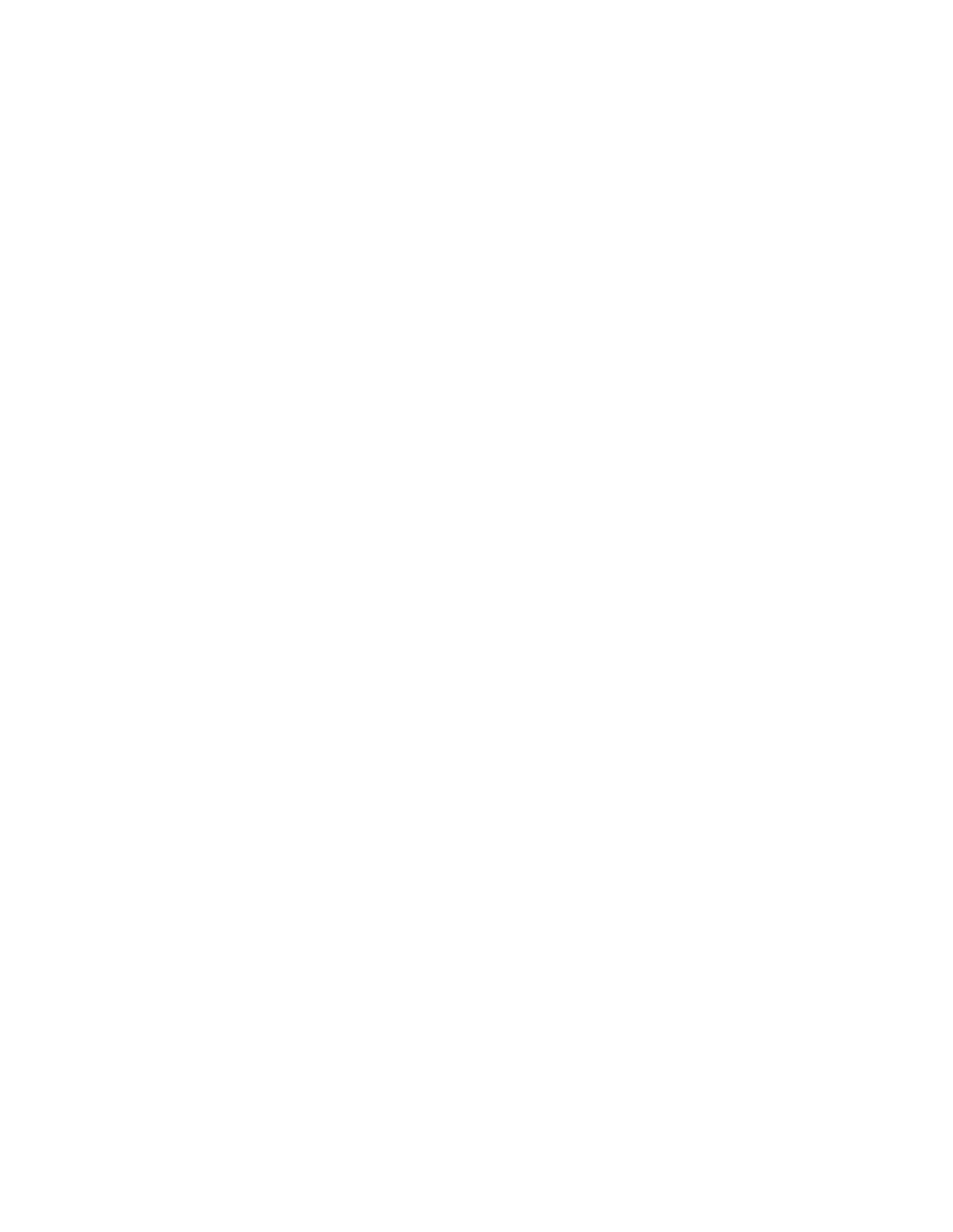# **TABLE OF CONTENTS**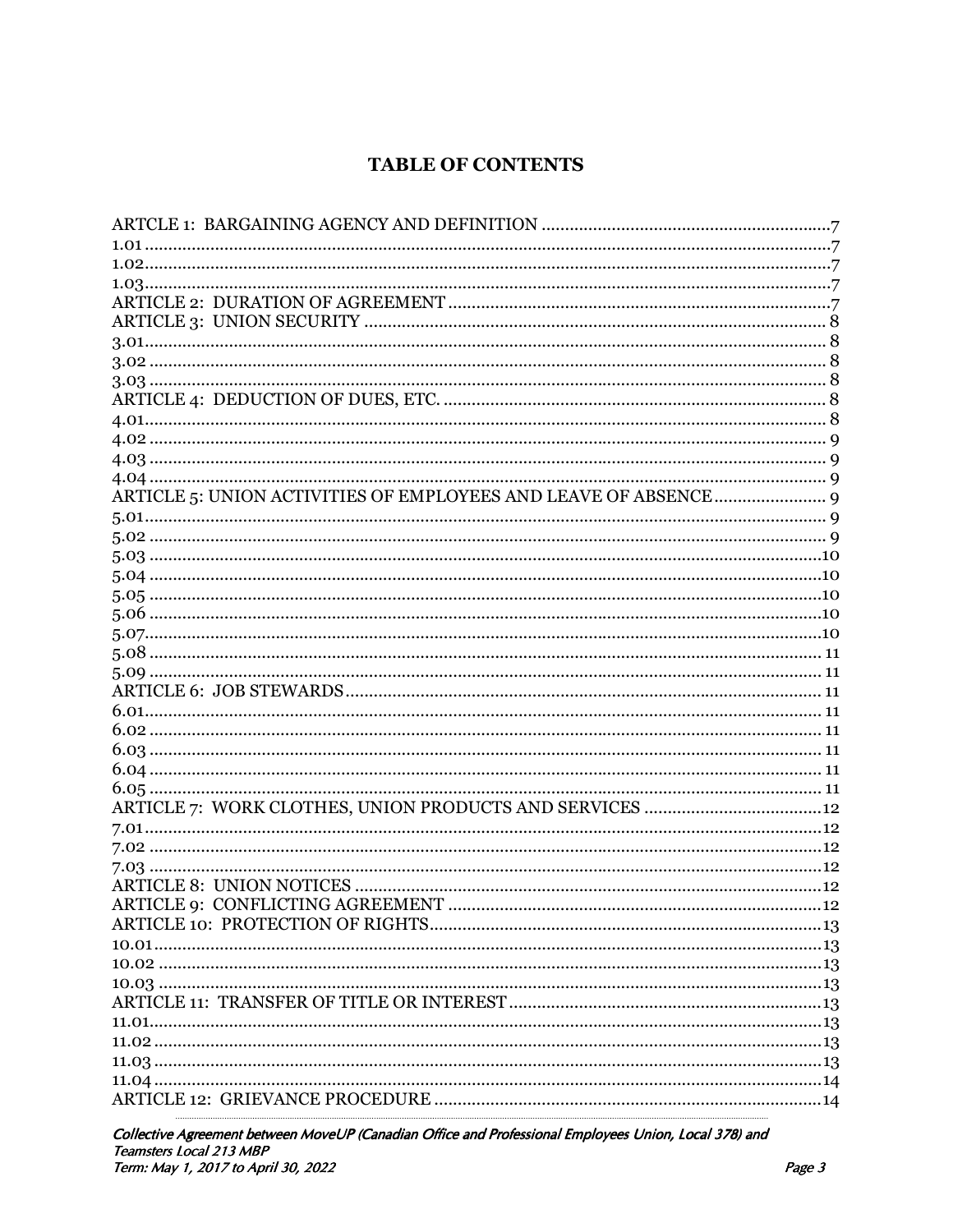| ARTICLE 14: TECHNOLOGICAL CHANGE, RETRAINING AND SEVERANCE  16 |  |
|----------------------------------------------------------------|--|
|                                                                |  |
|                                                                |  |
|                                                                |  |
|                                                                |  |
|                                                                |  |
|                                                                |  |
|                                                                |  |
|                                                                |  |
|                                                                |  |
|                                                                |  |
|                                                                |  |
|                                                                |  |
|                                                                |  |
|                                                                |  |
|                                                                |  |
|                                                                |  |
|                                                                |  |
|                                                                |  |
|                                                                |  |
|                                                                |  |
|                                                                |  |
|                                                                |  |
|                                                                |  |
|                                                                |  |
|                                                                |  |
|                                                                |  |
|                                                                |  |
|                                                                |  |
|                                                                |  |
|                                                                |  |
|                                                                |  |
|                                                                |  |
|                                                                |  |
|                                                                |  |
|                                                                |  |
| 19.02                                                          |  |
| 19.03                                                          |  |
|                                                                |  |
|                                                                |  |
|                                                                |  |
|                                                                |  |
|                                                                |  |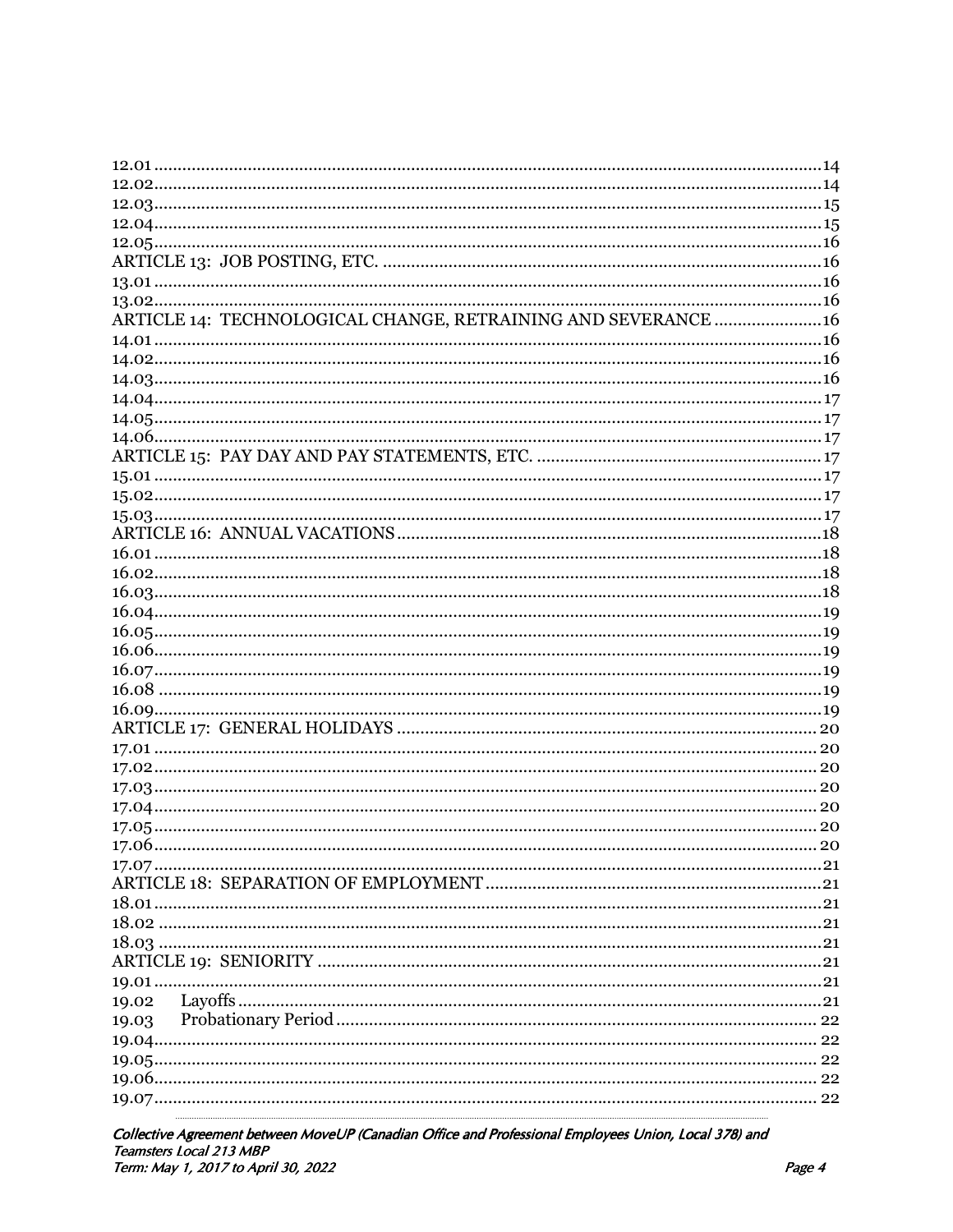| 19.08 |  |
|-------|--|
|       |  |
| 20.01 |  |
| 20.02 |  |
|       |  |
|       |  |
|       |  |
|       |  |
|       |  |
|       |  |
|       |  |
|       |  |
|       |  |
|       |  |
|       |  |
|       |  |
|       |  |
|       |  |
|       |  |
|       |  |
|       |  |
|       |  |
|       |  |
|       |  |
|       |  |
|       |  |
|       |  |
|       |  |
|       |  |
|       |  |
|       |  |
|       |  |
|       |  |
|       |  |
|       |  |
| 26.05 |  |
|       |  |
|       |  |
|       |  |
|       |  |
|       |  |
|       |  |
|       |  |
|       |  |
|       |  |
|       |  |
|       |  |
|       |  |
|       |  |
|       |  |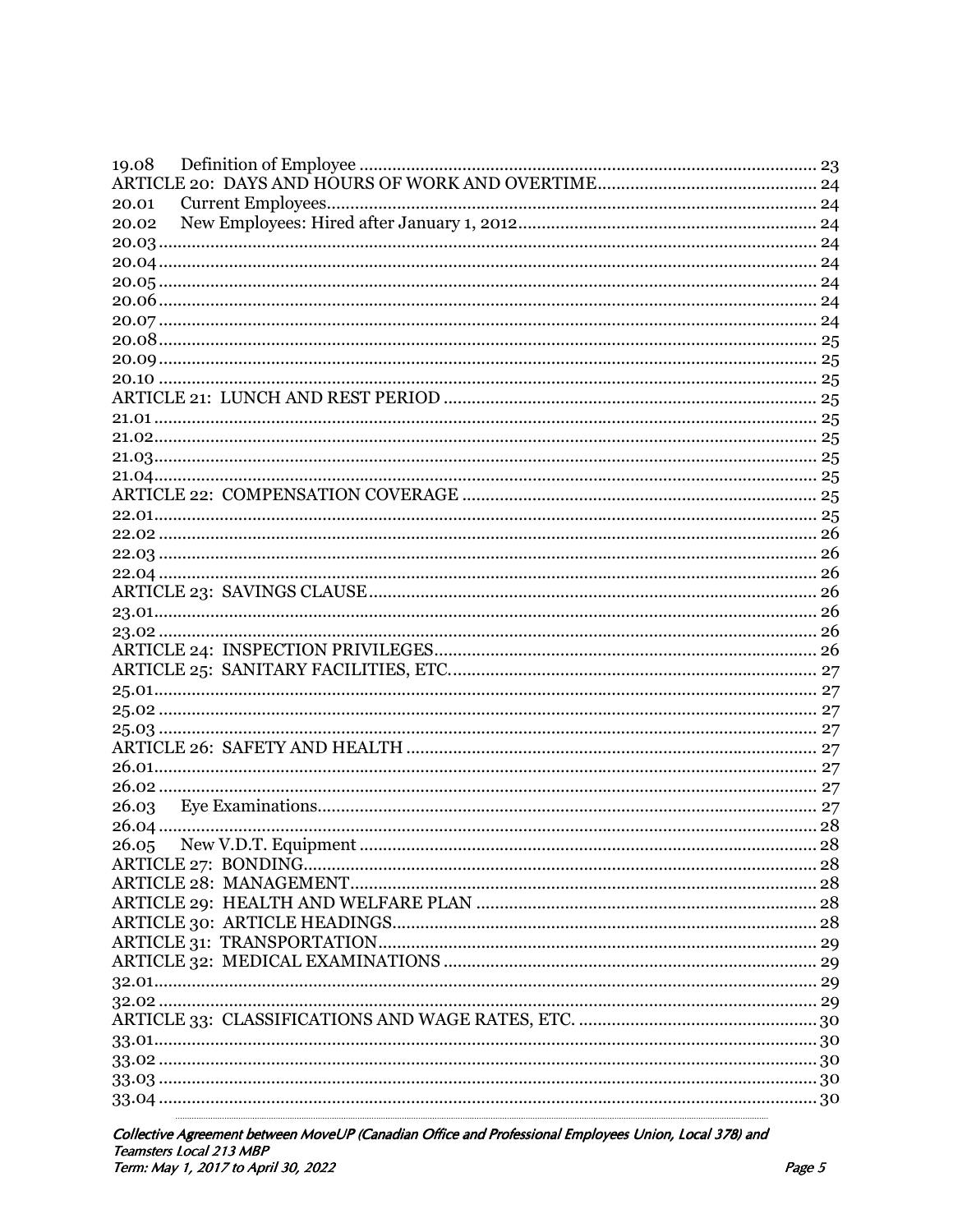| $33.05$ |
|---------|
|         |
|         |
|         |
|         |
|         |
|         |
|         |
|         |
|         |
|         |
|         |
|         |
|         |
|         |
|         |
|         |
|         |
|         |
|         |
|         |
|         |
|         |
|         |
|         |
|         |
|         |
|         |
|         |
|         |
|         |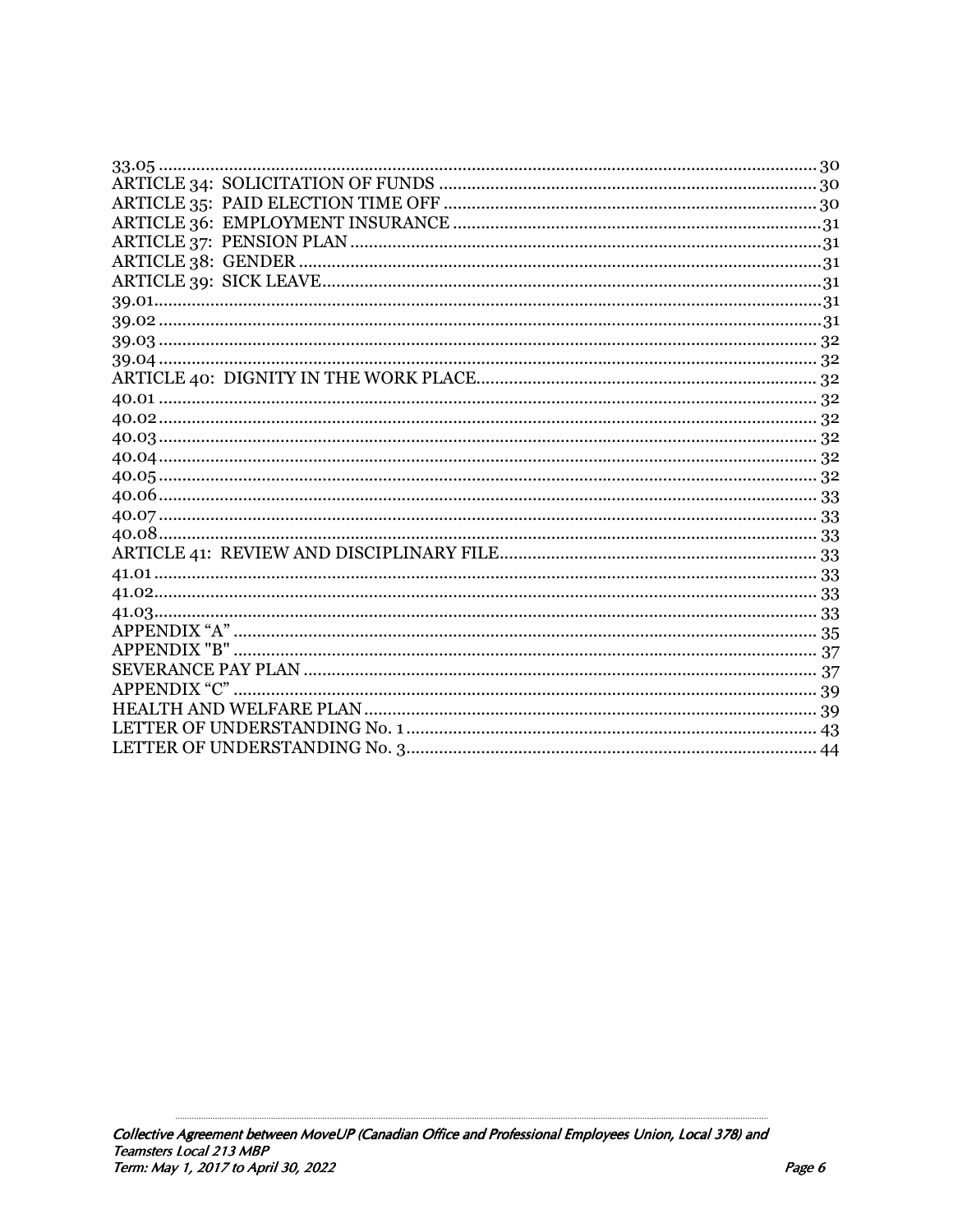#### **BETWEEN: TEAMSTERS LOCAL 213 MEMBERS BENEFIT PLANS** 490 East Broadway, City of Vancouver, Province of British Columbia;

(hereinafter referred to as the "Employer")

PARTY OF THE FIRST PART

# **AND: MoveUP CANADIAN OFFICE & PROFESSIONAL EMPLOYEES UNION, LOCAL 378**

(hereinafter referred to as the "Union")

PARTY OF THE SECOND PART

# **ARTCLE 1: BARGAINING AGENCY AND DEFINITION**

**1.01** 

 The Employer recognizes the Union as the sole collective bargaining agency of all employees as set out in the Certificate of Bargaining Authority and shall include temporary or so-called casual employees in the unit.

**1.02** 

 The term employee as used in this Agreement shall apply to any person performing work in any job which is covered by the Certificate and this Agreement. In the event that any person is taken into employment (i.e. performs work of any kind) and there is no classification or wage rate contained in this Agreement for the job which that person would be doing, then the Union and the Employer shall immediately negotiate a classification and wage rate for that person. Failure to agree by the parties, the matter shall be referred to a Board of Arbitration as contained in this Agreement.

**1.03** 

 All work within the bargaining unit shall be performed only by those persons coming within the bargaining unit who are members of the Union as prescribed herein, or who are eligible to become members under Article Three (3) herein. No work which the employees perform or can perform shall be sub-contracted out in any manner.

# **ARTICLE 2: DURATION OF AGREEMENT**

This Agreement shall be in full force and effect from and including May 1, 2017, to and including April 30<sup>th</sup>, 2022, and shall continue in full force and effect from year to year thereafter, subject to the right of either party to this Agreement within four (4) months immediately preceding the expiration, or immediately preceding the anniversary date in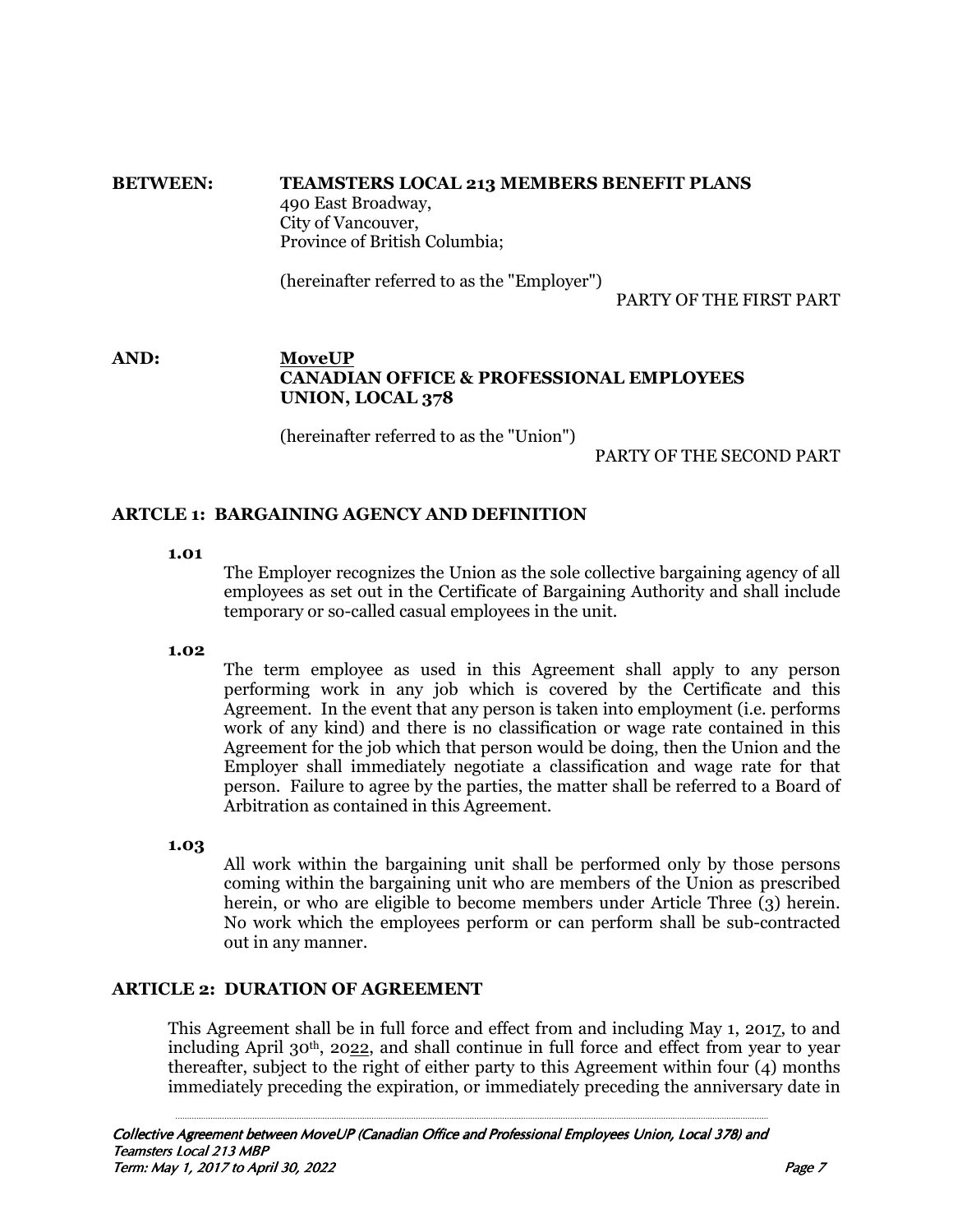any year thereafter, by written notice to the other party, require the other party to commence collective bargaining with a view to the conclusion of a renewal or revision of the Collective Agreement or a new Collective Agreement.

 Should either party give written notice to the other party pursuant hereto, this Agreement shall thereafter continue in full force and effect until the Union shall give notice of strike and such strike has been implemented, or the Employer shall give notice of lockout and such lockout has been implemented, or the parties shall conclude a renewal or revision of the Agreement or a new Collective Agreement.

For the purposes of the Labour Relations Code of British Columbia, the expiration date of the Agreement shall be deemed to be the day immediately preceding the implementation of a strike by the Union, or the implementation of a lockout by the Employer.

The operation of Sections 50 (2) and 50 (3) of the Labour Relations Code of British Columbia is hereby excluded.

# **ARTICLE 3: UNION SECURITY**

#### **3.01**

 The Union recognizes the right of the Employer to hire whomever it chooses, subject to the Seniority provisions contained herein. The Employer may give the Union an opportunity to refer suitable applicants for employment.

The Employer further agrees that it shall not employ in any job coming under this Agreement any person who is otherwise fully employed by another employer or any subcontracting agency.

#### **3.02**

 The Employer agrees that when he does hire new employees who are not referred by the Union, the Employer shall have such new employees fill in the required Union Membership and Death Benefit cards, which will be supplied to the Employer by the Union, and mail same in to the Union Office as soon as possible.

#### **3.03**

 All employees shall be required to be a member of the Union as a condition of employment with the Employer.

Should any employee covered by the bargaining unit cease, at any time, to be a member in good standing of the Union, the Employer shall, upon notification from the Union, discharge such employee.

# **ARTICLE 4: DEDUCTION OF DUES, ETC.**

#### **4.01**

The Union shall each month mail to the Employer a checkoff form, in duplicate,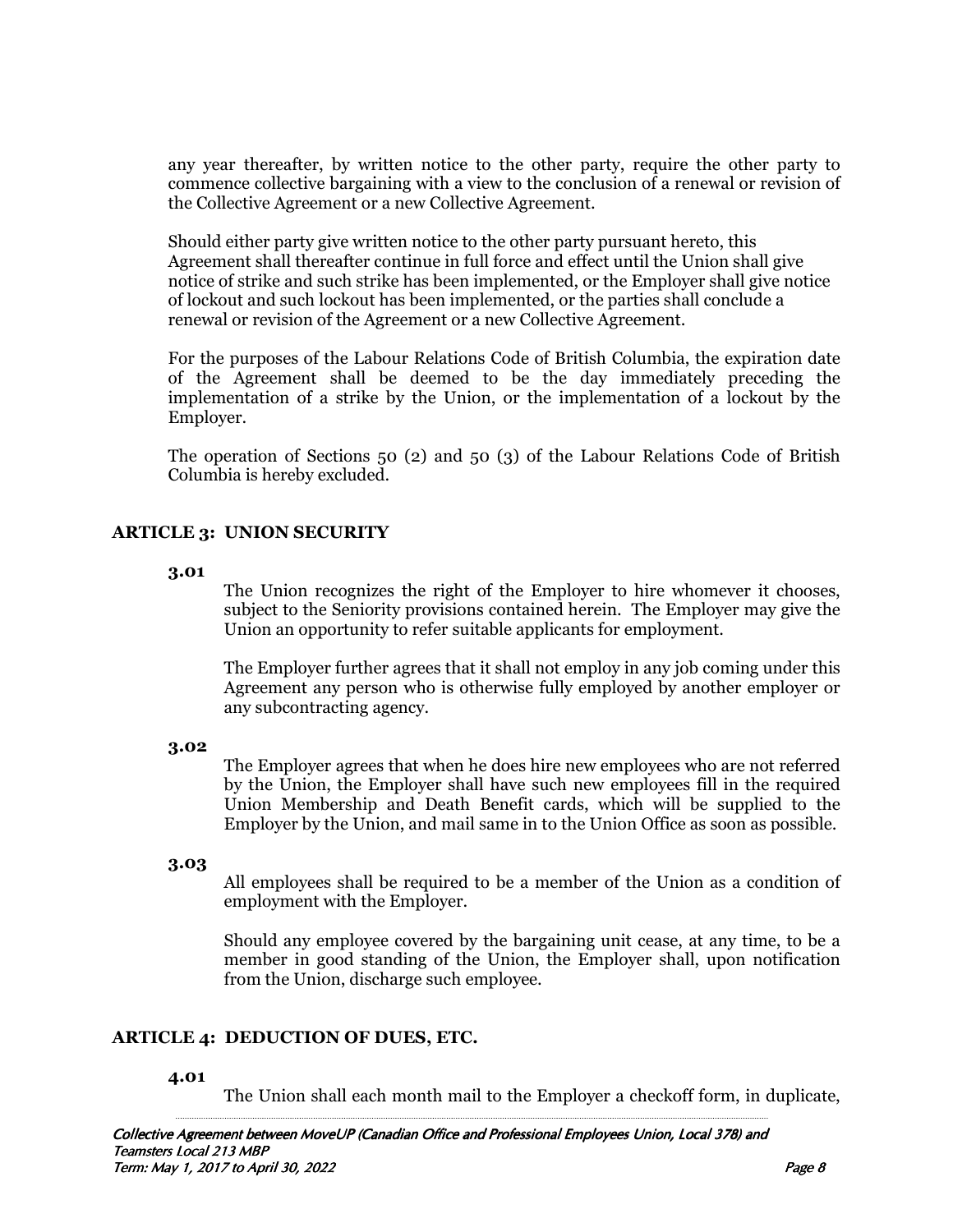setting out the name of each employee in the Union and the amounts of dues, etc. they owe. The Employer shall delete any names from such list of employees who have terminated since the previous list and shall also add the names of any new employees.

#### **4.02**

All employees referred to above will be required to sign authorization for checkoff of Union dues, fees and assessments which may be levied by the Union in accordance with the Constitution and/or By-Laws. Such checkoff shall be irrevocable during the term of this Agreement.

## **4.03**

 The Employer shall deduct from each employee and pay to the Union, any monthly dues, fees and assessments levied in accordance with the Union's By-Laws, owing by said employees hereunder to the said Union. All deductions made by the Employer pursuant to this Article shall be remitted to the Union by the fifteenth  $(i5<sup>th</sup>)$  day of the month following the date of deduction whenever possible but in no event will such remittance be later than the end of the month following the date of deduction. Such remittance shall be accompanied by information specifying the names of the employees from whose pay such deductions have been made and the purpose of the deduction and amount in each case.

#### **4.04**

 If the Employer fails to adhere to the provisions of this Section, the Employer shall be liable to the Union for the dues not deducted and remitted to the Union that should have been.

To enable the Union to properly police this provision, a Union Representative of the Union shall have access to the Company payroll records.

# **ARTICLE 5: UNION ACTIVITIES OF EMPLOYEES AND LEAVE OF ABSENCE**

#### **5.01**

 The Employer shall allow time off work, without pay, to any man or woman who is serving as a Union delegate to any conference or function, provided all requests for time off are reasonable and do not interfere with the proper operation of the business, and there shall be no more than one (1) employee in the bargaining unit absent at any one (1) time.

No employee who acts within the scope of the above paragraph shall lose his job or be discriminated against for so acting.

#### **5.02**

 During an authorized leave of absence, an employee shall maintain and accumulate seniority.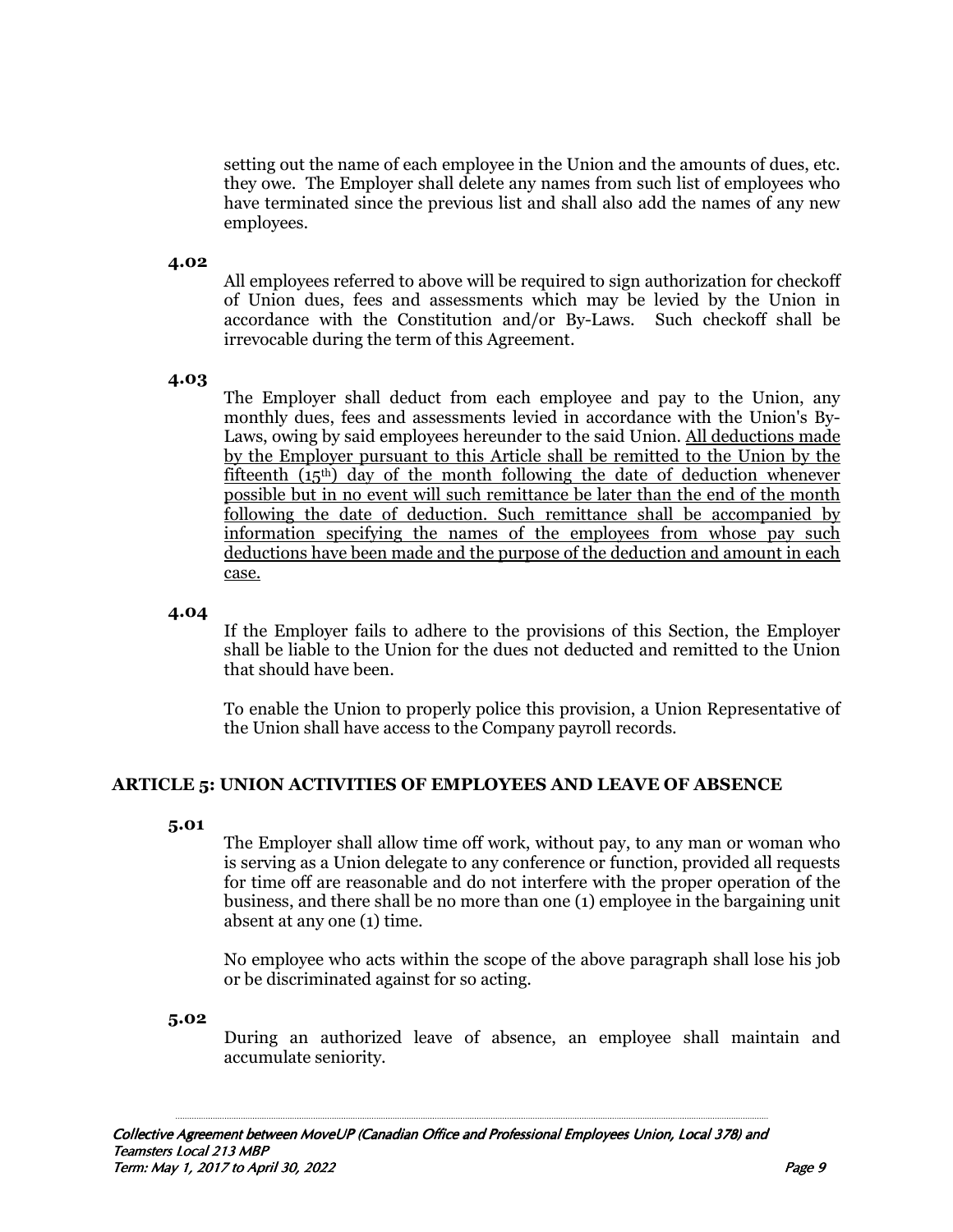#### **5.03**

 When an employee suffers an injury, whether on the job or not, or suffers any illness preventing him or her from reporting to work, he or she will automatically be granted leave of absence, without pay, until such time as they can properly return to work. Such absence will not exceed one (1) calendar year except by mutual consent of the parties.

If an employee desires a leave of absence for reasons other than those referred to above, he must obtain permission, in writing, for the same from the Employer and the Employer will send a copy of same to the Union. However, no legitimate and reasonable request for a leave of absence will be denied.

In any instance where an employee accepts other employment without the consent of Management, when on leave of absence or vacation for any reason, his or her employment may be terminated, subject to proper proof of same.

# **5.04**

 When an employee suffers an injury or illness which requires his or her absence, they shall report the fact to the Employer as soon as possible, prior to their actual starting time, so adequate replacement may be made if necessary. Employees must keep the Employer notified of correct address and phone number at all times.

## **5.05**

 In case of death in the immediate family, the employee affected shall be granted bereavement leave of absence with full pay for three (3) days. For family deaths out of the province employees shall be granted bereavement leave of absence with full pay for five (5) days, provided services are attended. Immediate family means: spouse, common law spouse, mother, step-mother, father, step-father, children, step-children, sister, step-sister, brother, step-brother, mother-in-law, father-in-law, sister-in-law, brother-in-law, grandparents.

# **5.06**

 All time lost by an employee due to necessary attendance on Jury Duty or any Court proceedings where subpoenaed as a witness shall be paid for at the rate of pay applicable to said employee. Once an employee is released from Jury or Witness duty, he or she shall be returned to the job classification and pay rate they were on prior to such duty. All Jury Duty pay or witness payments received by the employee from the Courts or otherwise shall be reimbursed to the Employer by endorsation of Jury Duty cheque and/or witness fees to the Employer.

#### **5.07**

 When any employee is either elected or appointed to a full-time job with the Union, he/she shall be granted a leave of absence in accordance with the following:

- a) Elected positions shall be granted a leave of absence for four (4) years.
- b) Appointed positions shall be granted a leave of absence for six (6) months.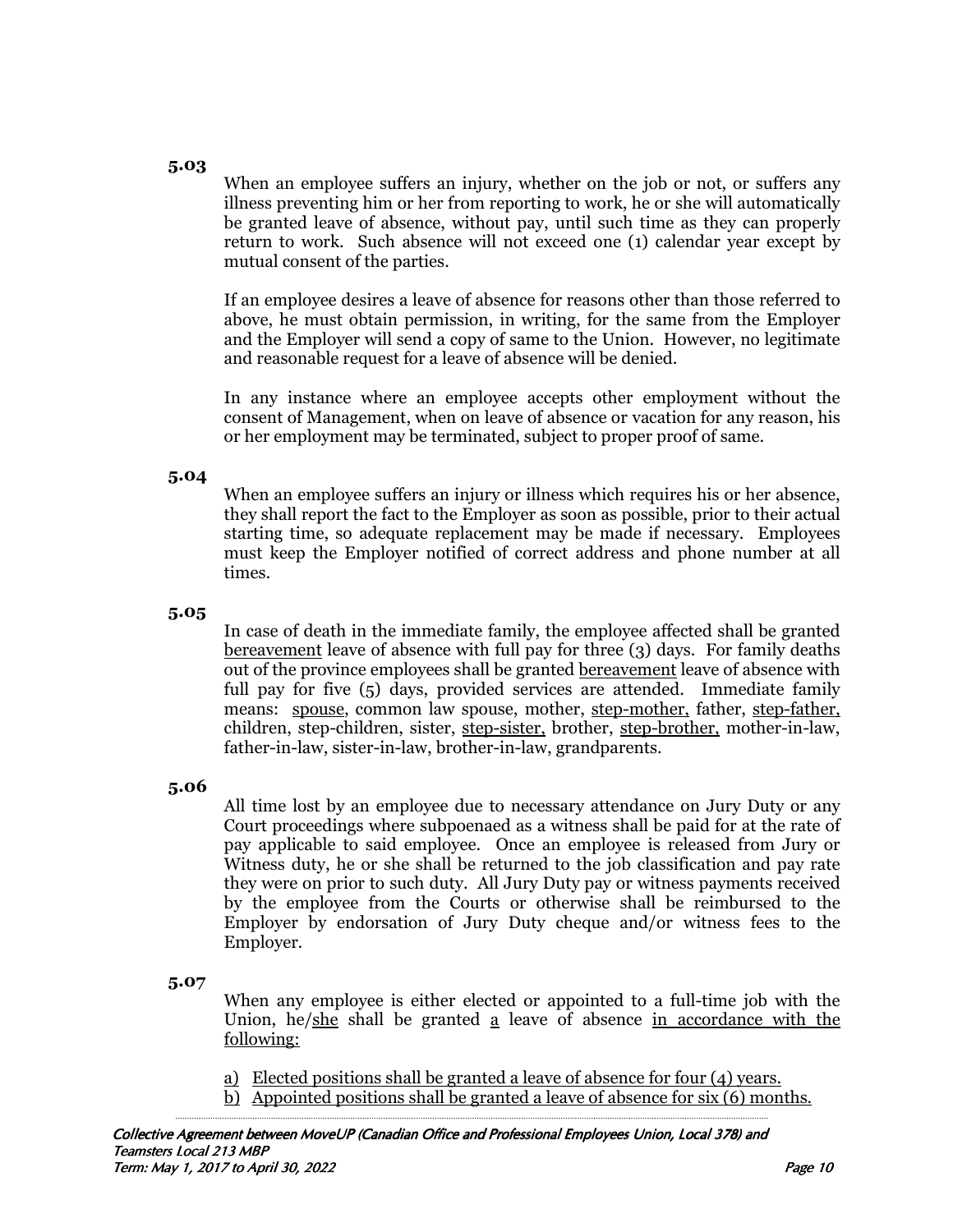#### **5.08**

 Pregnancy and Parental Leave will be granted in accordance with the Employment Standards Act of B.C. Seniority shall accrue during Pregnancy and Parental Leave.

#### **5.09**

 The Employer shall grant, upon request, unpaid Compassionate Care Leave in accordance with Section 52.1 of the B.C. Employment Standards Act. The compassionate Care Leave waiting period will be paid out of an employee's sick leave bank, retroactively, once the employee has supplied documentation that the Compassionate Care Leave has been approved by the B.C. Employment Standards Amendment Act (April 27, 2006).

## **ARTICLE 6: JOB STEWARDS**

#### **6.01**

 There shall be a Job Steward appointed, if the Union so wishes, to see whether the members of the Union and the Employer live up to the provisions of this Agreement, and to report any infractions of such provisions to the Manager, who shall promptly deal with same. Such Job Steward shall be appointed by the Union and shall be an employee of the Employer. There shall be no discrimination against the Job Steward for lawful Union activities.

#### **6.02**

 The Job Steward shall have no authority to alter, amend, violate or otherwise change any part of this Agreement. The Job Steward shall report to the Union Officers any violations of this Agreement.

#### **6.03**

 The Employer will recognize the Job Steward selected in accordance with the Union rules and regulations as the representative of the employees in the respective groups or departments for which they are chosen, and hereby recognizes that the power to appoint and removal thereof is solely vested with the Union. The number of Stewards will be consistent with the need.

#### **6.04**

 The Union will advise the Employer of the identity of all Stewards and will also give notice within twenty-four (24) hours of any new appointment or removal thereof.

#### **6.05**

 Job Stewards shall be allowed to take up grievances during working hours, without loss of pay.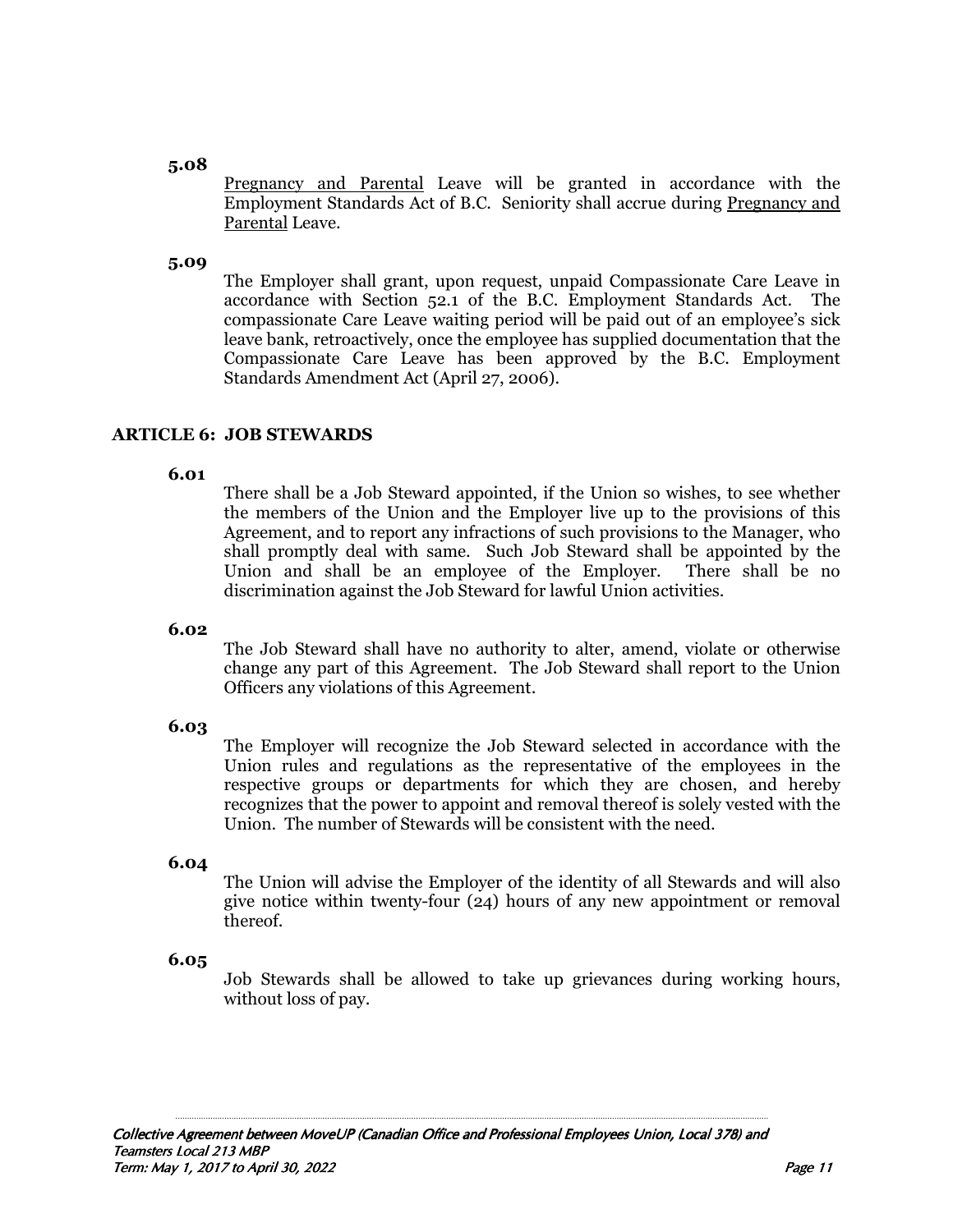# **ARTICLE 7: WORK CLOTHES, UNION PRODUCTS AND SERVICES**

**7.01** 

 The Employer shall provide and maintain for each employee, free of charge, with the following: A smock, if any work is required to be performed on a duplicating or addressograph machine of any type, during which the employee's personal clothes could become soiled.

**7.02** 

 All vending machines of any type provided in the Employer's establishment shall be provided by a company having an agreement with the Teamsters Union, and further all products contained therein shall be unionized products. The Employer shall have no responsibility for said machines or products.

**7.03** 

 If at any time the Employer requires or uses outside Security or Watchmen services, it shall be a company having an agreement with the Teamsters Union, and the same shall apply if any Propane Gas services are required.

# **ARTICLE 8: UNION NOTICES**

The Employer agrees to provide space that is readily accessible for the official Union notices of direct interest to the employees and that there shall be no interference by the Employer with said Notice Board.

The following items must be posted on said Notice Board:

- (a) A copy of this Agreement;
- (b) A valid Seniority list to be revised every six (6) months and a copy to be sent to the Union;
- (c) Copies of the Employer's Welfare Plan and Sick Leave pay provisions, with details as to when employees are eligible and who to see to obtain the coverage of the Welfare Plan.

# **ARTICLE 9: CONFLICTING AGREEMENT**

The Employer agrees not to enter into any agreement or a contract with employees covered by this Agreement, individually or collectively, which in any way conflicts with the terms and provisions of this Agreement, or any Statutes of the Province of British Columbia or Canada. Any such agreement will be null and void.

Management agrees that before effecting any wage rate other than those set out in this Agreement, they shall first discuss same with the Union Agent. No changes shall apply unless coming under the provisions of Articles 13 or 14 of this Agreement.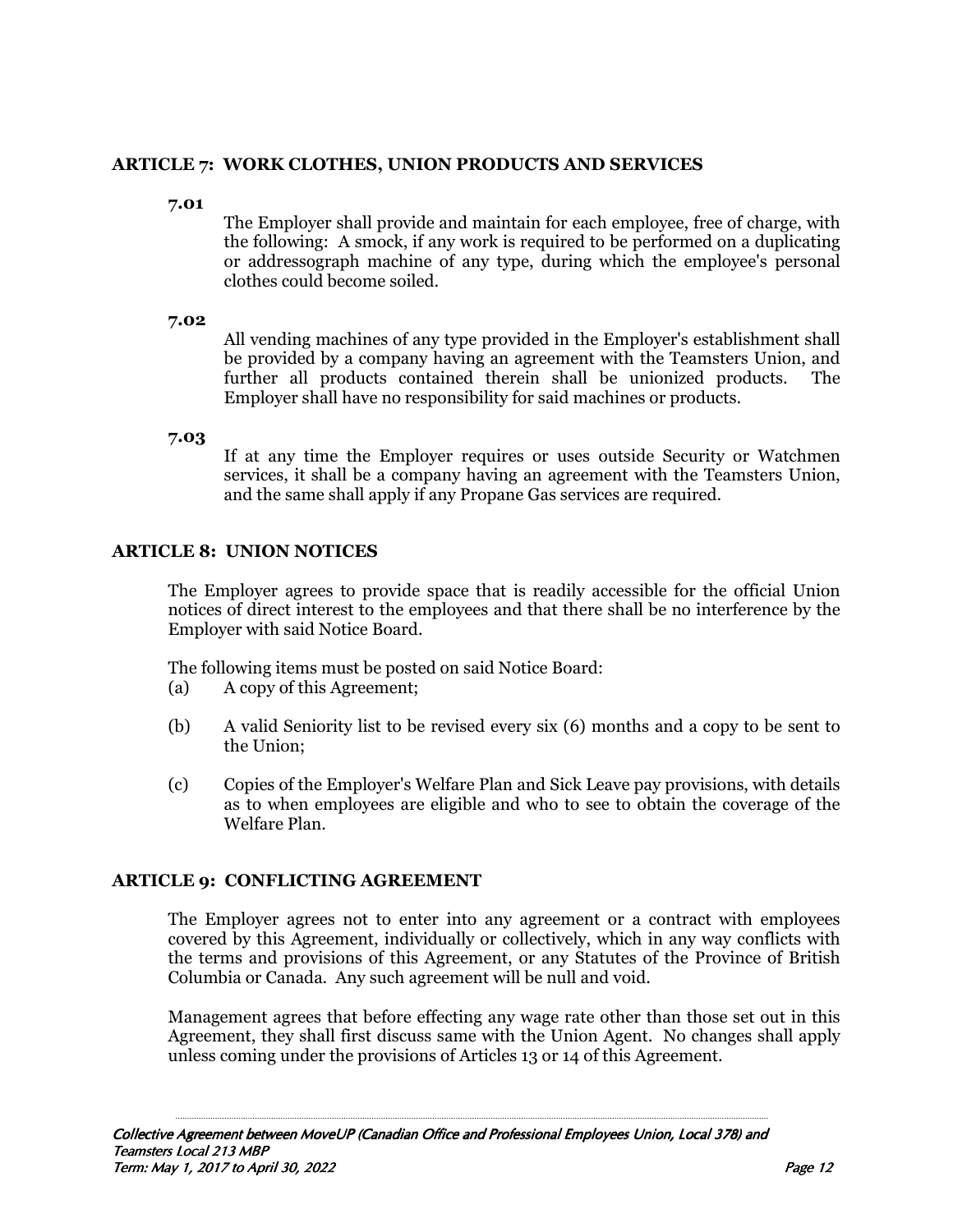#### **ARTICLE 10: PROTECTION OF RIGHTS**

#### **10.01**

 The Employer shall not require any Union member hereunder to cross a legal picket line or to accept any product or goods from any person or employees of any person with whom a Union has a legal picket or placard line around or against, or to deliver any product or goods to any person, or employees of any person with whom a Union has a legal picket or placard line around or against and in the event of any employer obtaining an injunction against the Union having said picket or placard line, then the employee may consider that the picket or placard line is still in operation and may refuse to cross same until such time as the matter is settled in Court, and if the decision is found in favour of the company obtaining the injunction, then it will be considered that there is no picket or placard line in existence.

#### **10.02**

 The Union reserves the right to render assistance to other Labour Organizations and it shall not be considered a violation of this Agreement for the Union to do so, or to refuse to work with non-union workers.

#### **10.03**

 All Union dues and Health and Welfare Plan contributions are to be trust monies and shall be paid to the party entitled thereto not later than fifteen (15) days after such deductions are made, and upon default of compliance with this Section, the Union may require the Employer to post with the Union, a cash bond in any amount, not exceeding five thousand dollars (\$5,000.00). It shall be held by the Union to ensure future compliance with this Section during the term of this Agreement. In addition, upon such default as aforesaid, the employees of the Employer and the Union shall incur no liability in damages or howsoever in the event such employees absent themselves from work or picket the Employer's premises while such default shall continue.

# **ARTICLE 11: TRANSFER OF TITLE OR INTEREST**

#### **11.01**

 This Agreement shall be binding upon the parties hereto, their successors, administrators, executors, and assigns. In the event the entire operation or any part thereof is sold, leased, transferred, or taken over by sale, transfer, lease assignment, receivership or bankruptcy proceeding, such operation shall continue to be subject to the terms and conditions of this Agreement for the life thereof.

#### **11.02**

 It is understood by this Section that the parties hereto shall not use any leasing device to a third party to evade this contract.

#### **11.03**

The Employer shall give notice of the existence of this Agreement to any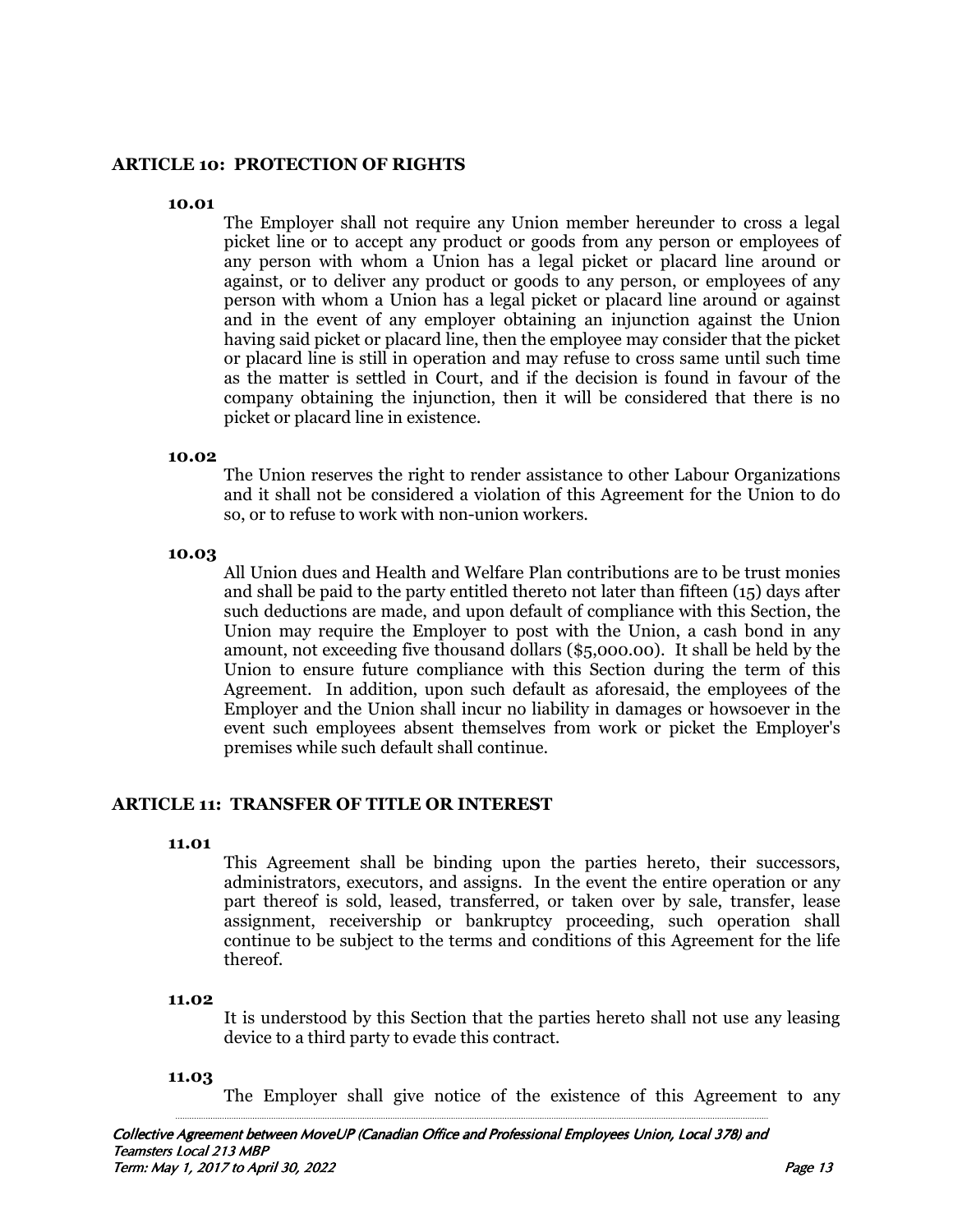purchaser, transferee, lessee or assignee of the operation covered by this Agreement or any part thereof. Such notice shall be in writing and a copy thereof shall be delivered to the Union prior to the time the Employer executes the contract of sale, lease or transfer. The Union shall also be informed of the nature of the transaction, not including financial details.

In the event the Employer fails to give notice as herein required or fails to provide the Union with particulars herein required, the Employer shall be liable to the Union and to the employees covered by this Agreement, for all loss or damages sustained as a result of such failure.

#### **11.04**

 The Employer shall not require, as a condition of continued employment, that an employee purchase or assume any proprietary interest or other obligation in the business.

## **ARTICLE 12: GRIEVANCE PROCEDURE**

#### **12.01**

 Any complaint, disagreement or difference of opinion between the Employer, the Union or the employees covered by this Agreement, which concerns the interpretation or application of the terms and provisions of this Agreement, shall be considered a grievance.

Any employee, the Union or the Employer may present a grievance in writing. Any grievance which is not presented in writing within thirty (30) days following the event giving rise to such grievance shall be forfeited and waived. This provision shall not be used to deny any employee his or her rights under the Provincial Labour Statutes.

#### **12.02**

The Steps of the Grievance Procedure shall be as follows:

#### **STEP I**

The employee, with or without the Job Steward, shall take his grievance up with the Foreman or Supervisor. The Employer shall take up his grievance with the employee concerned who shall have the right to have the Job Steward present.

#### **STEP II**

Should a solution not be reached by Step (I), then a Representative of the Union accompanied by the employee and the Job Steward if the Union wishes, shall discuss the matter with Management.

If no solution is reached, then the grieving party shall submit in writing its contention on the dispute. The other party shall reply in writing within seven (7) days.

Failure to respond or failing settlement of the dispute at this stage shall cause the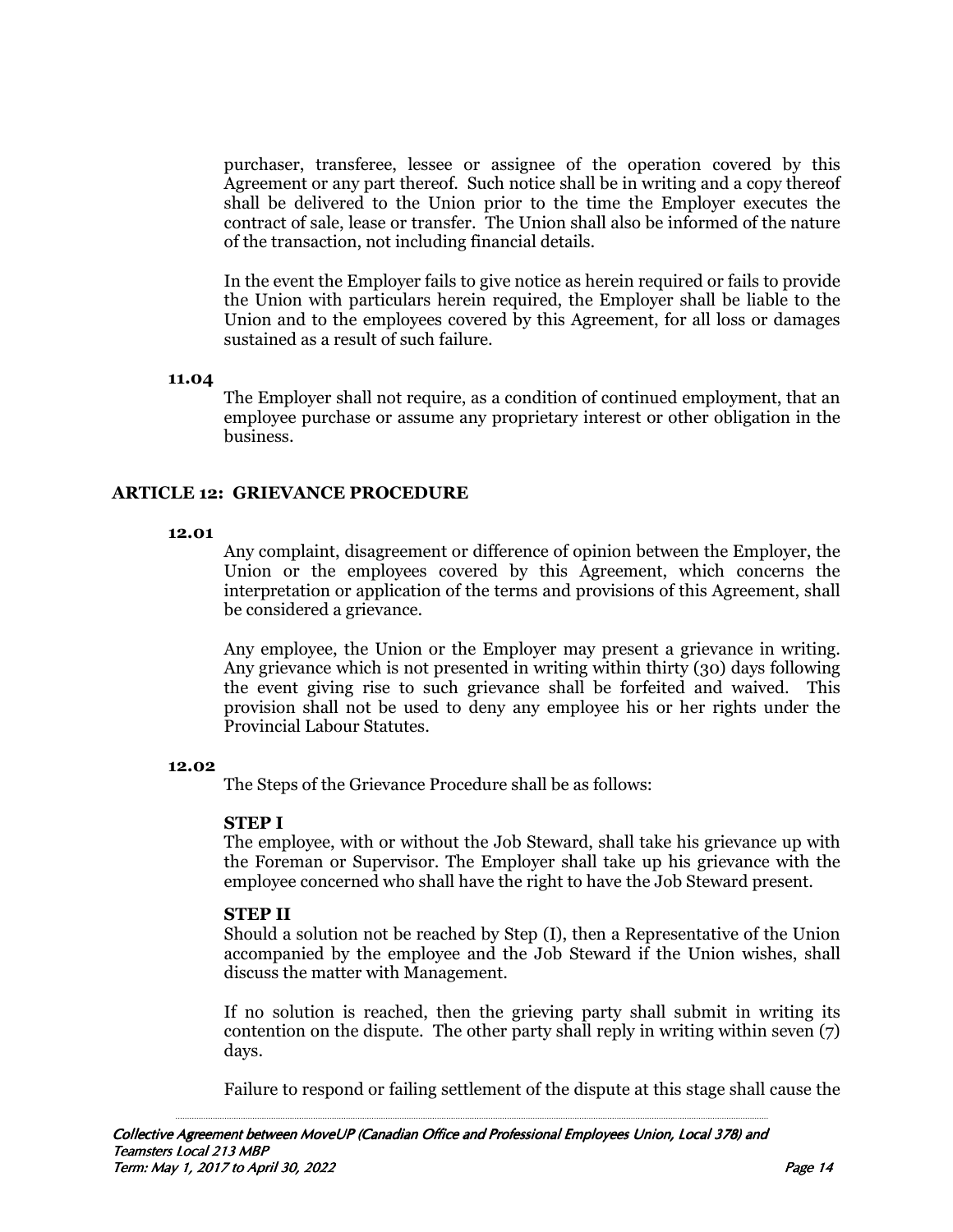matter to be submitted to Arbitration as set out herein.

Notwithstanding the above, if an authorized Agent of the Union or the Employer claims a violation of this Agreement, he may invoke the Grievance Procedure at Step (II) as the grieving party on behalf of the Union or the Employer or on behalf of any employee or employees concerned.

### **STEP III**

The party desiring Arbitration shall appoint a member for the Board and shall notify the other party in writing of its appointment.

The party receiving the notice shall within seven (7) days thereafter appoint a member for the Board and notify the other party of its appointment.

Failure to appoint their nominee, by either party, the other party who has appointed their nominee shall apply to the Minister of Labour to appoint a nominee on behalf of such party.

## **STEP IV**

 The Arbitrators so appointed shall confer to select a third person to be Chairman and failing for five  $(5)$  days from the appointment of the second of them to agree to a person willing to act, either of them may apply to the Minister of Labour.

## **12.03**

 Notwithstanding the foregoing provisions respecting the establishment and jurisdiction of an Arbitration Board, if the parties agree a Sole Arbitrator shall be chosen to act in the same capacity and having the same powers as a Board of Arbitration.

#### **12.04**

 If the Arbitration Board finds that an employee has been suspended or discharged without proper cause, or improperly laid off, that employee shall be reinstated by the Employer without loss of pay and with all his rights, benefits and privileges which he would have enjoyed if the discharge, suspension or improper layoff had not taken place.

 If an Arbitration Board finds circumstances which in the opinion of the Arbitration Board makes it just and equitable may order the Employer to pay less than the full amount of wages lost.

The Board of Arbitration shall not have any jurisdiction or authority to alter or change any of the provisions of this Agreement, or to give any decision inconsistent with the terms of this Agreement, except where there is a dispute between the parties, regarding the rate of pay for a newly established, or altered classification not provided for herein, or a dispute under 23.02 herein, or a dispute under the Welfare Plan, the Board of Arbitration or Sole Arbitrator shall have the power to deal with such matters and bring down a final and binding award.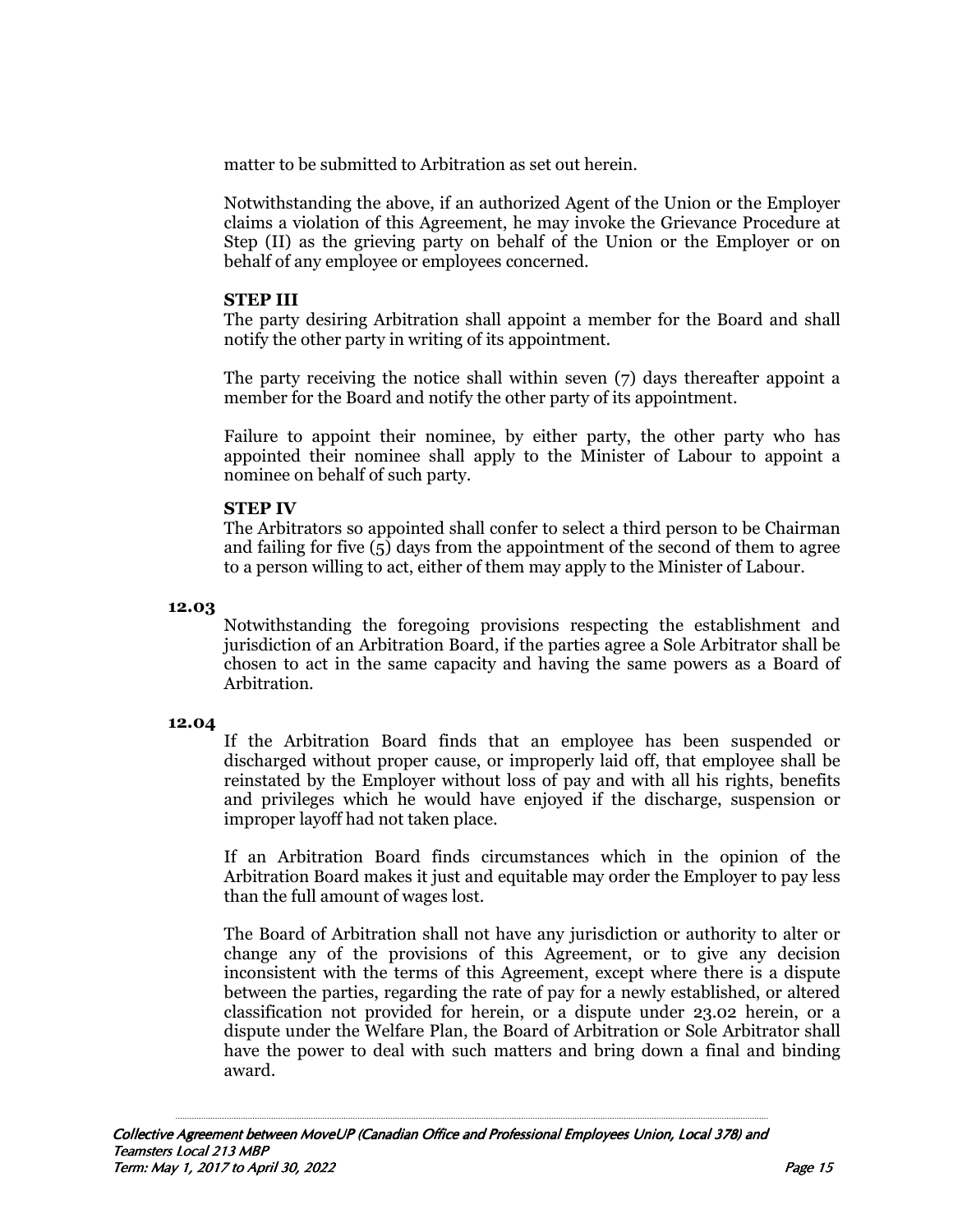Each of the parties hereto will bear the expenses of their nominee and the parties will equally bear the expenses of the Chairman.

#### **12.05**

 The Employer agrees that if any grievance proceeds to Arbitration and the Arbitration Board finds in favour of the Union or any employee, the Employer shall pay for all time lost by any employee as a result of such employee being called on to appear as a witness.

#### **ARTICLE 13: JOB POSTING, ETC.**

#### **13.01**

 In the event that any employee leaves a job, or a new job is created or new equipment is installed, the Employer shall post a notice on the Bulletin Board notifying that a vacancy exists in a particular job, giving details of the job, rates of pay, etc. Employees desiring such job shall then apply in writing within thirty-six (36) hours of such posting, excluding weekends, except that employees on vacation at such time shall have the privilege of applying when they return. The senior employee applying who has the ability to do the job, subject to the Section above, shall receive such job.

Where the vacancy is a new job not heretofore done in the establishment, the Employer may establish a rate for such job. If the Union disagrees with such rate, same shall be settled by Arbitration as set out herein.

#### **13.02**

 The Employer agrees to advise and discuss with the Union any decision to install new equipment prior to its installation.

#### **ARTICLE 14: TECHNOLOGICAL CHANGE, RETRAINING AND SEVERANCE**

#### **14.01**

If the Employer proposes the introduction of equipment in its operations requiring specialized training, the Employer agrees to give first opportunity to employees then on the payroll through the Job Posting procedures of this Agreement to operate this equipment and/or train to operate the equipment, provided the applicant qualifies with the requirements of an independent aptitude test, if required by the Employer; cost of such test to be borne by the Employer. Any employee taking such a test is entitled to know the results of such test.

#### **14.02**

 The Employer agrees to notify the Union no less than three (3) months in advance of the introduction of any new equipment.

#### **14.03**

The Employer agrees to work with the Union and with Canada Manpower in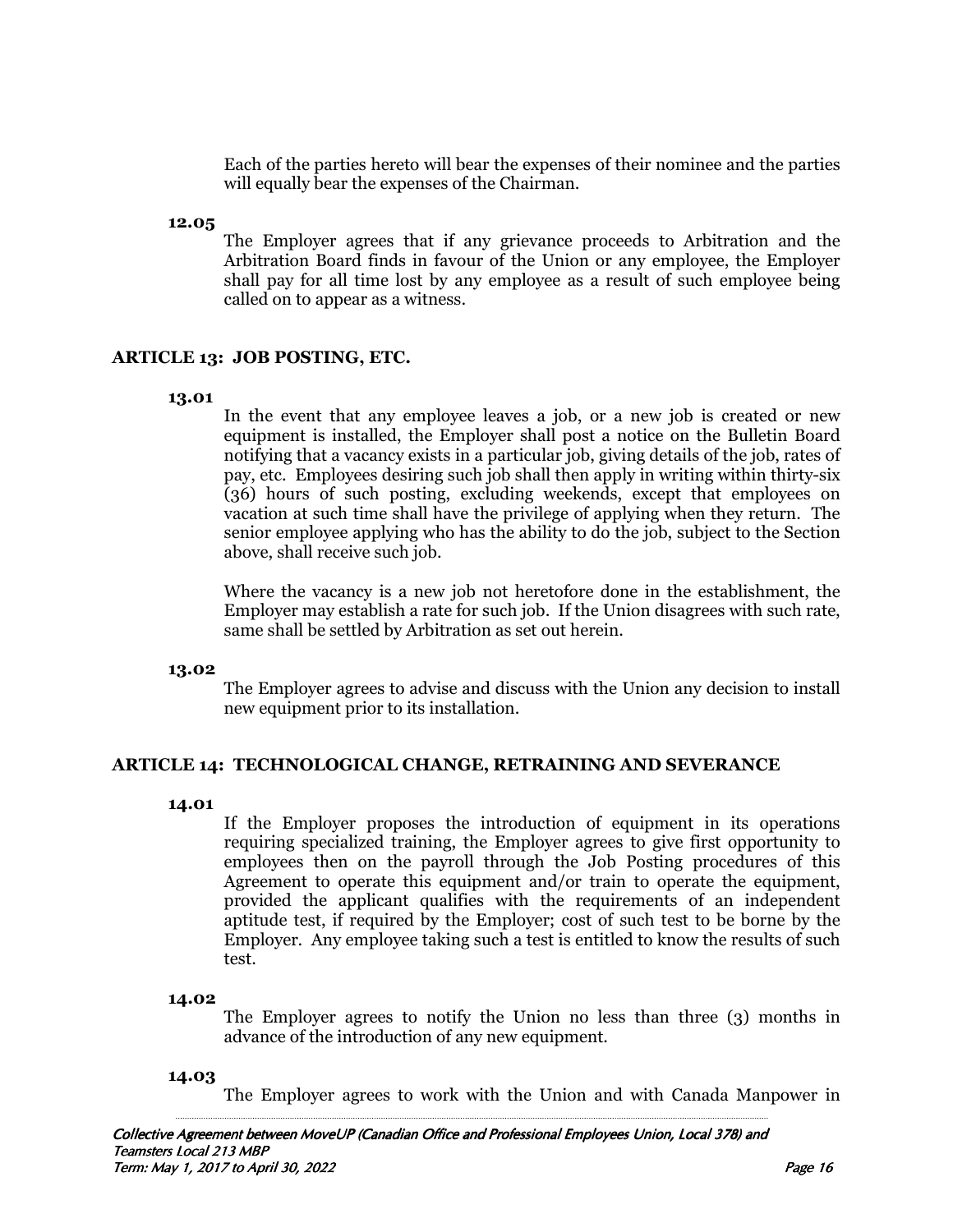order to arrange for training of employees whose jobs no longer exist as a result of automation, but whose seniority entitles them to continued employment. Such employees shall have the choice of taking the training provided or of accepting a layoff.

#### **14.04**

 Full time employees with one (1) year or more of service, whose employment is terminated as a result of technological change, or of closure of the whole or any part of the operation or loss of business shall receive termination pay of one (1) week's pay for each year of service with the Employer, at the rate of pay the employee was receiving on the date of termination.

The above shall not apply when an employee resigns or is discharged for just cause.

#### **14.05**

 Severance pay will not be applicable in the event of layoff of an employee unless the layoff without recall exceeds a period of six (6) months. However, the employee may choose to retain recall rights in six (6) month periods, thereby delaying the collection of severance pay.

#### **14.06**

 Whenever there is a significant change in job content or working conditions, the Company will meet with the Union to discuss the appropriateness of a rate revision. If agreement cannot be reached, the matter may be processed through the Grievance Procedure, to a final conclusion.

#### **ARTICLE 15: PAY DAY AND PAY STATEMENTS, ETC.**

#### **15.01**

 All employees covered by this Agreement shall be paid not less frequently than on a bi-weekly basis, all wages earned by such employees to a day not more than three (3) days prior to the day of payment. Employees will receive their pay cheques no later than twelve o'clock (12:00) noon on Tuesday.

#### **15.02**

 The Employer shall provide every employee covered by this Agreement on each pay day, with a separate or detachable written or printed itemized statement in respect of all wage payments to such employee that can be clearly interpreted by an employee. Such statement shall set forth the total hours worked, total overtime hours worked (double or triple time), the rate of wages applicable and all deductions made from the gross amount of wages.

# **15.03**

 When there is an error of short payment or any other type of error, this shall be corrected, and any monies owing be paid not later than two (2) working days from the date the Employer's payroll official is notified of the error, or a five percent (5%) penalty will be paid to the employee involved.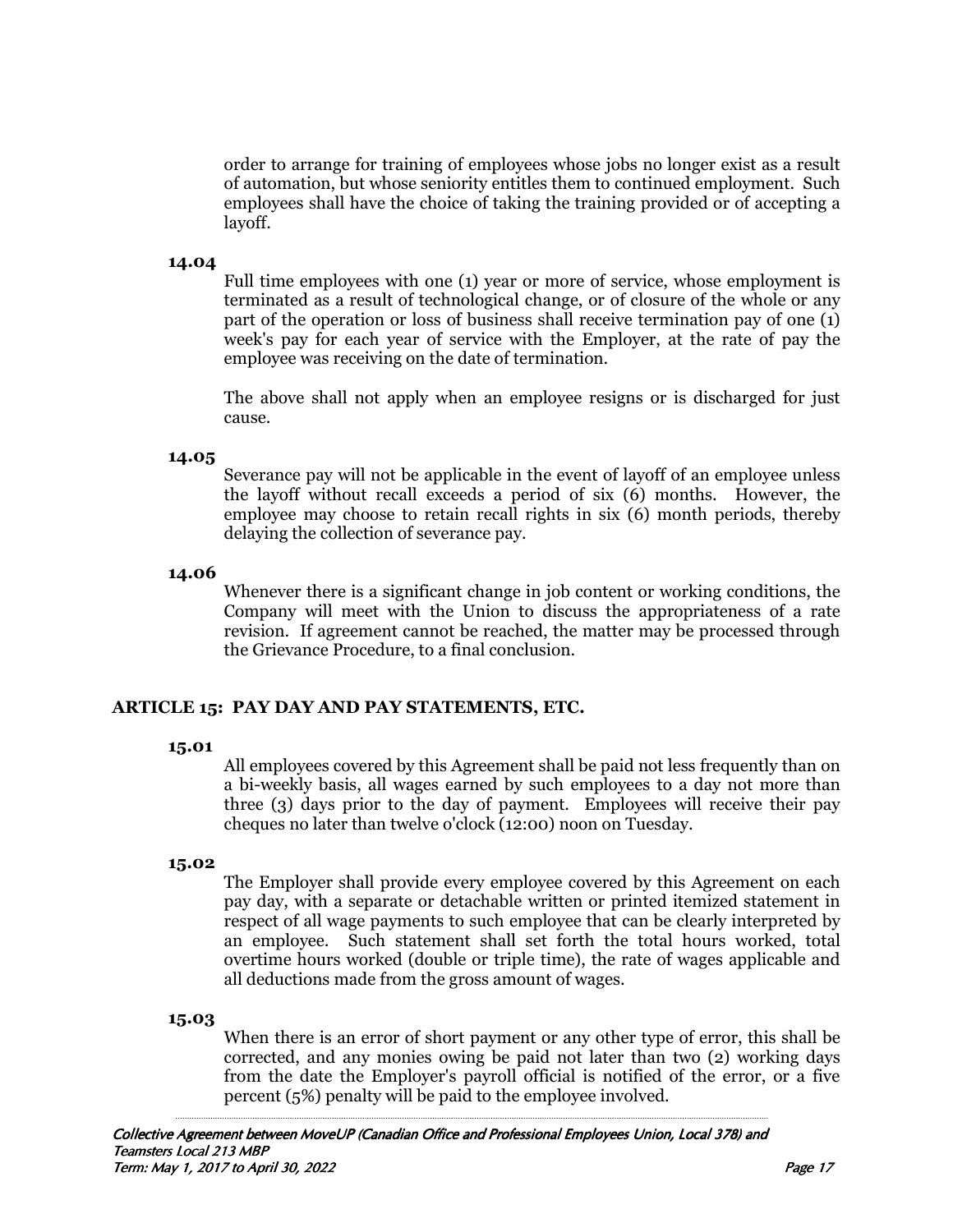# **ARTICLE 16: ANNUAL VACATIONS**

#### **16.01**

No later than November 15<sup>th</sup> of each year, the Employer shall post a Vacation list on the Bulletin Board, and each employee in order of seniority, shall apply for her vacations on such list and such request must be completed by December 15th each year. Employees shall receive their vacation confirmation on or about January 15<sup>th</sup>; if vacations are being applied for in January the employee shall advise the Employer before December 8th and their confirmation will be provided before December 15th. The employee shall have the right to decide whether her vacations shall be taken in one unbroken period or split, subject to the Employer's staffing requirements.

#### **16.02**

All existing employees will have their anniversary date established as January 1st in the year of their hire for the purpose of vacation entitlement only. This established anniversary date shall be used as the date to calculate an employee's vacation entitlement and payment.

### **16.03**

Vacation entitlement and pay shall be as follows:

- (a) Upon completion of twelve (12) months' service, an employee shall be entitled to receive a paid vacation of fifteen (15) working days. Payment for such vacation period shall be at the employee's current wage rate or six percent (6%) of gross earnings for the period in which the vacation was earned, whichever is greater.
- (b) Upon completion of six (6) months' service in the first year of employment, an employee shall be entitled to a paid vacation of five (5) working days which, if taken, will be deducted from the total entitlement for that year. Such vacation shall be taken at a time mutually agreed with the Employer.
- (c) Each employee who completes five (5) years' service shall receive twenty (20) working days paid vacation. Pay for such vacation shall be at the employee's current wage rate, or eight percent (8%) of gross earnings for the period in which vacation was earned, whichever is greater.
- (d) For each completed year of service in excess of five (5) years, each employee shall receive one (1) working day paid vacation, to a maximum of thirty (30) working days.
- (e) Payment for vacation entitlements outlined in Section (d) above shall be:
	- (i) 21 and 22 days eight percent (8%) of gross earnings or current wage rate, whichever is greater.
	- (ii) 23 to 27 days inclusive ten percent (10%) of gross earnings or current wage rate, whichever is greater.
	- (iii) 28 days and over twelve percent (12%) of gross earnings or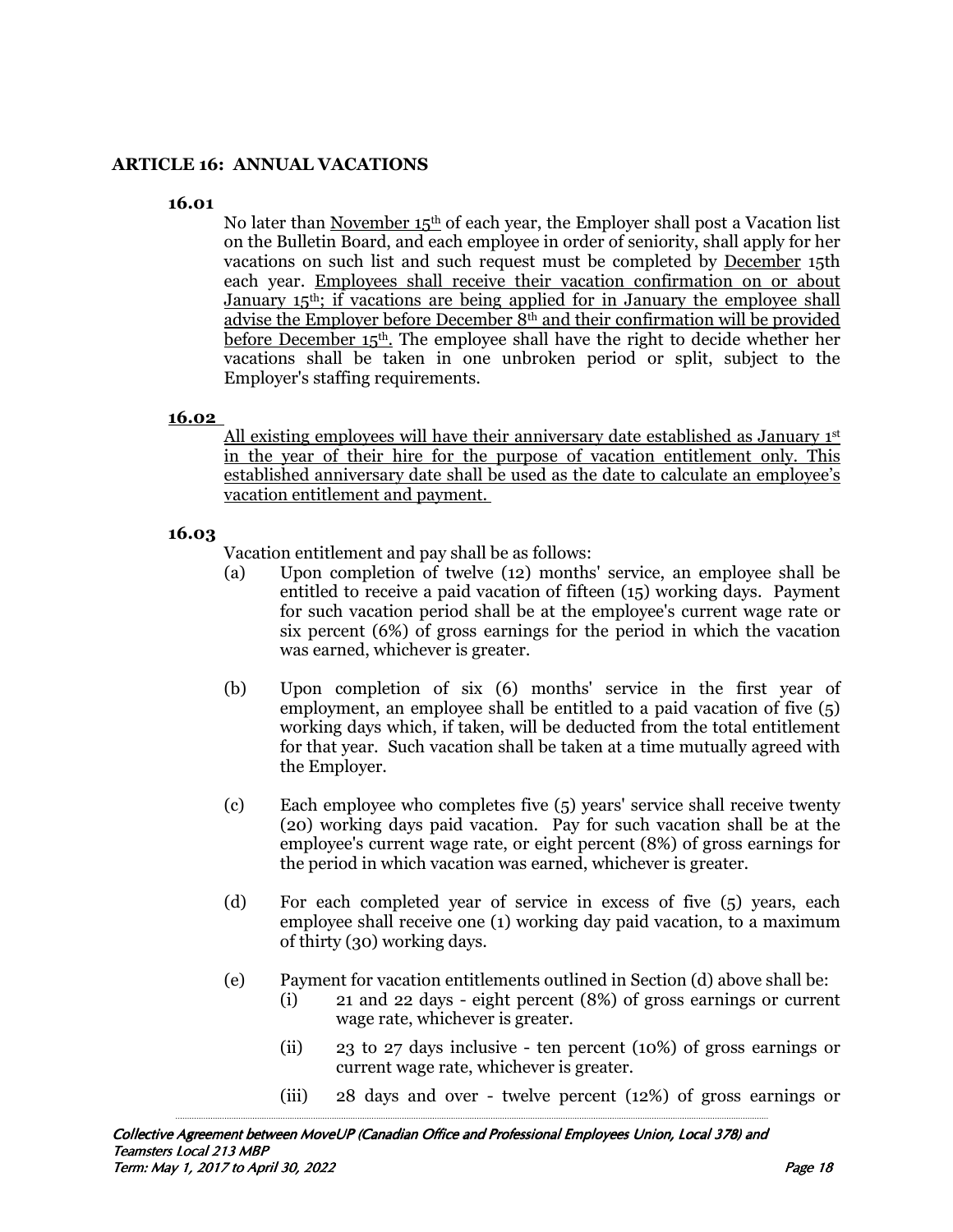current wage rate, whichever is greater.

(iv) All employees will receive vacation pay for the number of weeks to which they are entitled based on the wage rate they are receiving at the date of taking their vacation, or the percentage of their annual gross earnings for the year for which they are receiving their vacation, whichever is greater.

#### **16.04**

 Each employee shall be entitled to a one time only bonus week's pay upon completing twenty (20) years of service. Pay bonus only, no time off.

#### **16.05**

 An employee shall receive a vacation bonus of two percent (2%) of gross earnings paid in the preceding twelve (12) months. This bonus will be included in the payroll pay period ending nearest and prior to December 1st. Upon termination an employee shall be paid the vacation bonus on gross earnings paid from the period from the last payment to termination date.

#### **16.06**

 For purposes of determining a calendar year's employment to qualify an employee for vacations and vacation pay, the parties agree that when an employee has worked a minimum of twelve hundred (1200) hours in an employee's calendar year running from anniversary date to anniversary date, she shall be eligible for vacations as above set forth. If less than twelve hundred (1200) hours have been worked, employees shall be entitled to vacations as set forth above, however the applicable percentage rate only shall apply.

#### **16.07**

 In the event that an employee leaves the employ of the Employer before she is entitled to three (3) weeks' vacation, she shall receive six percent (6%) of the gross earnings she received while in the employ of the Employer.

#### **16.08**

 In the event of an employee leaving the employ of the Employer after she had her vacation she earned for the previous year, she shall receive six percent (6%), eight percent (8%), ten percent (10%), or twelve percent (12%), as the case may be, of her pay for the year in which she ends her employment for which no vacation has been paid.

#### **16.09**

Prior to an employee going on her vacation, the Employer shall furnish the employee with a statement showing the period for which the employee is receiving her vacation pay, how the vacation pay was calculated (i.e. on a percentage basis or weekly wages), and shall include all overtime payments, commissions, or anything of a monetary value on which the employee has to pay income tax, and also a cheque for the appropriate vacation pay the employee is entitled to.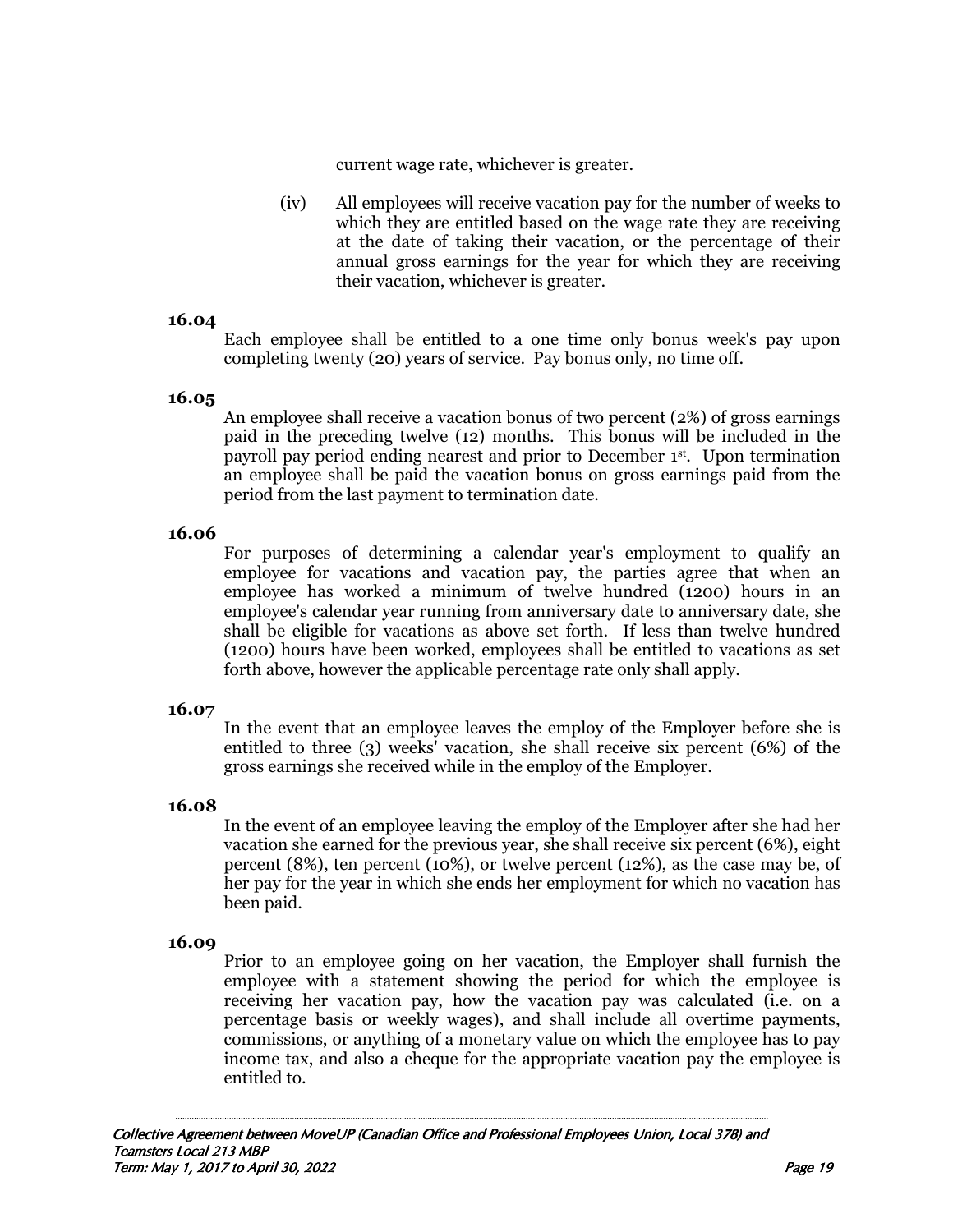## **ARTICLE 17: GENERAL HOLIDAYS**

#### **17.01**

 It is agreed that all employees shall be entitled to the following General Holidays, with pay, based on seven and three-quarter or eight (8) hours as the case may be, of their applicable rate:

| New Year's Day       | Victoria Day | <b>Thanksgiving Day</b> |
|----------------------|--------------|-------------------------|
| <b>Family Day</b>    | Canada Day   | <b>Remembrance Day</b>  |
| Good Friday          | B.C. Day     | Christmas Day           |
| <b>Easter Monday</b> | Labour Day   | <b>Boxing Day</b>       |

#### **17.02**

 In addition to the General Holidays set out in paragraph (a), upon completion of three (3) months' service each employee will be entitled to one (1) paid holiday in each year of service thereafter. The Holiday will be the employee's birthday and will be taken at a time mutually agreeable to the Employer and the employee, subject to a minimum of two (2) weeks' advance notice by the employee.

#### **17.03**

 The Employer agrees that if during the life of this Agreement or any subsequent Agreement, that either the Federal, Provincial or Municipal Government declares any other day than those listed herein as a Holiday, then employees covered by this Agreement shall receive such day off with pay as set out herein for such other days.

#### **17.04**

 Employees who are required to work a shift which commences at any time during the General Holiday, or a shift which carries over into a General Holiday for at least two (2) hours, shall in addition to their regular Holiday pay, receive double their hourly rate for all hours worked during that shift (triple time), but shall not be entitled to this for hours in both shifts which fall during the General Holiday period of twenty-four (24) hours. If shifts are worked in both of these days, then the shift which contains the majority of hours in the General Holiday shall be the shift paid for as the General Holiday.

#### **17.05**

 It is agreed that the General Holidays shall take place when specified as a legal Holiday by the Federal or Provincial Government.

#### **17.06**

 An employee shall be paid for each General Holiday even if it falls on her weekly days off (Saturday or Sunday), or on her annual vacation, or on Jury Duty, Bereavement Leave or quarantined. The employee shall be given a day off or an extra day's pay as she chooses.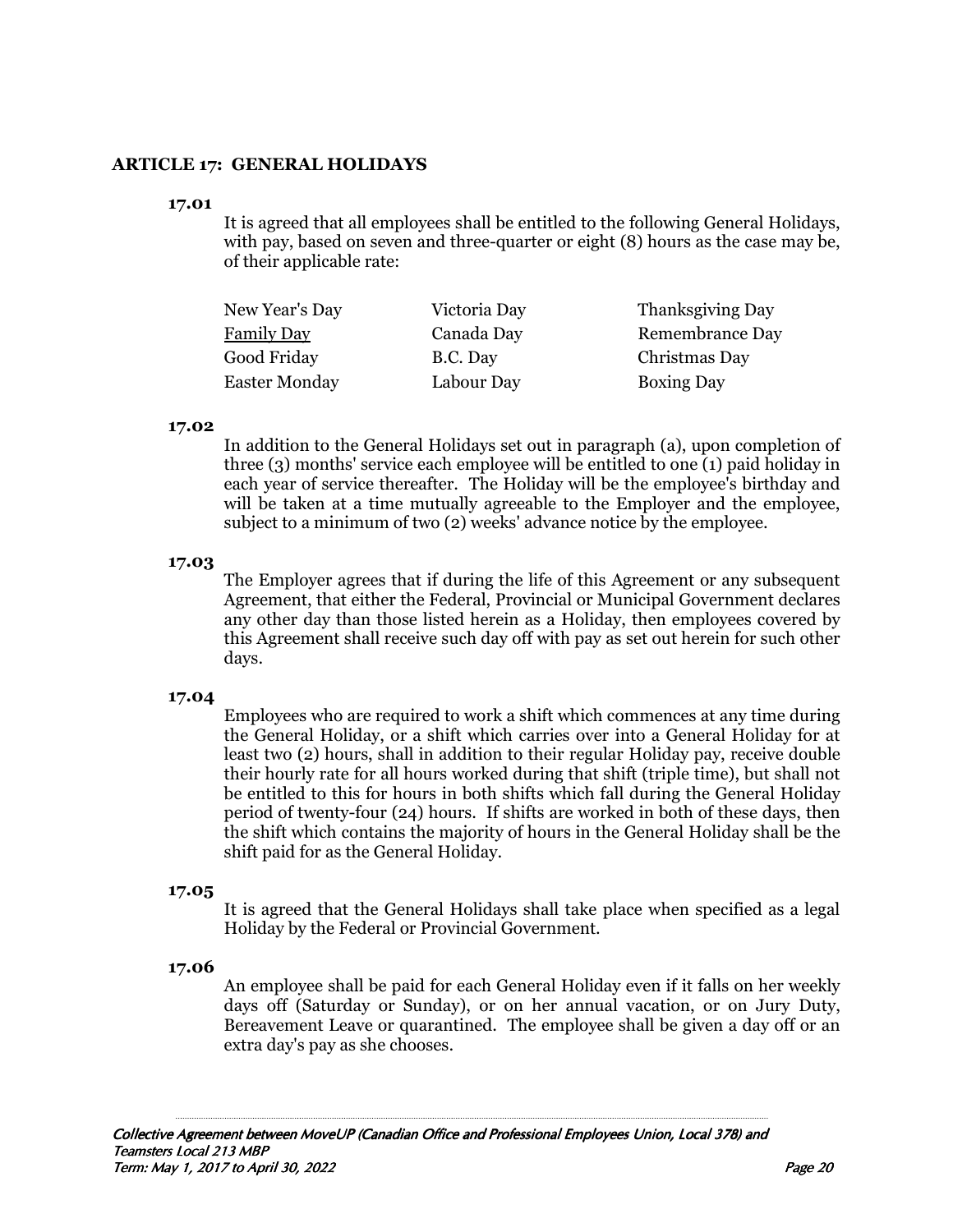#### **17.07**

 Each employee who is absent due to (a) illness, (b) non-compensable accident, or (c) compensable accident, when a General Holiday set out above occurs, shall be paid a full day's wages for such day based on the rate of pay she was receiving the last day she worked prior to her absence for one (1) of the three (3) reasons set out herein.

In the case of absence due to injury or illness on a General Holiday where the employee is receiving payment of either Compensation Board payments or Sick Leave payments under the appropriate Welfare Plan provision, then the Employer shall pay the difference between the regular earnings of such employee and what she is receiving from the other source for such General Holiday.

If the employee wishes, she may have the Employer use such monies that she would be entitled to as set out herein, to pay her Union dues and any other payments required by law or the terms of this Agreement.

# **ARTICLE 18: SEPARATION OF EMPLOYMENT**

#### **18.01**

 If an employee is discharged by the Employer, she shall be paid in full for all monies owing to her by the Employer on the date of her discharge.

#### **18.02**

 If an employee quits the Employer of her own accord, the Employer may withhold payment for five (5) calendar days after the employee quitting and must pay on the sixth (6th) day.

#### **18.03**

 The Employer shall give a Record of Employment Certificate to any employee who separates from employment for at least seven (7) days for any reason within five (5) days of the last day worked or terminates.

# **ARTICLE 19: SENIORITY**

#### **19.01**

 The Employer shall immediately and every six (6) months thereafter, supply the Union with a seniority list setting out the name, classification and date of employment of all employees, regardless of how long they have been employed, or how many hours they work. Persons employed for vacation relief work only, shall not accumulate seniority. A copy of this list will also be posted on the Bulletin Board as per Article Eight (8).

#### **19.02 Layoffs**

Layoffs and re-employment shall be based on seniority, that is, the last hired shall be the first laid off and the last laid off shall be the first recalled, provided always that the senior employee has the ability to perform the work available.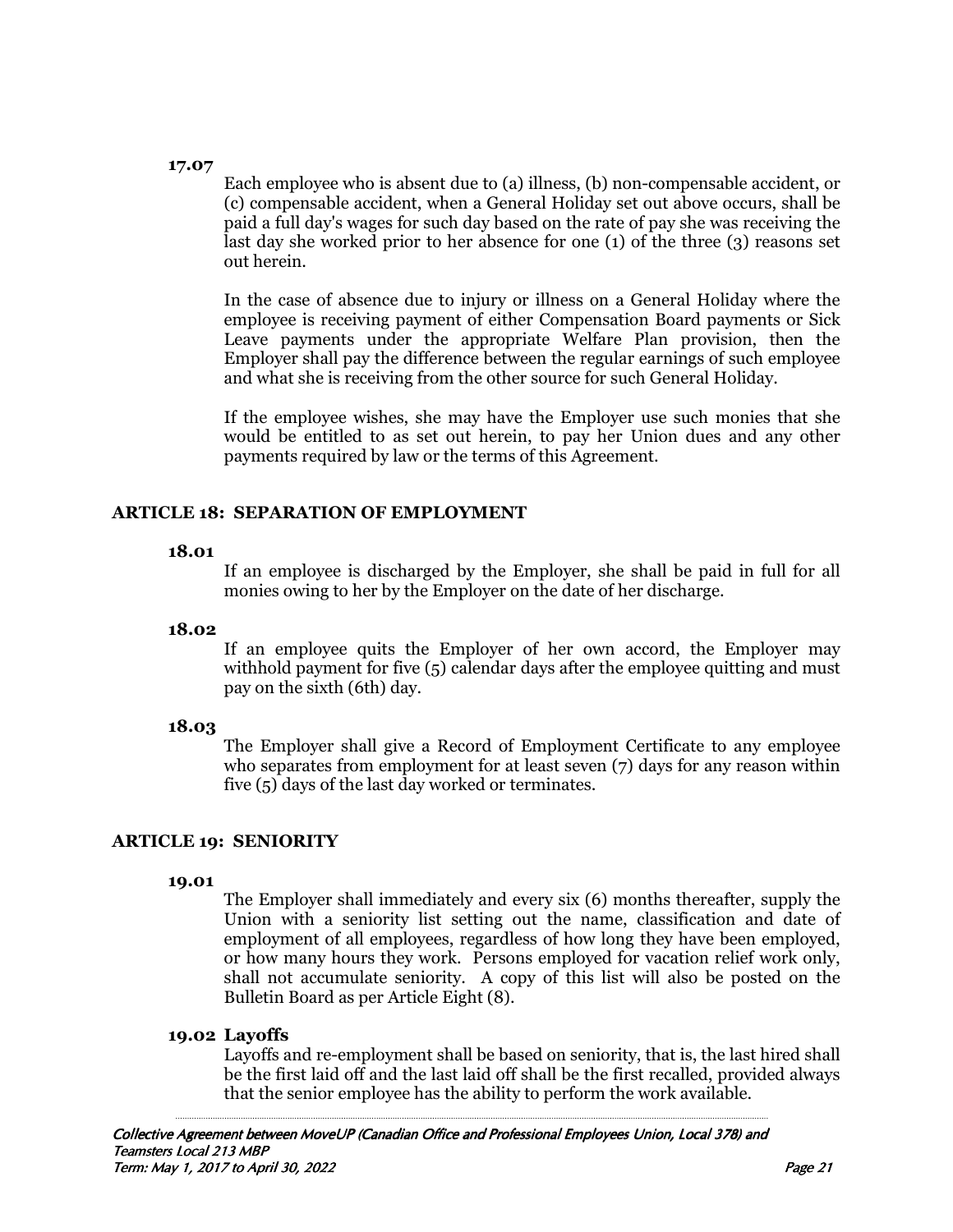If any employee is improperly laid off and a less senior employee is kept working during such layoff, the senior employee who was laid off shall be paid for the number of hours the less senior employee worked, at the senior employee's regular rate of pay or the job's classified rate of pay, and overtime, if involved.

#### **19.03 Probationary Period**

New employees shall complete a six-month probationary period before seniority

commences and such employees may be laid off or terminated by the Employer, if they have just cause to do so. However, during such employment all Sections of this Agreement shall apply to her, including the grievance procedure.

When any employee is laid off, that employee shall be entitled to receive her Record of Employment Certificate and the Employer agrees to advise the person responsible to see that this is done.

After completion of the probationary period, regular full-time employees shall be entitled to the rank of seniority as of the date the employee entered the employment of the Employer.

#### **19.04**

Seniority shall be lost if an employee:

- (a) Voluntarily leaves the employ of the Employer, or
- (b) Is discharged for cause, or
- (c) After a layoff, fails to report for work for five (5) working days after being recalled by telephone and registered letter, or
- (d) If absent without leave for five (5) working days without a legitimate reason.
- (e) If laid off beyond eighteen (18) months.

#### **19.05**

 Any employee promoted to a different classification shall be allowed a reasonable period of trial up to ninety (90) days, and if found unsatisfactory, shall be given the opportunity of going back to her former position without loss of seniority. An additional ninety (90) day trial period may be granted by mutual agreement of the parties.

#### **19.06**

 The Employer agrees, when it is necessary to reduce the number of employees on a shift, senior employees will be given preference over junior and seasonal employees for available work, provided said senior employees can perform the work available.

#### **19.07**

 If the Employer lays off or discharges the Job Steward, the Union shall be advised prior to such layoff or discharge.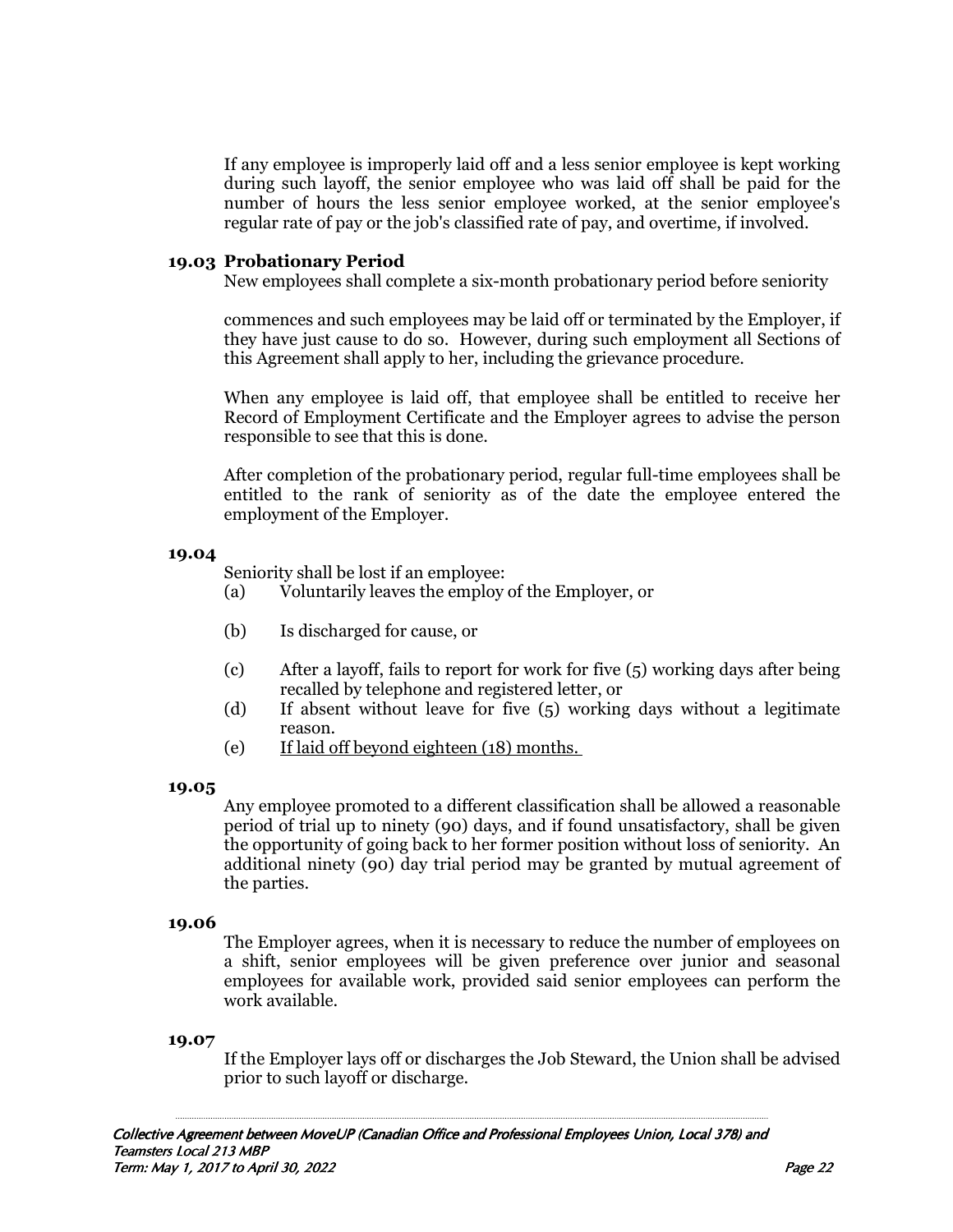# **19.08 Definition of Employee**

(a) Regular

A regular employee is any person employed on a full-time permanent basis whose duties fall within the bargaining unit as defined in Article 1 of this Agreement and who has completed the probationary period.

(b) Regular Part-Time

 A regular part-time employee is any person employed on a continuing basis for less than the normal hours of work or work week, whose duties fall within the bargaining unit as defined in Article 1 and who has completed the probationary period. Regular part-time employees shall be covered by all conditions of this Agreement except as follows:

- i) Sick leave entitlement shall be on a pro rata basis consistent with the time employed.
- (ii) After three (3) months' service, regular part-time employees shall receive General Holiday pay on a pro rata basis consistent with the number of hours normally worked in weeks not containing a Holiday.
- (iii) Annual vacation entitlement shall be prorated in accordance with the actual time worked during the period the vacation was earned and shall be in proportion to the entitlement of a full-time regular employee with the same calendar period of service. Vacation pay shall be as provided in Article 16.
- (c) Casual

 Casual or extra employees shall be those employees hired for extra or relief work for periods of up to four (4) months. The parties can extend the period by mutual agreement. Such employees shall be paid at the rates provided in this Agreement and will be guaranteed not less than four (4) hours work on each day which they are employed unless the employee of her own volition desires to work less than four (4) hours.

- (d)  $A$  casual employee working beyond four (4) months' service, employees hired to replace an employee on authorized leave or annual vacation, will receive Health and Welfare benefits.
- (e) Casual employees under <u>four</u>  $(4)$  months' service will receive the top rate for the classification they work in.
- (f) Employees hired to replace employees who have been granted authorized leave will not accumulate seniority. Similarly, employees hired for vacation relief will not accumulate seniority.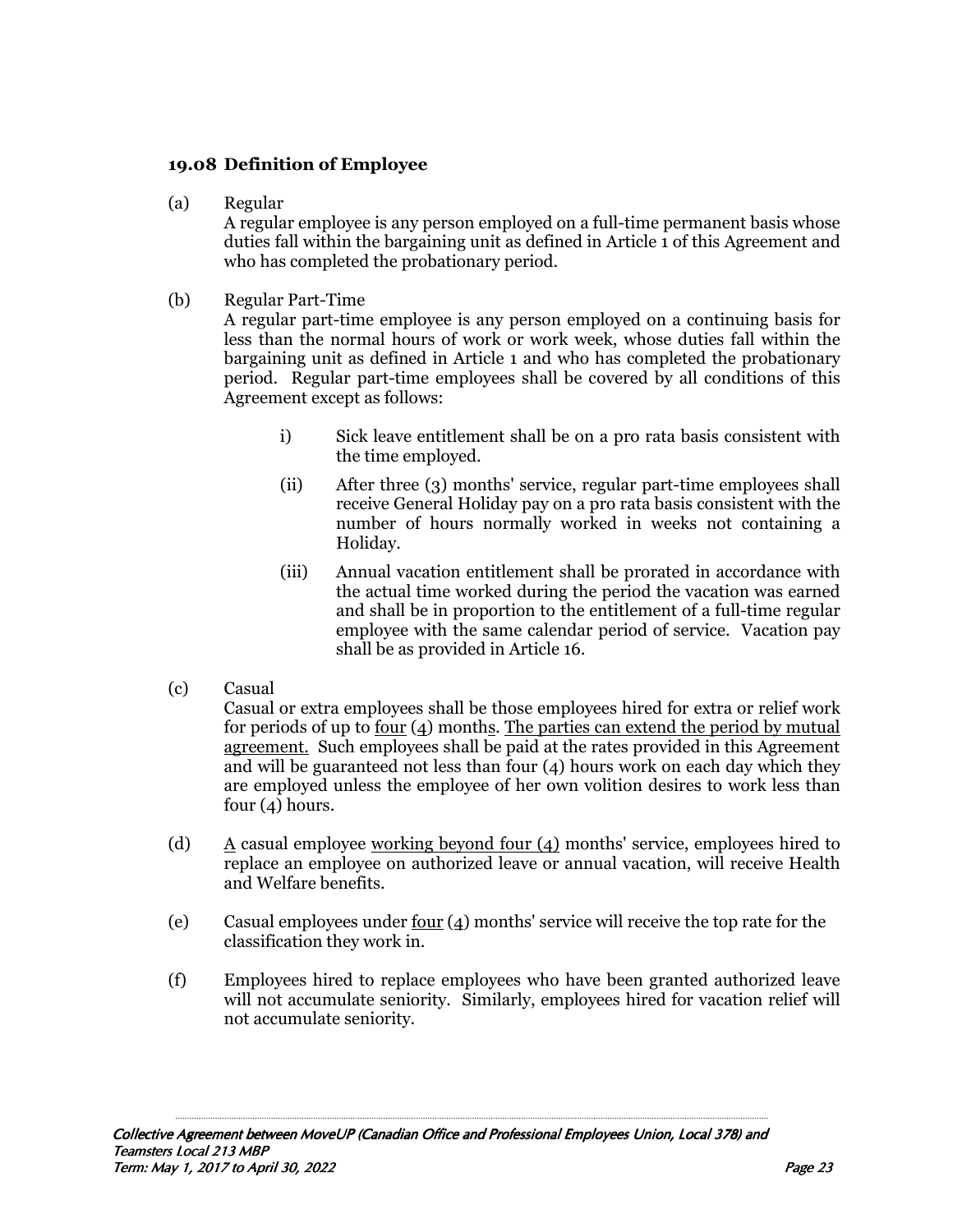# **ARTICLE 20: DAYS AND HOURS OF WORK AND OVERTIME**

#### **20.01 Current Employees**

- (a) Employees shall work eight (8) seven and three-quarter  $(7, 3/4)$  hour days in a two (2) week period between Monday and Friday and the ninth (9th) day will be an eight (8) hour day. Each employee shall schedule one (1) day off without pay in each two (2) week period so worked.
- (b) A regular work day shall consist of seven and three-quarter  $(7, 3/4)$  hours between the hours of 8:00 a.m. and 4:30 p.m. except that an employee shall work eight  $(8)$  hours on the ninth  $(9th)$  day of their schedule.
- (c) Any employee who reports to work Monday through Friday as per their nine (9) day fortnight schedule shall be paid no less than seven and threequarter  $(7 \frac{3}{4})$  hours or eight (8) hours as the case may at straight time or double time whichever is applicable.
- (d) Employees will not work overtime without prior approval.

## **20.02 New Employees: Hired after January 1, 2012**

(a) Employees shall work five (5) days per week Monday through Friday.

(b) A regular work day shall consist of seven (7) hours between the hours of 8:00 A.M. and 4:30 pm.

(c) Employees will not work overtime without prior approval.

#### **20.03**

 Any time worked prior to 8:00 A.M. or after 4:30 P.M. shall be considered overtime and paid for at the rate of double time (2X).

#### **20.04**

 All time worked on Saturday and Sunday shall be paid at double time (2X) rates of pay, with a minimum guarantee of four (4) hours work.

#### **20.05**

 Any employee called back to work in any emergency after her working day has been completed, Monday to Friday, shall be paid a minimum of three  $\overline{3}$ ) hours' pay at the rate of double time (2X), or time off in lieu of if she prefers.

#### **20.06**

 If an employee reports late for work, that employee will only be paid from the time she commences work and for the time actually worked, but continual tardiness will subject her to dismissal.

#### **20.07**

 All overtime shall be broken down into five (5) minute units, based on onetwelfth (1/12th) of the applicable hourly rate, times the applicable overtime rate.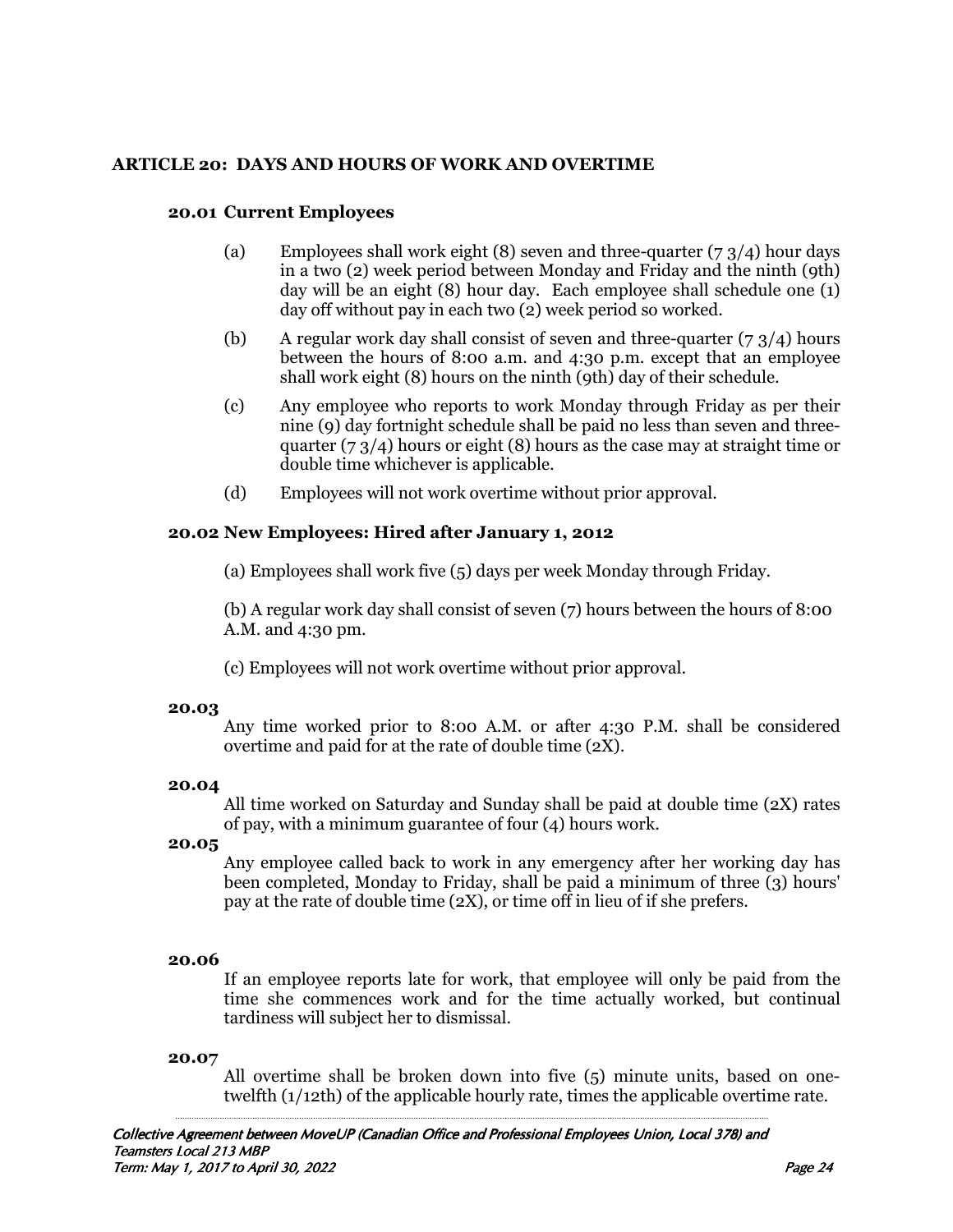#### **20.08**

 When employees are advised to report for work at a specified time on any day, they shall be paid for that day even though there may be no work for them to do, provided they are ready for work, excepting as set out in Section 20.05 above.

#### **20.09**

 The Employer agrees that if it becomes necessary to work overtime, such overtime will be distributed as equally as possible amongst those employees concerned who normally perform such work.

#### **20.10**

 Employees may for what they consider to be a legitimate reason refuse to work overtime.

## **ARTICLE 21: LUNCH AND REST PERIOD**

#### **21.01**

 No employee shall be required to work more than four (4) consecutive hours without a lunch break not exceeding thirty (30) minutes or one-half  $(½)$  hour.

#### **21.02**

 Each employee shall receive an uninterrupted fifteen (15) minute break in each half  $(1/2)$  of their daily shift. The time for said breaks to be determined by Management. However, such shall not be scheduled earlier than one and onehalf  $(1<sup>1</sup>/<sub>2</sub>)$  hours from the commencement of each half of an employee's work shift. The lunch room shall be large enough and have adequate seating for all employees.

# **21.03**

 When overtime preceding or following an employee's normal shift goes beyond two (2) consecutive hours, the employee shall receive a thirty (30) minute meal break at the applicable overtime rate.

#### **21.04**

 Where any employee is required to work through her regular established lunch or meal period, such employee shall be paid at the rate of double time for the entire period of the normal lunch or meal break and in addition, shall be allowed a period of time off, equal to the normal lunch or meal period with pay, to consume a meal.

#### **ARTICLE 22: COMPENSATION COVERAGE**

#### **22.01**

 When an employee is injured at work and goes on Compensation, she shall, when the Compensation Board signifies that the employee may go to work, be returned to the payroll at her previous job and rate of pay for a period of one (1) week, to see if she is able to do the job she held at the time of the injury.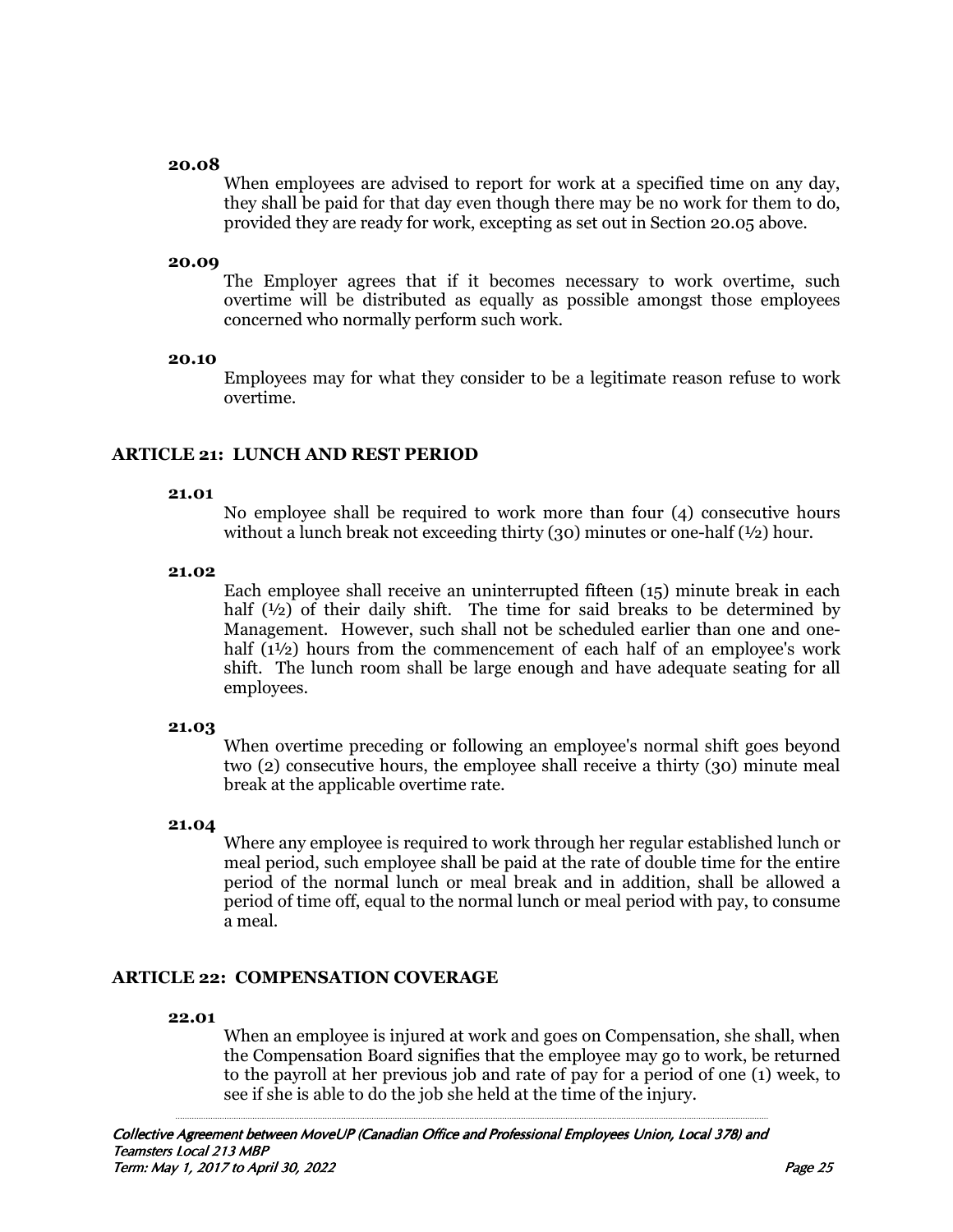#### **22.02**

 If, after that time, it is proven to the Employer that the employee is unable to do the job the employee held at the time of injury, the Employer will try to place the employee in a job which said employee can do. If this is impractical, then the employee shall be entitled to two  $\tilde{2}$ ) weeks' notice. This Section is subject to the Grievance Procedure.

#### **22.03**

 Any employee hired to replace an employee off on Compensation shall not accumulate seniority, subject to the return of the employee on Compensation, and shall be subject to dismissal upon return of the employee she is replacing, unless another opening is available for her.

#### **22.04**

 If an employee is placed in a lower category on her return to work after having been on Compensation, and it is proven that her accident was due to faulty equipment that the injury occurred, then the said employee shall be paid at the classified job rate of pay she held at the time of the injury.

## **ARTICLE 23: SAVINGS CLAUSE**

#### **23.01**

 If any Article or Section of this Contract should be held invalid by operation of law or by a tribunal of competent jurisdiction, or if compliance with or enforcement of any Article or Section should be restrained by such tribunal, pending a final determination as to its validity, the remainder of this Agreement or the application of such Article or Section to persons or circumstances other than those as to which it has been held invalid or as to which compliance with or enforcement of has been restrained, shall not be affected thereby.

#### **23.02**

 In the event that any Article or Section is held invalid or enforcement of or compliance with which has been restrained, as above set forth, the parties affected thereby shall enter into immediate collective bargaining negotiations upon the request of the Union, for the purpose of arriving at a mutually satisfactory replacement for such Article or Section during the period of invalidity or restraint.

If the parties do not agree on a mutually satisfactory replacement, they shall submit the dispute to the procedure as outlined in Article 12 herein.

#### **ARTICLE 24: INSPECTION PRIVILEGES**

Upon notification to the Employer an authorized Agent of the Union shall have access to the Employer's establishment during working hours for the purpose of adjusting disputes, investigating working conditions, and ascertaining that the Agreement is being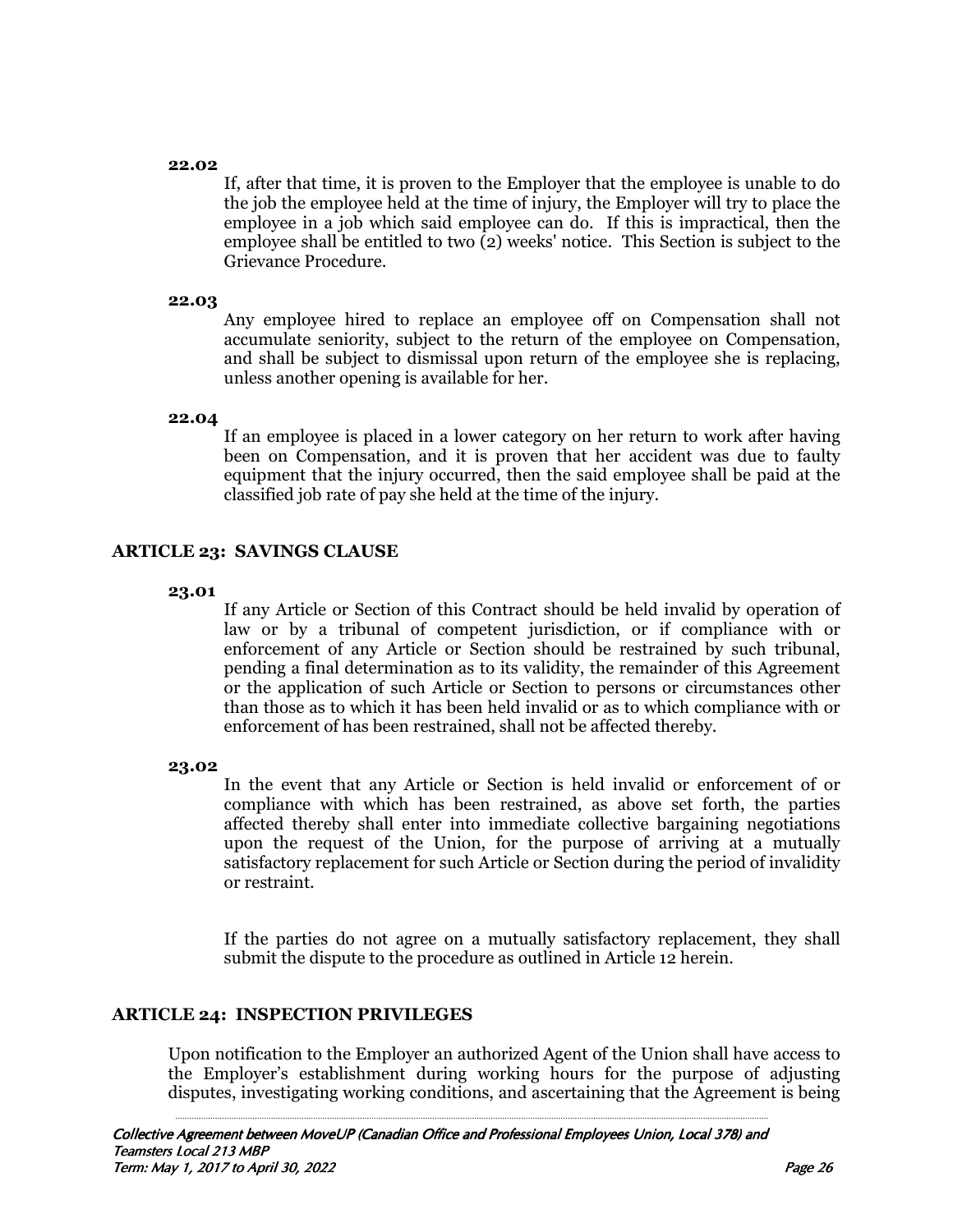adhered to.

# **ARTICLE 25: SANITARY FACILITIES, ETC.**

## **25.01**

 The Employer agrees to maintain clean, sanitary washrooms, having hot and cold running water and hand cleanser and towels in sufficient quantity, with toilet facilities, and employees shall observe the simple rules of cleanliness and good housekeeping in these facilities.

# **25.02**

 Clothes closets or lockers of a suitable size for the protection of employees' clothes and personal belongings.

# **25.03**

The office shall be adequately heated and ventilated and lighted.

# **ARTICLE 26: SAFETY AND HEALTH**

## **26.01**

 The Employer shall make reasonable provisions for the safety and health of its employees during the hours of their employment and proper First-Aid kits, including aspirins.

# **26.02**

 In the event of an employee becoming ill during work, the employee shall report directly to the Manager stating her illness, and if the employee wishes to go home or to a doctor due to such illness, permission to do so will be granted and shall be so entered into a Record Book. No person shall refuse the right of any employee to go home or to a doctor due to any illness or injury.

# **26.03 Eye Examinations**

Employees who are required to work with video display terminals on a regular basis shall be entitled to the following:

- (a) An eye examination once per year. The examinations will all be conducted by the same Ophthalmologist/Optometrist, one who has been mutually agreed to by the parties. Examinations will be conducted during the month of January. Employees on authorized leave will have their examinations scheduled upon their return to work.
- (b) The results of the examination shall be provided to both the Employer and employee.
- (c) Employees will be granted up to two (2) hours paid leave for an eye examination as provided for in this Article.
- (d) The Employer shall assume the cost of such examinations when they are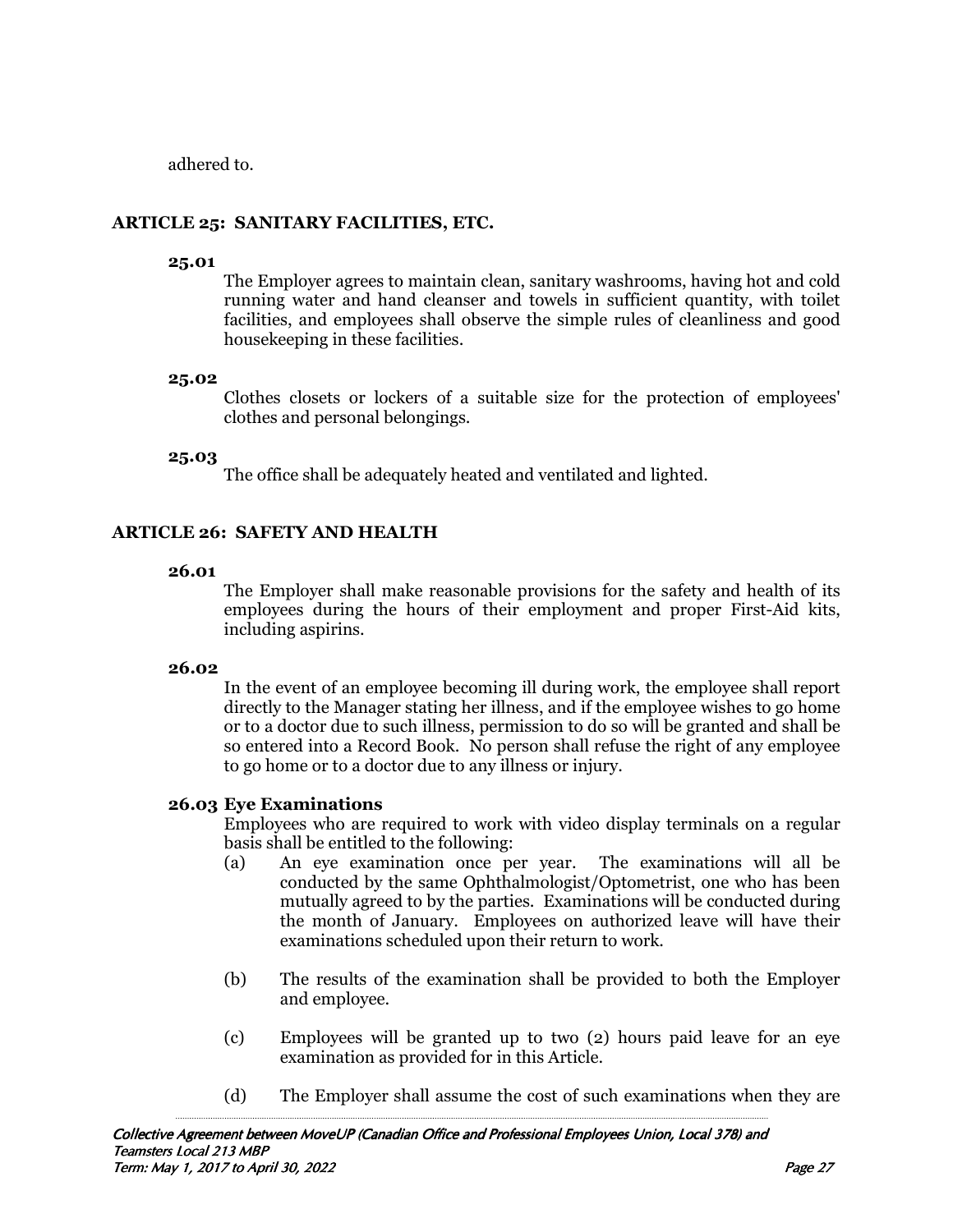not covered by insurance.

#### **26.04**

 A pregnant employee shall not be required to operate a Video Display Terminal. Alternate work will be offered to the extent that it is available. An employee who chooses alternate work will be paid at the appropriate rate.

#### **26.05 New V.D.T. Equipment**

The Employer will supply reasonable but adequate equipment for operating work stations (adjustable work stations, detachable keyboards, etc.). The equipment will be properly maintained and safe to operate.

# **ARTICLE 27: BONDING**

If, at any time the Employer requires an employee hereunder to be bonded, it is agreed that the Employer shall then request the employee to fill in an application to a recognized bonding firm selected by the Employer and provided that the bonding form is sanctioned by the Union. It is further agreed that the cost of such bonding shall be paid by the Employer.

# **ARTICLE 28: MANAGEMENT**

The Union agrees that the Employer has the exclusive right and power to manage the Employer's operations, to direct the working forces and to hire, promote as set out in this Agreement, demote for cause, or layoff employees, to assign to jobs, and to increase and decrease the working forces, to determine the schedule of work and the methods of processing and handling work, to make rules and regulations.

Provided, however, that the Employer agrees that any exercising of these rights and powers in conflict with any provisions of this Agreement shall be subject to the provisions of the Grievance Procedure.

# **ARTICLE 29: HEALTH AND WELFARE PLAN**

 The Canadian Office & Professional Employees Union, Local 378 Health and Welfare Plan shall be made available to all regular and regular part-time employees desiring same. The Employer shall pay one hundred percent (100%) of the costs for these plans and they are as set out in Appendix "C" of this Agreement.

# **ARTICLE 30: ARTICLE HEADINGS**

The Article Headings shall be used for purposes of reference only and may not be used as an aid in the interpretation of this Agreement.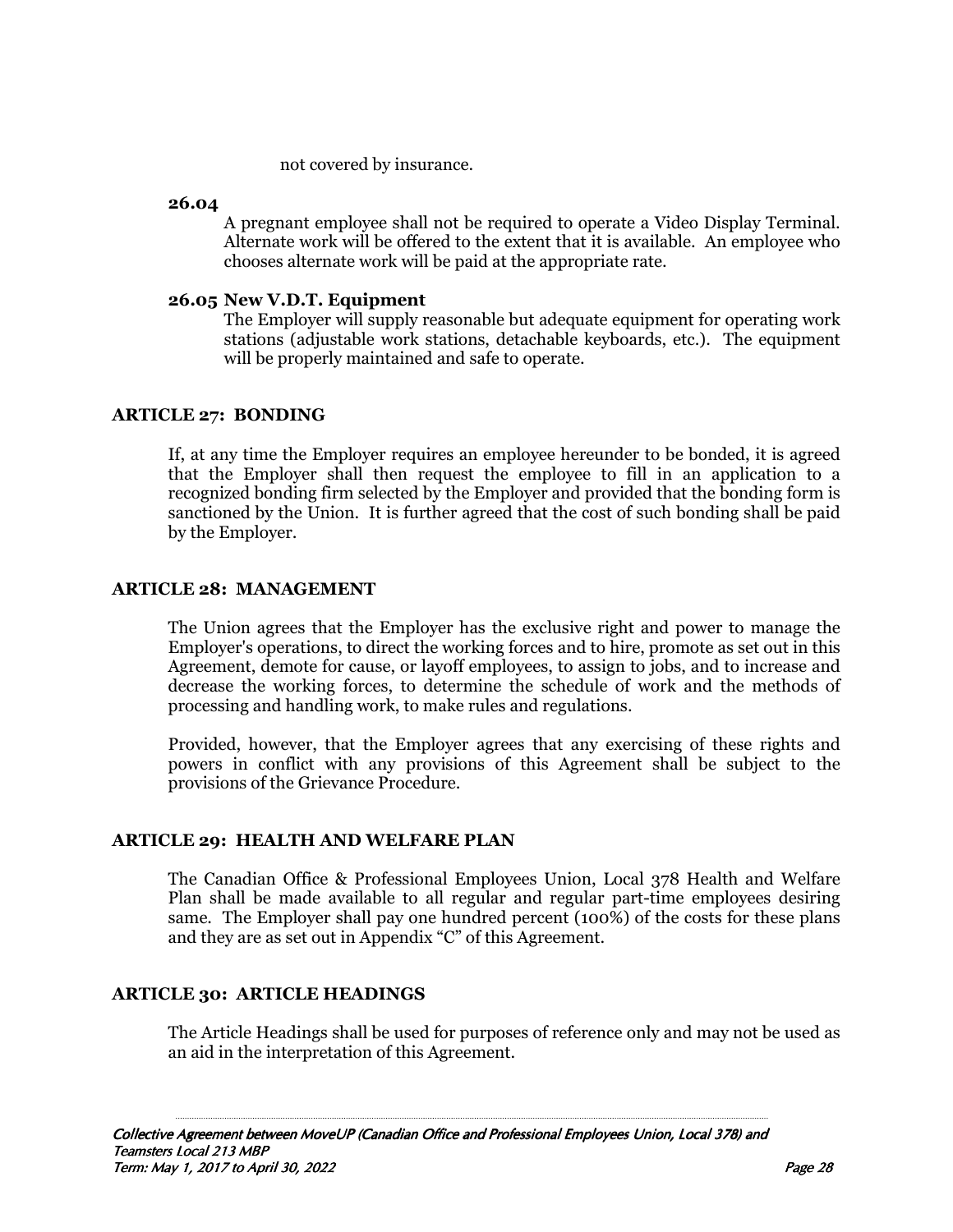# **ARTICLE 31: TRANSPORTATION**

No employee shall be required to use her car on any Employer business.

# **ARTICLE 32: MEDICAL EXAMINATIONS**

#### **32.01**

 Any medical examinations requested by the Employer shall be promptly complied with by all employees, provided however, that the Employer shall pay for all such examinations. The Employer reserves the right to select its own medical examiner or physician and the Union may, if in its opinion it thinks an injustice has been done an employee, have said employee re-examined at the Union's expense.

When a medical examination is required by the Employer, the following conditions shall apply:

- (a) If an employee takes a medical examination during her normal working hours, she shall be paid for the time involved and thus not lose any pay as a result of her taking a medical examination.
- (b) If the medical examination is taken after working hours or on Saturdays, the employee shall be paid three (3) hours' pay at straight time rates of pay.

#### **32.02**

If, following an Employer requested medical examination, any employee is deemed to be physically incapable of carrying out her regularly assigned duties, the following procedure shall be followed:

- (a) The Employer shall notify the Union of the medical findings in respect to the employee. Should the Union or the employee disagree with said findings, the employee at her own expense shall have the right to be examined by her personal physician.
- (b) Where there is no agreement between the Employer appointed physician and the employee's physician on the condition of the employee, the two (2) physicians shall select a medical consultant to examine the employee with respect to the dispute.
- (c) The findings of the consultant shall be final and binding upon all parties.
- (d) The remuneration of the consultant shall be borne equally by the Employer and the Union.
- (f) Should the consultant deem the employee to be capable of carrying on her assigned duties, then the employee shall not suffer any loss of earnings caused by her having been removed from or temporarily suspended from her regularly assigned duties.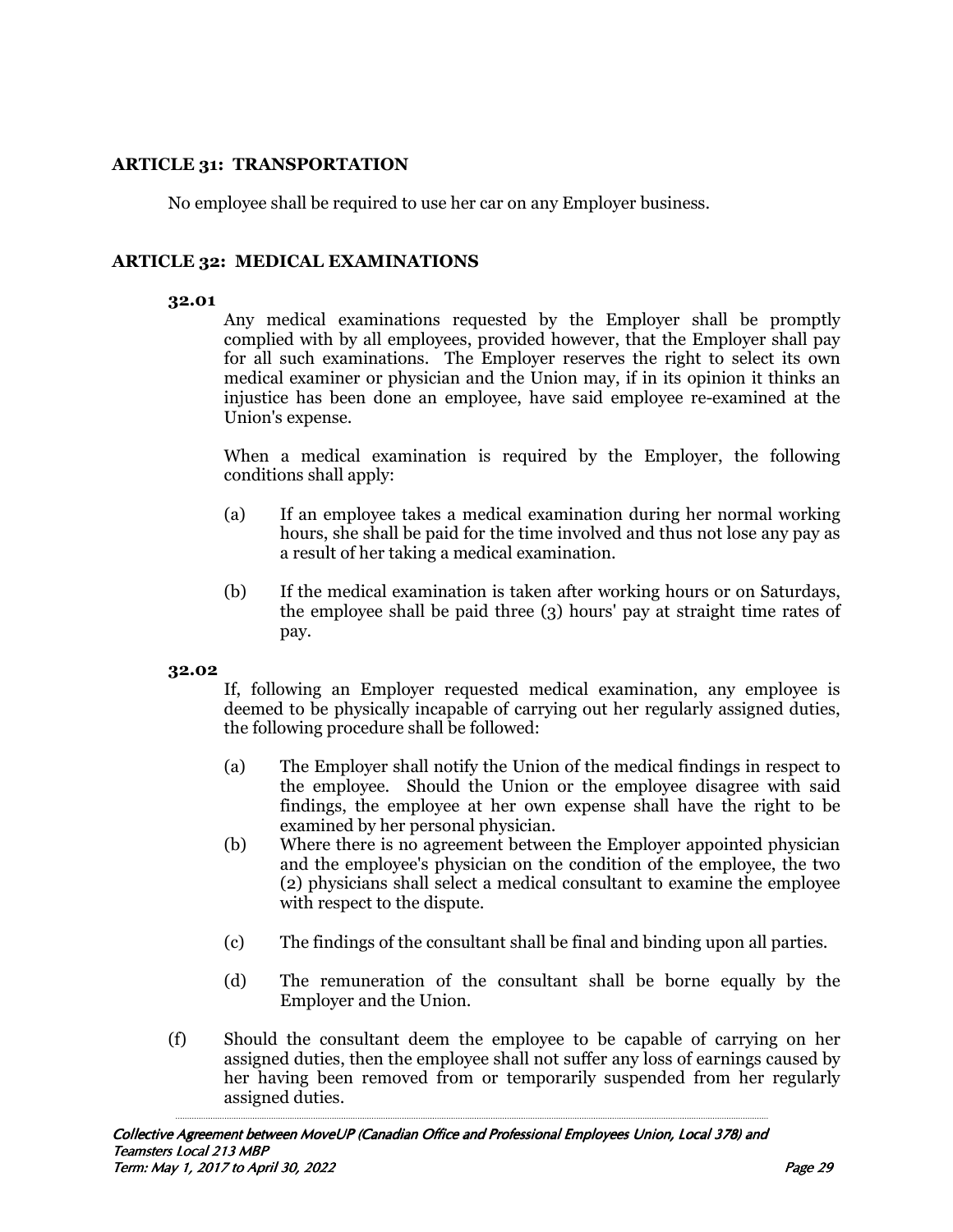#### **ARTICLE 33: CLASSIFICATIONS AND WAGE RATES, ETC.**

#### **33.01**

 The classifications, job descriptions and wage rates for the effective period of this Agreement shall be those as set out in Appendix "A" attached hereto and forming part of this Agreement.

#### **33.02**

 Time shall be computed from the time the employee commences her day's work until she is released from duty by the Employer.

#### **33.03**

 When an employee meets with an accident at work, she shall be paid a full day's wages for the day of the accident.

## **33.04**

 If an employee is required to take time off during working hours to consult a doctor, chiropractor or whatever, in regard to any compensable injury or illness she has received or incurred on the job, she shall be paid for such time off in a manner that will ensure her a minimum of seven and three-quarter  $(7, 3/4)$  or eight (8) hours as the case may be, for that day and any other day or days she is also required to fill such commitment or requirement; provided the Employer may request satisfactory proof of her visit to a doctor or whatever, and the employee shall be obliged to commence work prior to the appointment and/or to return to work following the appointment, where practical, to complete the remaining work hours in the day.

#### **33.05**

 When an employee is temporarily removed from her regular work and placed on other work for the Employer's convenience, she shall be paid her regular rate of pay or the rate of the other work, whichever is the greater, for all time employed on such work, and no employee's rate may be reduced below her regular rate. It is also agreed that regardless of age or sex, creed or colour, equal pay for equal work will prevail.

# **ARTICLE 34: SOLICITATION OF FUNDS**

There shall be no coercion or intimidation in solicitation of funds of the employees by Management, for charity or other purposes. Employees will determine of their own accord if they desire or not to contribute.

# **ARTICLE 35: PAID ELECTION TIME OFF**

The Employer shall not alter the regular or normal hours of employment of any employee to circumvent either this Agreement or the requirements of Section 48 of the Canada Elections Act and/or Section 200 of the Provincial Elections Act.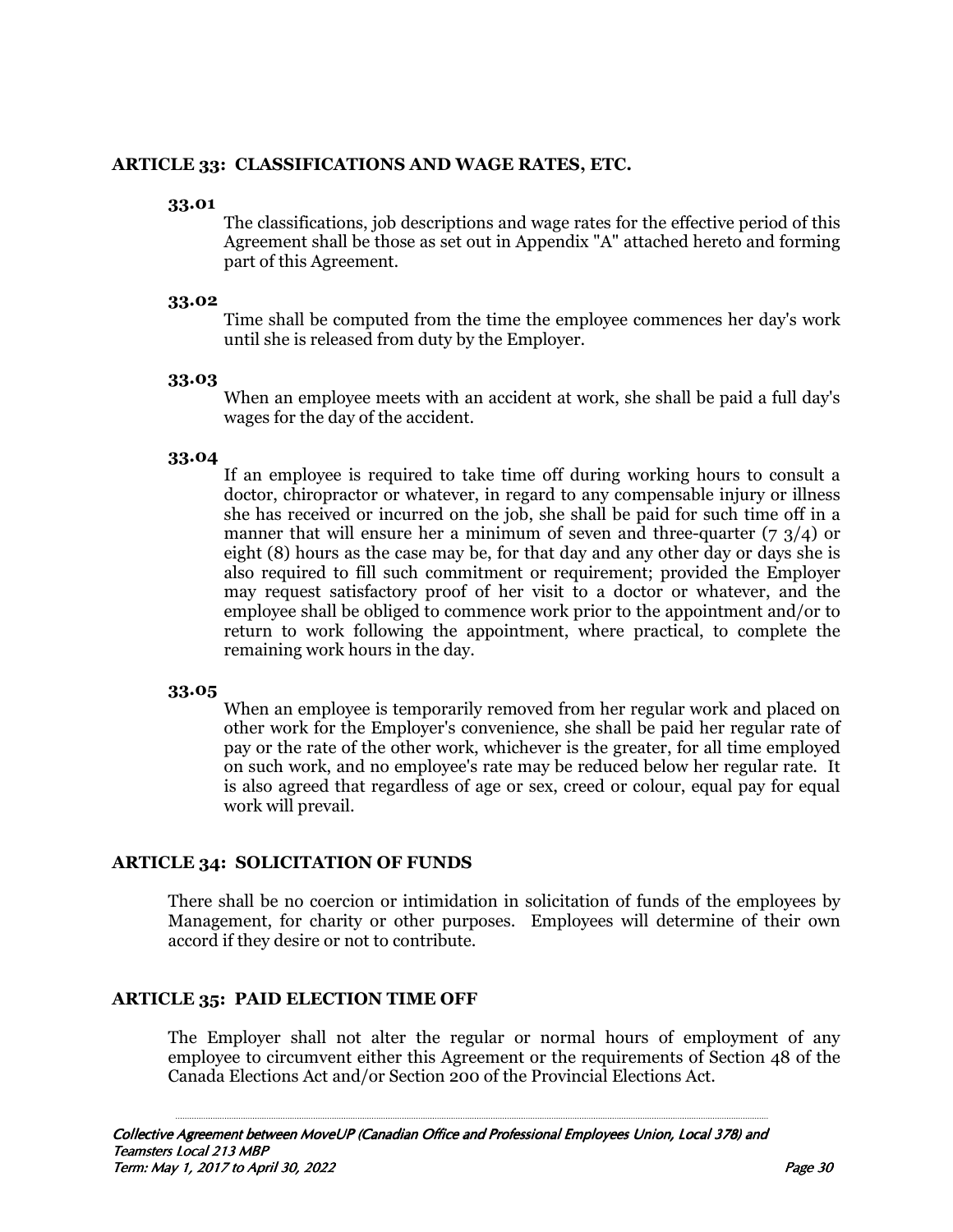If there is any doubt in the Employer's mind as to just what the intent of the applicable Sections are, he may contact the Union for a copy of same.

## **ARTICLE 36: EMPLOYMENT INSURANCE**

 The Employer shall pay fifty percent (50%) of the employee's portion of the necessary Employment Insurance contributions for any employee covered by this Agreement who elects to continue as an insured person excluding the Sickness, Accident and Pregnancy provisions thereof as set out hereinbefore.

## **ARTICLE 37: PENSION PLAN**

Employees covered by this Agreement shall be covered by the Teamsters (Local 213) Pension Plan. Contributions will be made on the basis of hours for which remuneration is paid. The schedule of contributions is as follows:

Year 1 (May 1, 2011 – April 30, 2012) \$5.95 per hour Year 2 (May 1, 2012 – April 30, 2013) \$5.95 per hour Year 3 (May 1, 2013 – April 30, 2014) \$6.15 per hour Year 4 (May 1, 2014 – April 30, 2015) \$6.25 per hour Year 5 (May 1, 2015 – April 30, 2016) \$6.35 per hour Year 6 (May 1, 2016 – April 30, 2017) \$6.45 per hour

 Employees shall have the option to self-pay. In addition to the above the Employer agrees to pay the employee's contribution to the Canada Pension Plan.

# **ARTICLE 38: GENDER**

Wherever the use of the female gender is used herein, it shall also apply to the male gender whenever applicable.

# **ARTICLE 39: SICK LEAVE**

#### **39.01**

 The Employer will allow two (2) working days per month sick leave with full pay. Such sick leave may be accumulated from month to month and from year to year up to a maximum of forty-six (46) actual working days. If requested by the Employer, a doctor's certificate must be supplied by the employee in respect of any illness extending beyond three (3) working days.

#### **39.02**

 During periods of lengthy illness or disability, the lost working days that occur within any waiting period as prescribed by a Wage Indemnity Plan shall be paid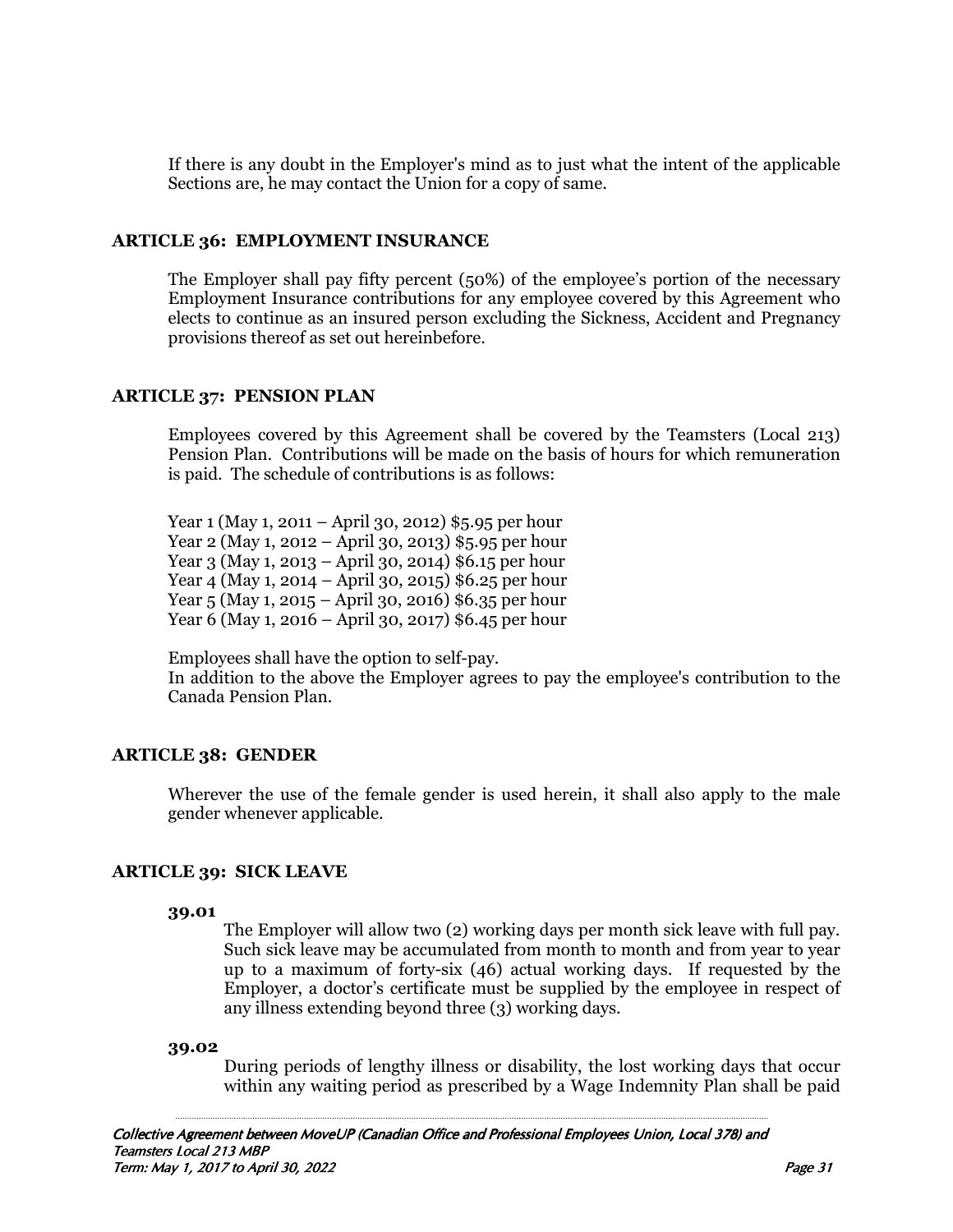by the Employer from the employee's accumulative "sick leave". A claim for benefits must be made under the Wage Indemnity Plan for any disability that results in time loss in excess of the prescribed waiting period. The balance of an employee's accumulated sick leave shall be paid for lost working days where the disability causes time loss beyond the normal benefit period as prescribed by a Wage Indemnity Plan. "Sick Leave" shall not accumulate while an employee is absent because of a disability.

#### **39.03**

 Any employee upon retirement shall be paid his/her unused portion of sick leave credits up to a maximum of twelve (12) days, at the employee's then current rate of pay.

#### **39.04**

 It is expected that employees will book medical and dental appointments during non-working hours whenever possible.

# **ARTICLE 40: DIGNITY IN THE WORK PLACE**

#### **40.01**

 The Employer and the Union believe that the human rights of all employees must be protected so as to ensure that every person is treated with dignity and respect.

#### **40.02**

 No individual should suffer from or be exposed to harassment at work based upon that person's race, ancestry, place of origin, colour, ethnic origin, citizenship, creed,

 sex, disability, age, family, marital or employment status, or as a result of that person's membership in or activity on behalf of the Union.

#### **40.03**

 Harassment in the workplace includes threats or a pattern of aggressive or insulting behaviour, where the person knows, or reasonably ought to know, that his or her behaviour is likely to be offensive or unwelcome.

#### **40.04**

 Sexual harassment is a particularly objectionable type of discriminatory course of conduct which cannot be tolerated, as it represents an unwarranted intrusion upon a person's sexual dignity as a man or woman. Sexual harassment means any repeated and unwelcome sexual comment, suggestion or physical contact that creates an uncomfortable working environment for the recipient, made by a person who knows or ought to know it is unwelcome; and may include a reprisal made after a sexual advance is rejected.

#### **40.05**

 In the first instance, attempts shall be made to resolve alleged complaints through informal means. The complainant employee may attempt to resolve the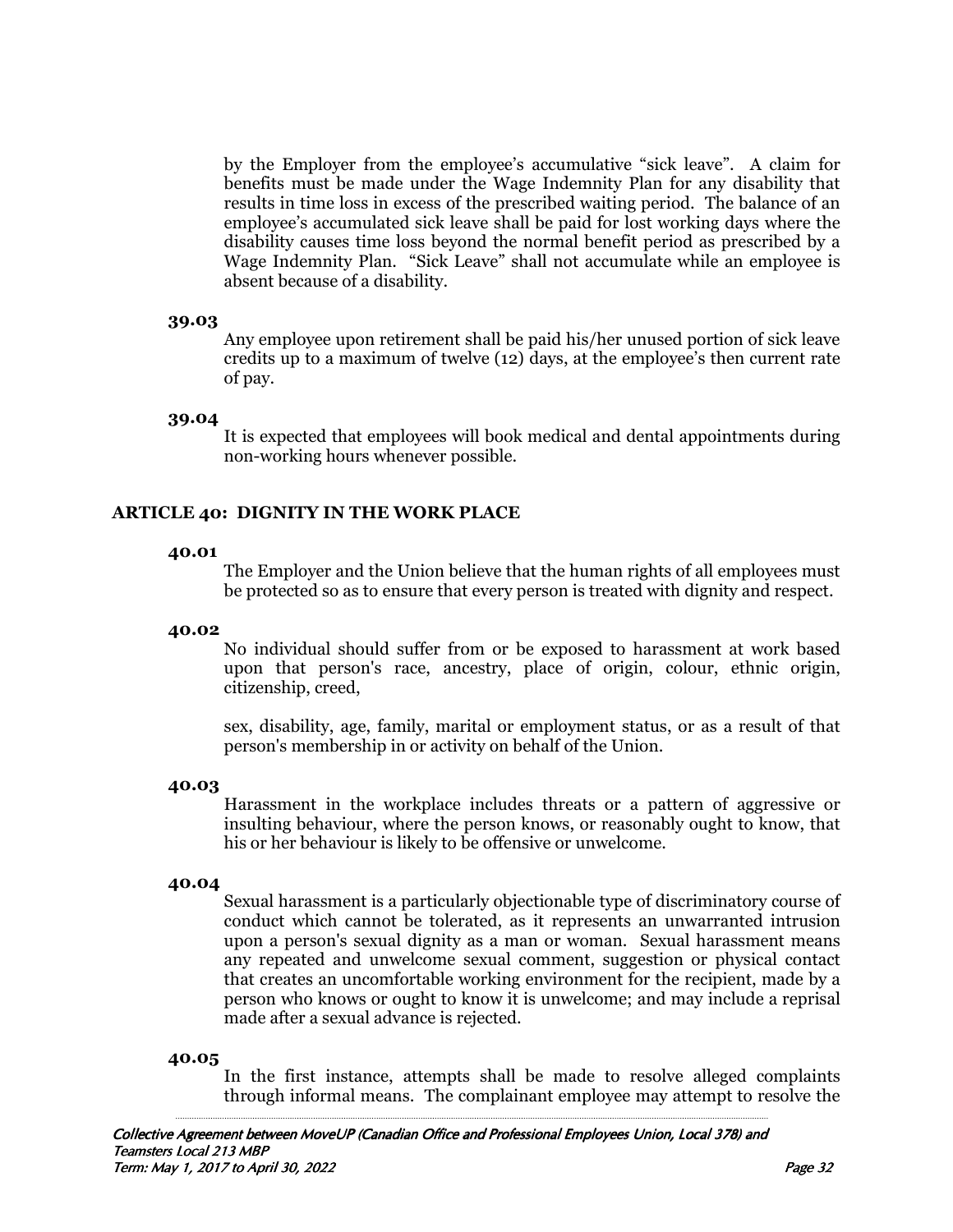matter by informing the alleged harasser, who, if covered by this Agreement may also be accompanied by a member of the Union.

#### **40.06**

 A grievance concerning an alleged breach of this Article may be submitted directly at Step II of the Grievance Process within thirty (30) working days of the most recent incident. Grievance under this clause will be handled with all possible confidentiality and dispatch by all participants.

#### **40.07**

In cases where harassment results in the transfer of an employee, it shall be the harasser who is transferred unless otherwise agreed to by the Union and the Employer. The employee who has been harassed will not be transferred against her/his will.

#### **40.08**

If an employee commences any action or files a complaint with the Labour Relations Board or the Human Rights Commission with respect to any matter covered by this Article, the matter ceases to be arbitrable and no proceedings may be taken under this Collective Agreement with respect to such matter, and any proceedings which may have been initiated under this Collective Agreement prior to the employee commencing an action, filing a complaint with the Labour Relations Board or the Human Rights Commission will be deemed to be abandoned.

#### **ARTICLE 41: REVIEW AND DISCIPLINARY FILE**

#### **41.01**

 Where the Employer intends to meet an employee for any and/or discipline purpose, they shall notify the employee, Steward, and/or Union Representative. The employee has the right to have Union representation present at the meeting.

#### **41.02**

Any discharged or suspended employee, within seventy-two (72) hours of his discharge or suspension, shall be given by the Employer, in writing, the reasons for his discharge or suspension, with a copy to be sent to the Union. In the event of any dispute or difference as to whether or not there was proper cause for the discharge or suspension of an employee, only the reasons so set forth in writing shall constitute cause to be argued before an Arbitration Board. The seventytwo (72) hours to be exclusive of Saturdays, Sundays or General Holidays.

#### **41.03**

 If adverse statements are to be put into any employee's personnel and/or discipline file, a copy of the same will be given to the employee with a copy to the Union within thirty (30) days of the event giving rise to the adverse statement, otherwise it shall be null and void. In any case one (1) year from the date of occurrence such adverse statements shall be deleted from the employee's file.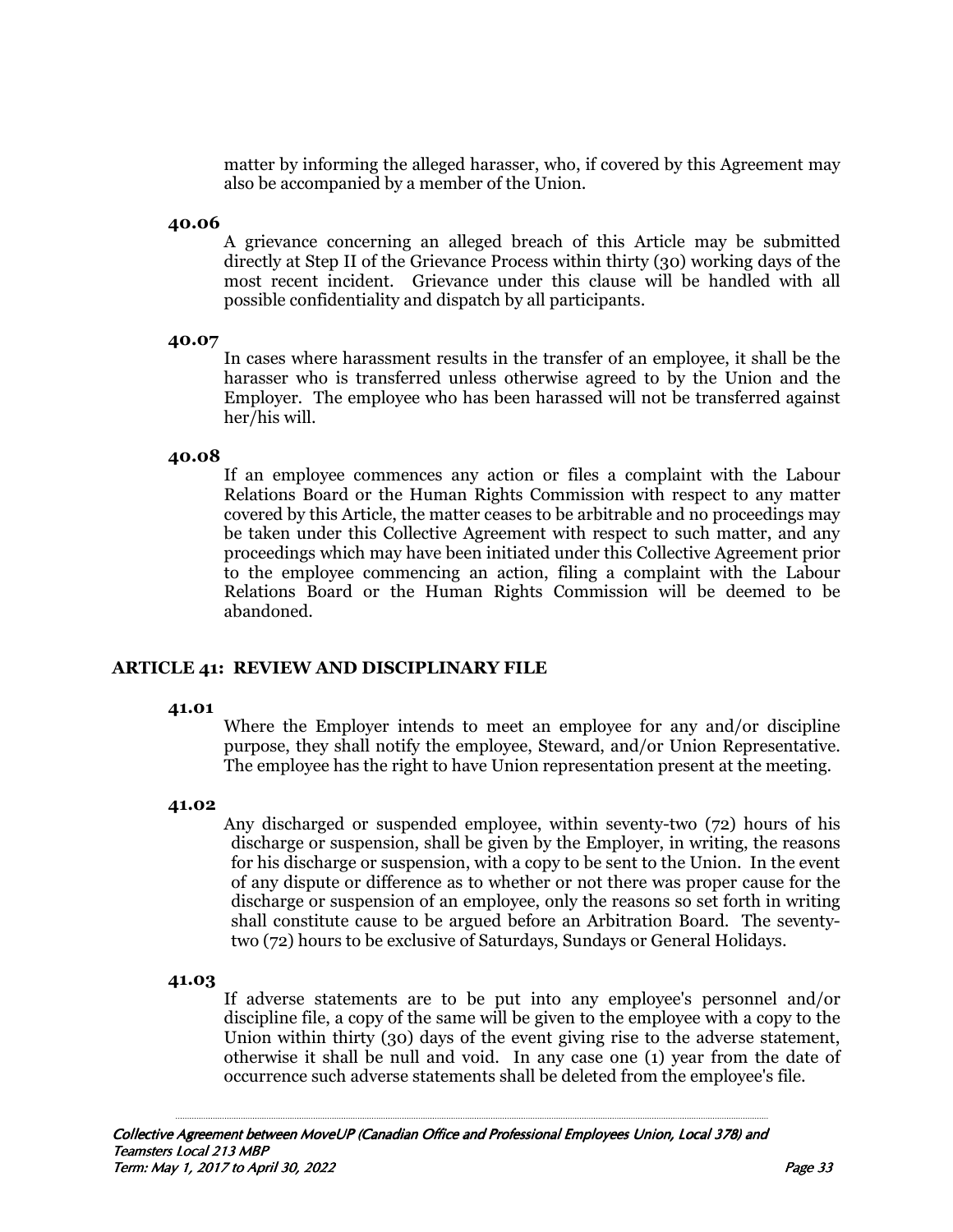IN WITNESS WHEREOF the Party of the First Part has hereunto affixed its signature(s) in the presence of its Officers duly authorized therefore, and the Party of the Second Part has hereunto affixed its seal and signature(s) by its Officers duly authorized therefore.

| <b>DATED</b>                               | AT | Vancouver,                                                   | <b>British</b><br>, 2018. | Columbia | this                  |                                                                   | day | of |
|--------------------------------------------|----|--------------------------------------------------------------|---------------------------|----------|-----------------------|-------------------------------------------------------------------|-----|----|
|                                            |    | SIGNED ON BEHALF OF THE EMPLOYER<br>Party of the First Part; |                           |          |                       | SIGNED ON BEHALF OF THE UNION<br><b>Party of the Second Part;</b> |     |    |
| Original copy signed                       |    |                                                              |                           |          | Original copy signed  |                                                                   |     |    |
| <b>Walter Canta</b><br>Secretary-Treasurer |    |                                                              |                           |          | <b>Brad Bastien</b>   | Union Representative                                              |     |    |
| Ingrid Ochodek                             |    |                                                              |                           |          | <b>Bilbeer Sandhu</b> |                                                                   |     |    |
|                                            |    |                                                              |                           |          | Danielle Sieber       |                                                                   |     |    |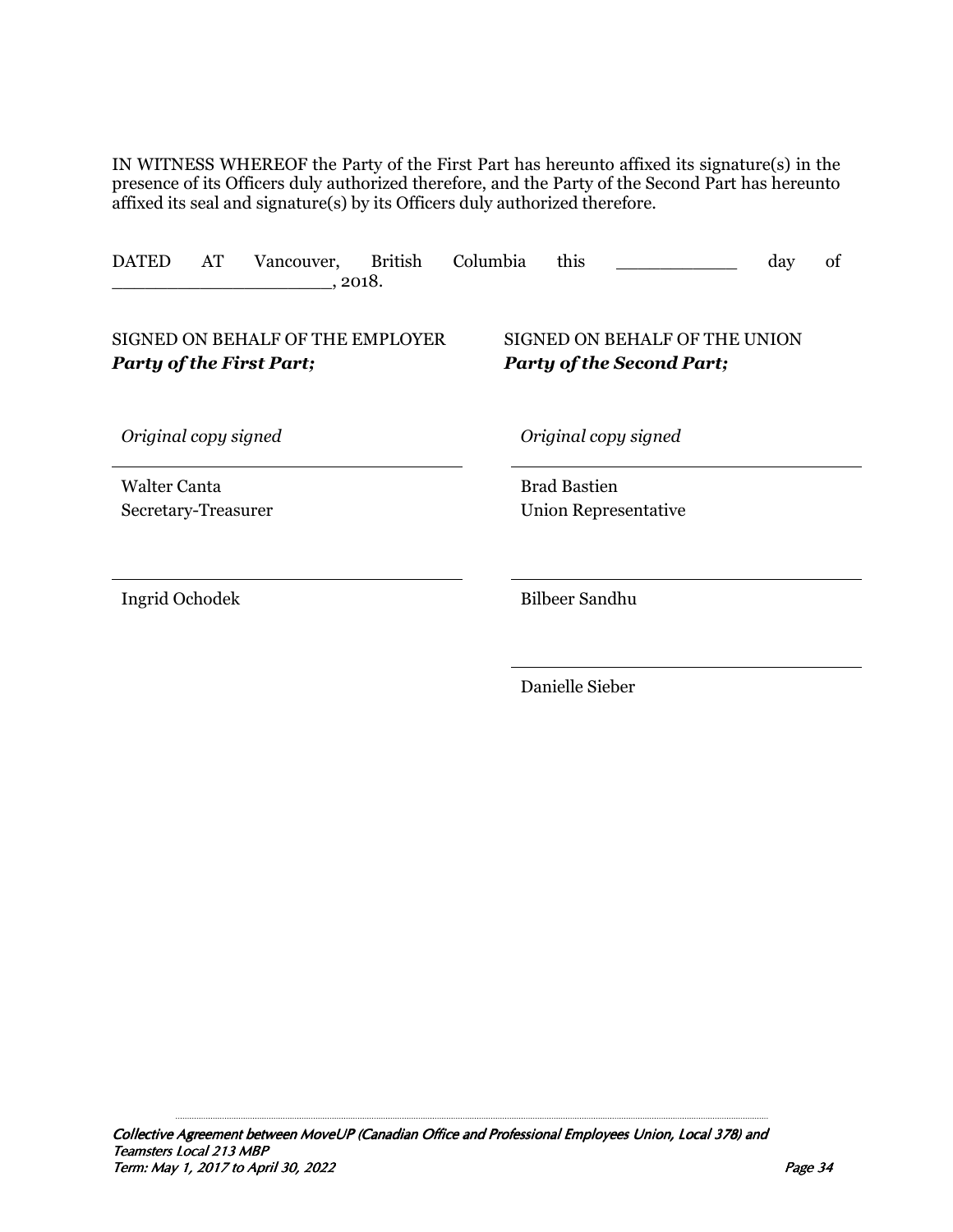# **APPENDIX "A"**

| Effective May 1, 2017:        | \$1000.00 signing bonus |
|-------------------------------|-------------------------|
| <u>Effective May 1, 2018:</u> | \$1000.00 signing bonus |
| Effective May 1, 2019:        | \$1000.00 signing bonus |

| <b>JOB</b>                          |                        | <b>EFFECTIVE</b> | <b>EFFECTIVE</b> | <b>EFFECTIVE</b> | <b>EFFECTIVE</b> | <b>EFFECTIVE</b> |  |
|-------------------------------------|------------------------|------------------|------------------|------------------|------------------|------------------|--|
| <b>CLASSIFICATION</b>               |                        | May 1, 2017      | May 1, 2018      | May 1, 2019      | May 1, 2020      | May 1, 2021      |  |
|                                     |                        |                  |                  | $\blacksquare$   | $1.5\%$          | $\overline{2\%}$ |  |
| Category<br>$\overline{\mathbf{3}}$ | -Start                 | 30.53            | 30.53            | 30.53            | 30.99            | 31.61            |  |
|                                     | -After 6<br>months     | 30.95            | 30.95            | 30.95            | 31.41            | 32.04            |  |
|                                     | -After<br>12<br>months | 32.80            | 32.80            | 32.80            | 33.29            | 33.96            |  |
|                                     |                        |                  |                  |                  |                  |                  |  |
| Category<br>$\bf{2}$                | -Start                 | 29.48            | 29.48            | 29.48            | 29.92            | 30.52            |  |
|                                     | - After<br>6<br>months | 30.56            | 30.56            | 30.56            | 31.02            | 31.64            |  |
|                                     | -After<br>12<br>months | 31.65            | 31.65            | 31.65            | 32.12            | 32.77            |  |
|                                     |                        |                  |                  |                  |                  |                  |  |
| <b>Category</b><br>1                | -Start                 | 28.46            | 28.46            | 28.46            | 28.89            | 29.46            |  |
|                                     | - After<br>6<br>months | 29.44            | 29.44            | 29.44            | 29.88            | 30.48            |  |
|                                     | -After<br>12<br>months | 30.54            | 30.54            | 30.54            | 31.00            | 31.62            |  |

# **CATEGORY 3**

Is an employee who performs the bookkeeping work required, prepares the required data for the program, corrects returns from the computer company, balances statements, performs secretarial work, claims control and performs work related to key punch, junior programming and computer operator if necessary.

#### **CATEGORY 2**

Is an employee who is capable of performing the duties and responsibilities encompassed in Category 1 as well as more specified areas with a minimum of supervision, e.g. handling of more difficult enquiries, correspondence related to such, more complex claims and a certain amount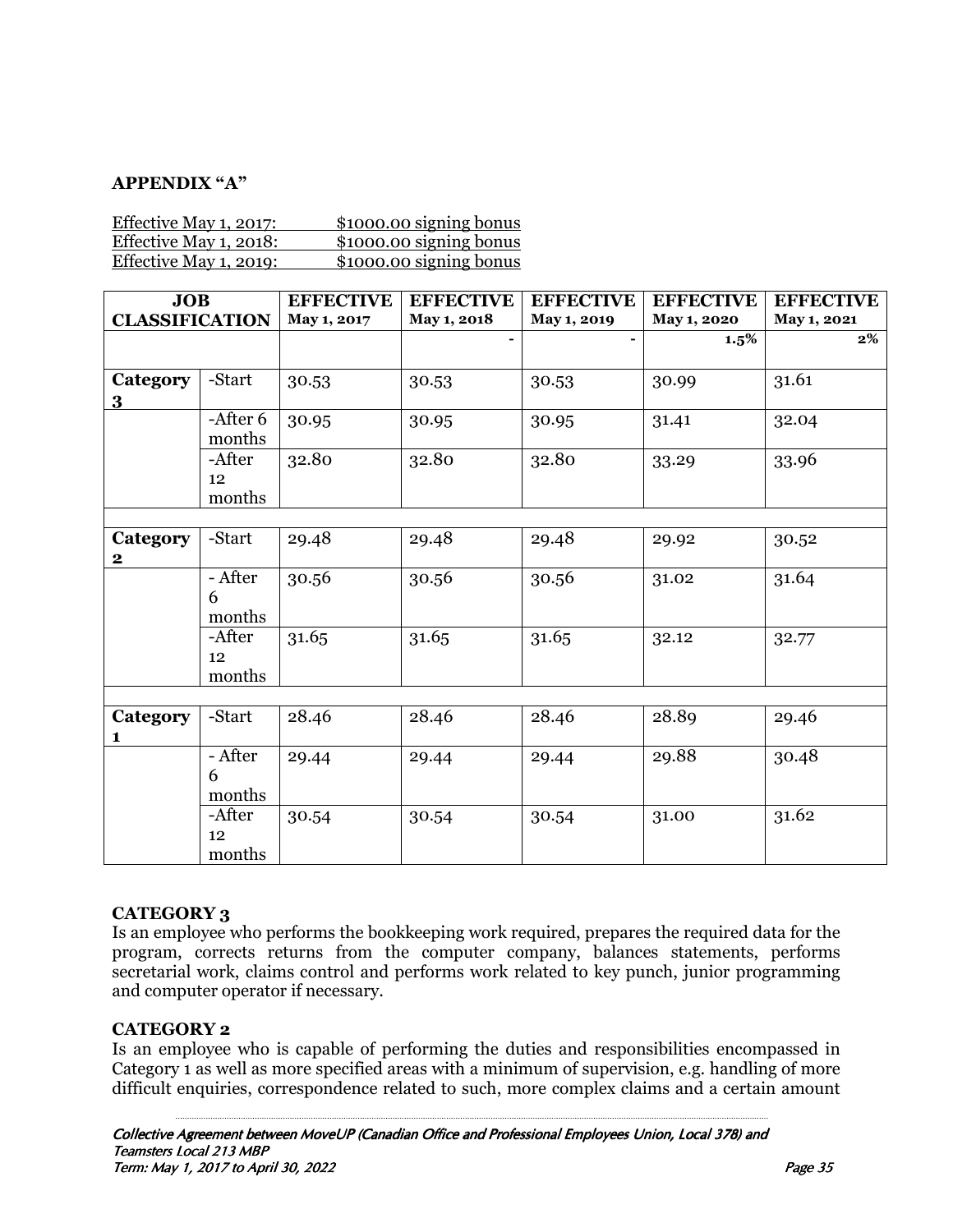of data preparation work for the computer program.

# **CATEGORY 1**

Is an employee who performs general office duties such as typing, sorting, filing, collating, photocopying, answering telephone enquiries, reception duties, taking dictation, using a Dictaphone, performing secretarial duties, operating various office equipment and machines, sorting and distributing, posting mail and performing standard clerical functions as well as specific assignments under direction.

#### **SUPERVISOR**

Effective May 1, 2013, an employee who is given supervisory duties in addition to the regular duties shall be paid two dollars (\$2.00) per hour in addition to the regular wage.

# **RETROACTIVITY**

The Employer agrees that the wage rates effective as of May 1, 2017 shall be paid retroactively to each person from that date for all hours paid.

- 1. Any employee relieving in Pension shall be paid the classified rate of pay.
- 2. Except as otherwise specified herein, all other provisions of the Agreement shall become effective on date of ratification.
- 3. The Employer may hire a Secretary to take and type minutes of the Trustees meetings. This employee shall not replace employees on staff. Other duties may be assigned from time to time to fill out the work day. This employee shall be a Union member.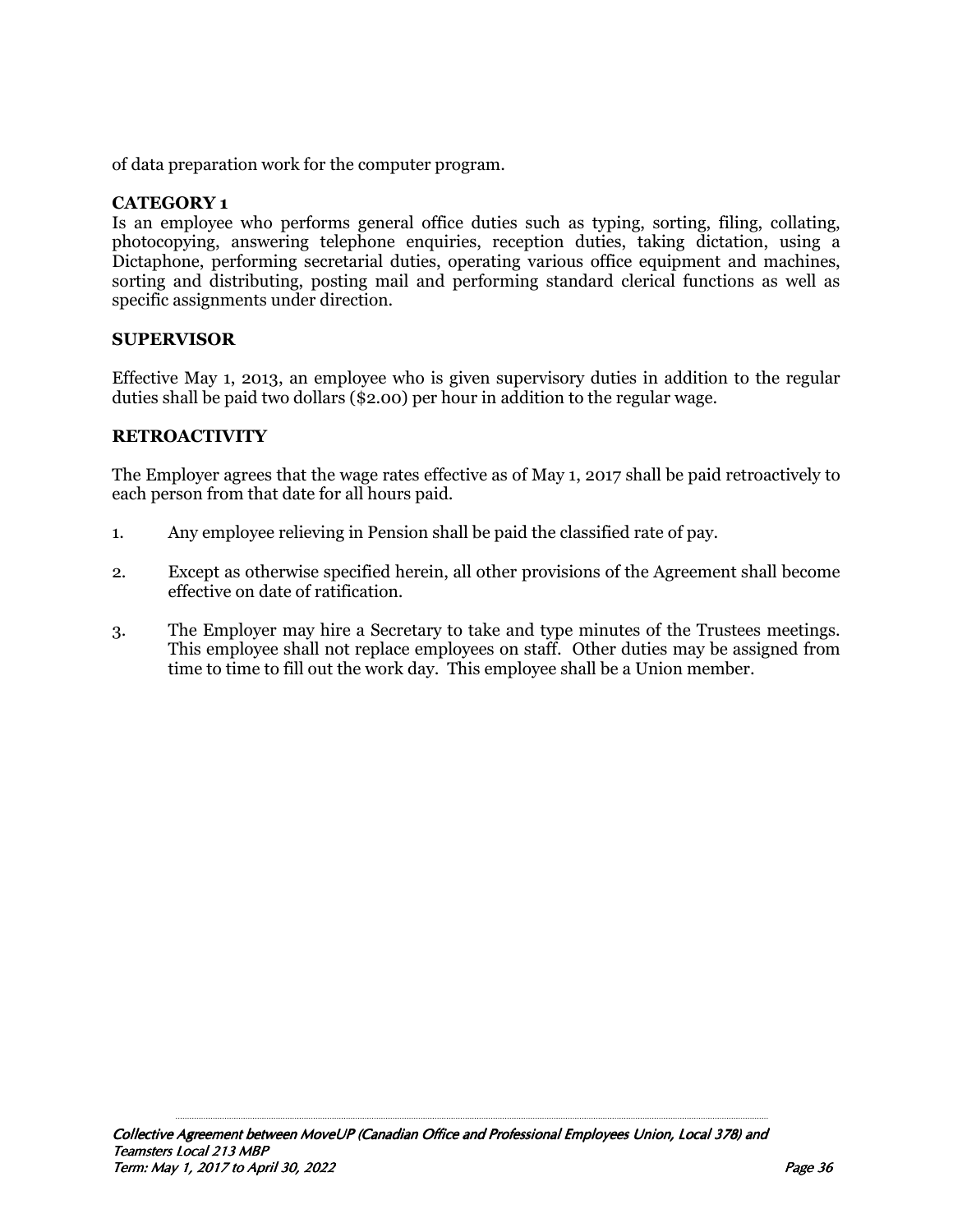#### **APPENDIX "B"**

#### **SEVERANCE PAY PLAN**

#### **I. DEFINITIONS**

The following words and phrases as used herein shall have the following meanings for the purposes of the Severance Pay Plan.

- 1. "Continuous Service" shall mean, from the date of employment continuous interrupted employment as a regular and/or regular part-time employee of the Teamsters Local 213 Members Benefit Plans.
	- (a) continuous service shall include any period during which employment is interrupted due to an authorized leave;
	- (b) continuous service shall include any period during which employment is interrupted due to sickness or accident;
	- (c) continuous service shall not include any period of employment before the employee's most recent break in continuous service. Continuous service shall be considered broken by any one (1) of the following events:
		- (i) voluntary termination of employment for any reason;
		- (ii) dismissal for cause;
		- (iii) failure to return from an authorized leave of absence including layoff, within the time specified;
- 2. "Credited Interest" shall mean interest on a member's required contributions at the average rate of interest paid to the Severance Pay Plan fund account for the number of completed months from April 1, 2000 following the date the contributions were made to the date of termination.
- 3. "Effective Date" shall mean April 1st, 2000 except that continuous service shall be decided by definition I in Section 1.
- 4. "Plan" shall mean this severance pay plan for employees of Teamsters Local 213 Members Benefit Plans.
- 5. "Plan Anniversary" shall mean an April 1.

Whenever used in the Plan, the feminine pronoun shall include the masculine and feminine gender, unless the context indicates otherwise.

#### **II. CONTRIBUTIONS**

1. Member Contributions During her membership in the Plan, each employee shall make contributions to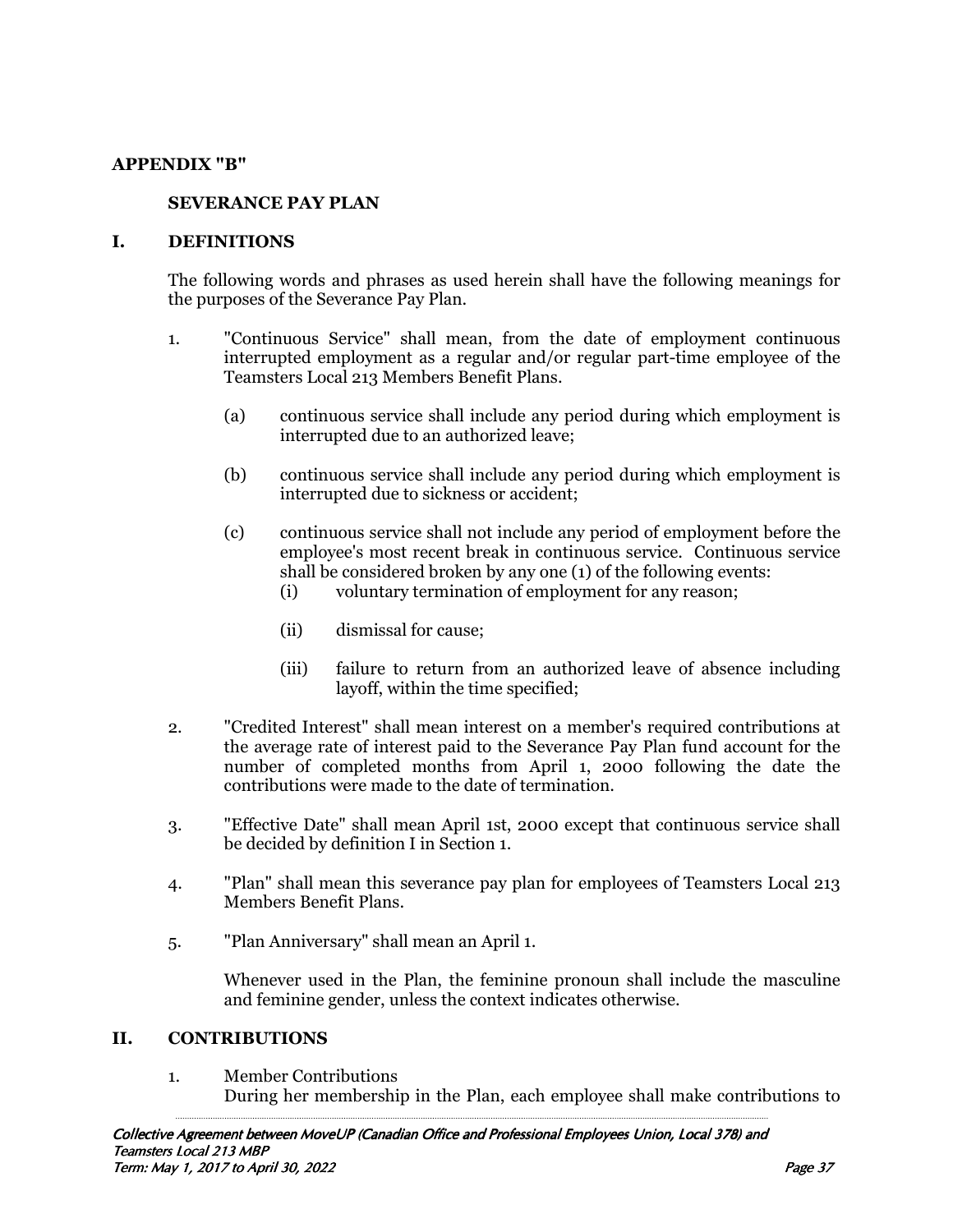the Fund by payroll deductions equal to twenty-eight dollars (\$28.00) per month.

 2. Employer Contributions The Teamsters Local 213 Members Benefit Plans shall make contributions to the Fund at the rate of fifty-six dollars (\$56.00) per month for each member of the Plan in its employ.

# **III. BENEFIT AMOUNT**

- 1. On the termination of employment of a member with less than five (5) years of continuous service, provided that such termination is for reasons other than just cause, such terminating member shall be entitled to a lump sum payment equal to her total contributions with credited interest to date of termination.
- 2. On the termination of employment of a member with five (5) or more years of continuous service, provided that such termination is for reasons other than just cause, such terminating member shall be entitled to a lump sum payment equal to one thousand dollars (\$1,000.00) multiplied by the number of completed years of continuous service from April 1st, 2000 rendered by the terminating member. This benefit shall also apply in the event of the death of a worker.
- 3. Partial years of service shall be prorated at the number of months x 1/12th of one thousand dollars (\$1,000.00).
- 4. When a member of the Severance Pay Plan is terminated for just cause, she will receive her own contributions to the Plan plus fifty percent (50%) of the calculated credited interest from April 1st, 2000.
- 5. In the event of the death of a member, this lump sum payment shall be payable to her designated beneficiary.

# **IV. ADMINISTRATION OF THE PLAN**

The general administration of the Plan shall be the responsibility of the Teamsters Local 213 Members Benefit Plans.

# **V. BENEFIT FUND**

Teamsters Local 213 Members Benefit Plans shall establish a separate account with a bank or a credit union to which shall be credited all contributions to the Plan and Fund and from which shall be paid all benefit to terminating members.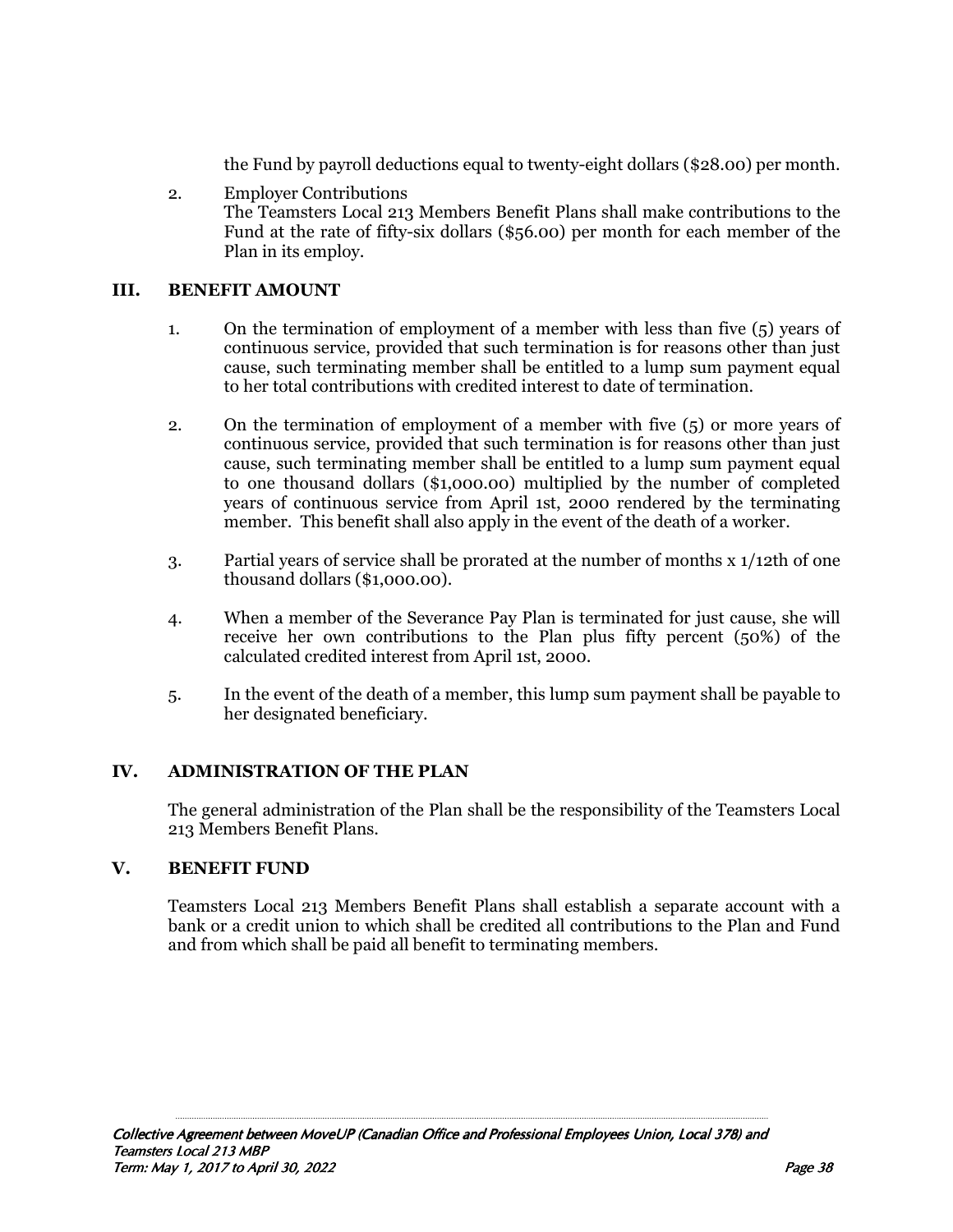# **APPENDIX "C"**

# **HEALTH AND WELFARE PLAN**

- (A) Effective July 1st, 2001, the Employer agrees to participate in the Canadian Office & Professional Employees Union, Local 378 Health and Welfare Plan for all employees subject to the jurisdiction of this Agreement (hereinafter referred to as employees). The Employer will continue and/or commence contributions to the Plan on the following basis:
	- (1) from the effective date for all employees who have completed the requirements set forth in (2) below; as of the effective date;
	- (2) for all other employees as of the effective date and all employees whose date of employment is after the effective date:
		- (i) from the first  $(1<sup>st</sup>)$  day of the month next following or coincident with the date which is one (1) month after his date of employment, contributions shall commence with respect to all benefits except Dental;
		- (ii) from the first  $(1<sup>st</sup>)$  day of the month next following or coincident with the date which is two (2) months after his date of employment, contributions shall commence with respect to Dental benefits;
		- (iii) from the date of employment for all benefits for any employee subject to the transfer provisions of the Plan.

 The Employer agrees to make such monthly contributions to the Plan for the benefits to be provided to its employees as the Trustees of the Plan and Trust Fund shall establish from time to time and do such other things as may be required to become and remain an Employer under the Plan and Trust Fund.

 It will be the responsibility of the Employer to ensure that all employees complete such forms as are required in the operation and administration of the Plan and for making the required contributions to the Trust Fund and Plan on their behalf. Failure of the Employer to secure the necessary administration forms from employees, forward completed forms and/or remit contributions on the due date to the Administrator as appointed by the Trustees, will cause the Employer to be liable for any claims arising as a result of such failure.

 It shall be the Union's responsibility to supply all necessary administration forms to the Employer.

 The benefits shall be provided to employees in accordance with the terms and conditions of the Plans.

(B) However, if any employee is otherwise covered for M.S.P., the employee may opt out of the M.S.P. coverage under this Agreement. If such other coverage ceases, then it shall be the employee's responsibility to notify the Employer and to request coverage which the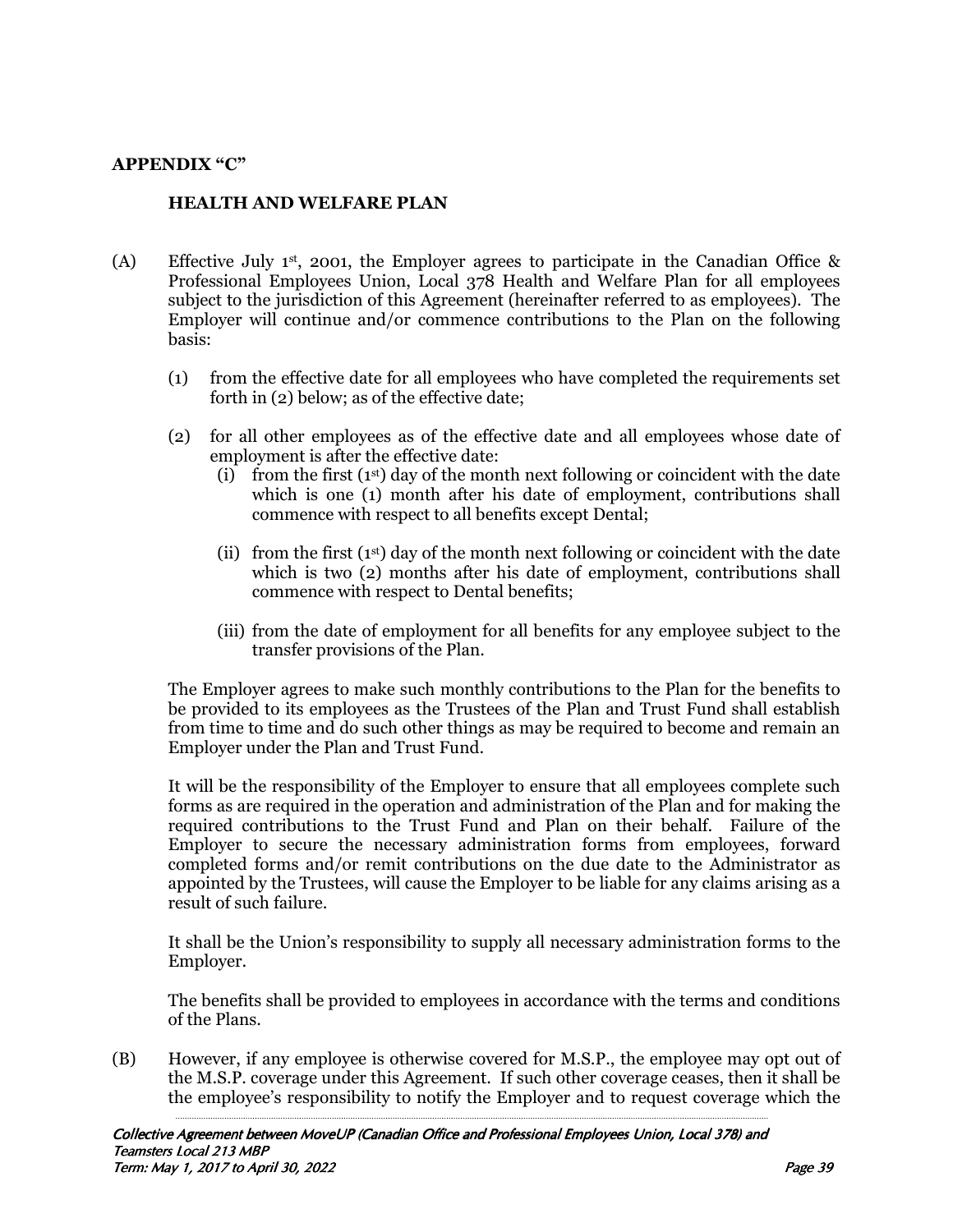Employer shall then provide immediately.

- (C) The Employer shall remit the required contributions under this Article to the Administrator appointed by the Trustees of the Canadian Office & Professional Employees Union, Local  $15$  by the tenth  $(10<sup>th</sup>)$  day of the month for which such contributions are due. Cheques are to be made payable to the Canadian Office & Professional Employees Union, Local 378.
- (D) The Employer shall remit contributions for employees who are absent from work due to an illness or accident for up to fifty-two (52) weeks.
- (E) For employees who become laid off, the Employer shall remit contributions required to maintain the Medical Services Plan of B.C. coverage, Extended Health Care Benefit and the Group Term Life Insurance Benefits. This lay-off provision shall take effect on the first  $(1<sup>st</sup>)$  day of the month following the month in which the employee was laid off and shall continue during the lay-off but for a maximum period of three (3) months.
- (F) The premium cost of the Health and Welfare Plan shall be borne one hundred percent (100%) by the Employer.
- (G) Benefits for Weekly Income and Long-Term Disability, if calculated on a percentage basis and not a fixed amount, shall be rounded to the next higher dollar.

# **Section 1 Medical and Surgical Plan**

The Employer agrees to provide and pay the premium cost of the Medical Services Plan for British Columbia as outlined below:

- (1) Participation in the Plans by each regular and regular part-time employee covered by this Agreement is a condition of employment unless such employee is covered elsewhere under the provisions of another Health and Welfare Program.
- (2) Coverage for all eligible employees (and their dependants) shall commence the first of the month following employment.
- (3) Benefits shall be as outlined in the Medical Services Commission regulations.

# **Section 2 Wage Indemnity Plan**

The Employer agrees to provide and pay the premium cost of a Wage Indemnity Plan as outlined below:

- (1) Participation in the Plan by each regular and regular part-time employee covered by this Agreement is a condition of employment.
- (2) Coverage will commence the first of the month following date of employment.
- (3) The Plan shall be a 1-8-52 Plan with benefits in the amount of seventy-five percent (75%) of current salary based on one-fifth  $(1/5<sup>th</sup>)$  of weekly earnings for each day of work lost as a result of the disability.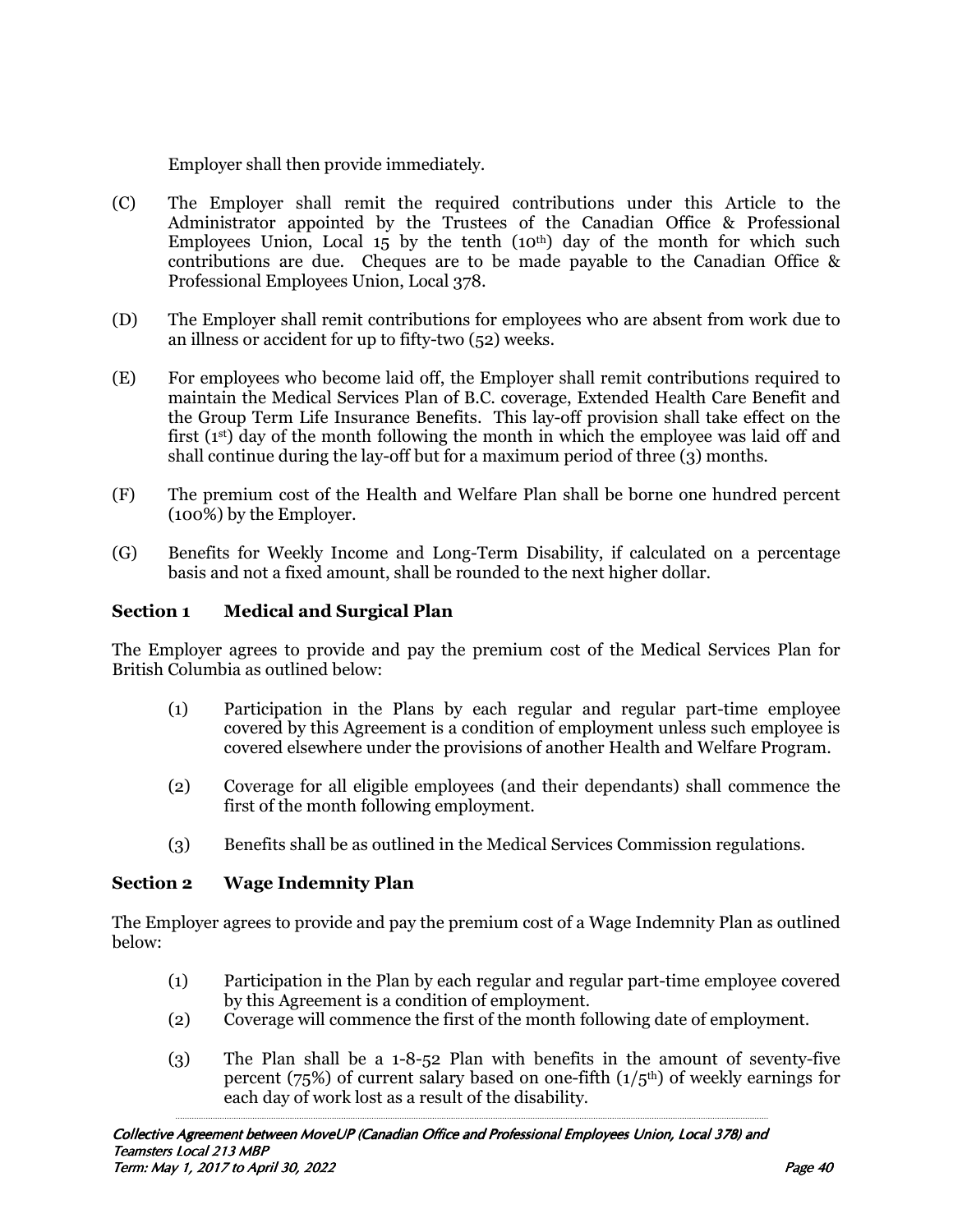- (4) The Carrier shall be BC Life.
- (5) The unused portion of sick leave entitlement per Article 39 may be used to augment the W.I.P. to one hundred percent (100%) of current salary, at the employee's discretion.

# **Section 3 Group Life Insurance Plan**

The Employer agrees to provide and pay the premium cost of a Group Life Insurance Plan as outlined below:

- (1) Participation in the Plan by each regular and regular part-time employee covered by this Agreement is a condition of employment.
- (2) Coverage will commence on the first of the month following completion of sixty (60) days employment.
- (3) Benefits shall be in the sum of sixty-five thousand dollars (\$65,000.00) covering death from any cause and including similar benefits for accidental death and dismemberment and provide a cap of eighty-thousand dollars (\$80,000.00) for those employees who elect to pay for the additional coverage above the Employer paid portion. These changes are to be effective July 1, 2013.
- (4) The Carrier shall be the Co-operators.

# **Section 4 Dental Plan**

The Union Prepaid Dental Plan shall be made available to all eligible employees (and their dependants) desiring same.

The Employer agrees to pay premium costs. The Plan shall provide the following benefits:

 100% for Part "A"; 80% for Part "B", with no limit on total claims value per year.

Section 5 Extended Health Benefit Plan

 The Employer agrees to provide and pay the premium cost of an E.H.B. Plan as outlined below:

- (1) Participation in the Plan by each regular and regular part-time employee covered by this Agreement is a condition of employment.
- (2) Coverage for all eligible employees (and their dependants) shall commence on the first of the month following date of employment.
- (3) The Plan shall include benefits as follows:
	- (a) Twenty-five-dollar (\$25.00) deductible annually for eligible expenses incurred.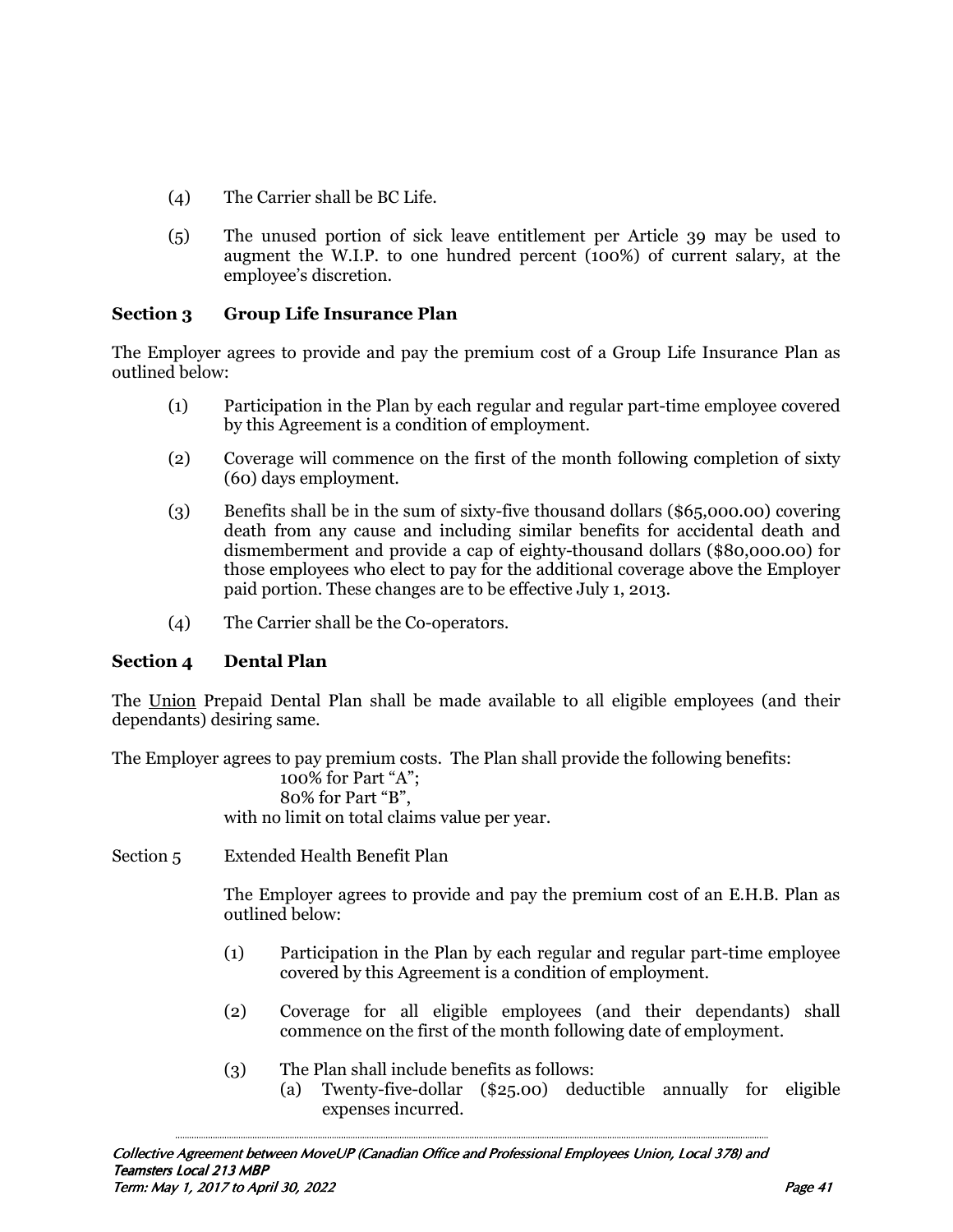- (b) One hundred percent (100%) co-insurance for eligible expenses after the deductible has been satisfied.
- (c) Claim of eyeglass, frames and/or contact lenses up to two hundred dollars (\$200.00) per person covered per each twelve (12) month period.
- (4) The Carrier shall be Pacific Blue Cross.
- Section 6 Long Term Disability Plan

 The Employer agrees to provide and pay the full premium cost of an L.T.D. Plan as outlined below:

- (1) As in Section 5.
- (2) Coverage for all eligible employees shall commence on the first of the month following date of employment.
- (3) The Plan shall provide benefits as follows:
	- (a) Seventy-five percent (75%) of monthly salary to a maximum of two thousand five hundred dollars (\$2,500.00) per month effective January 1, 2014.
	- (b) Coverage will commence after fifty-two (52) weeks of illness until age sixty-five (65).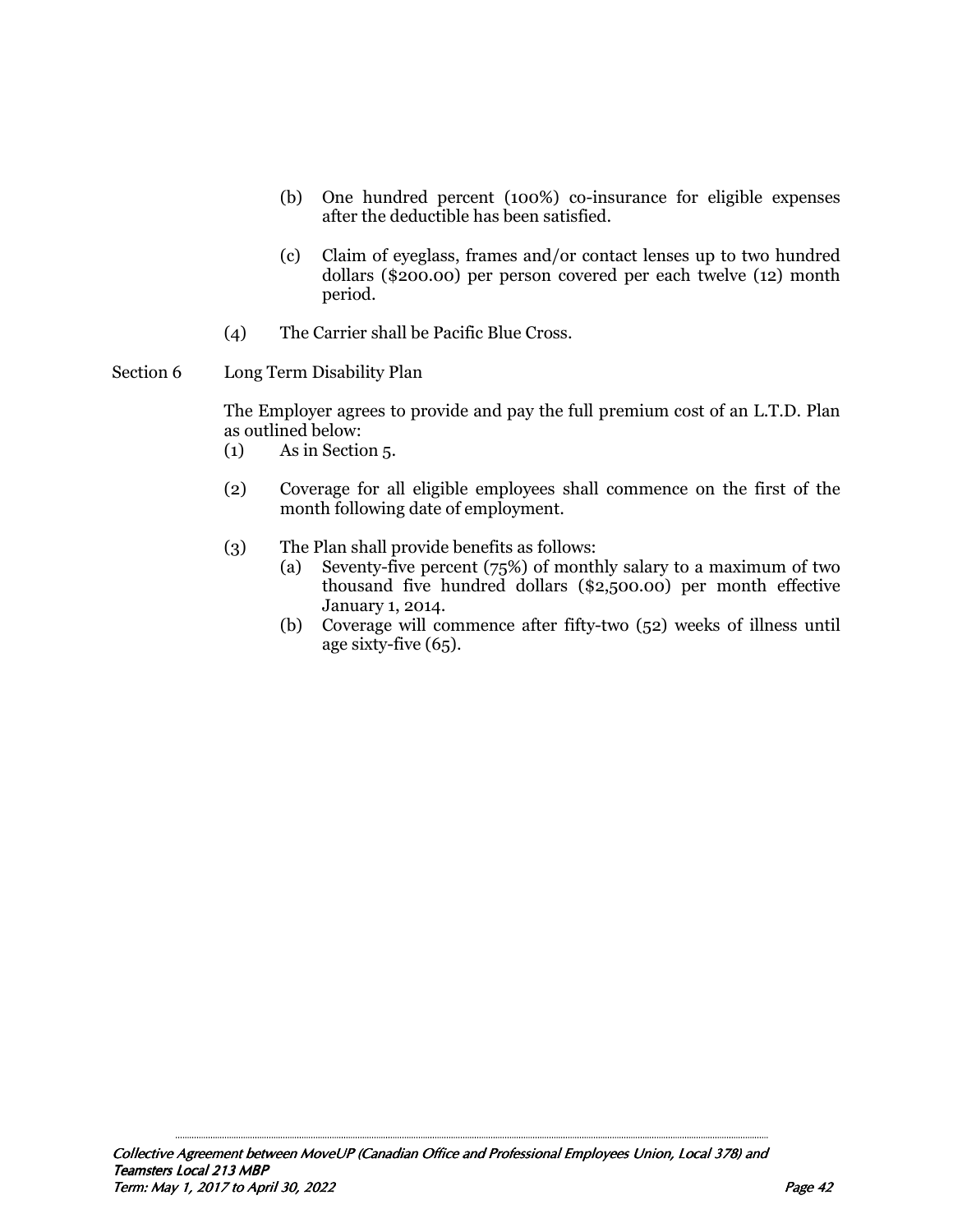# **LETTER OF UNDERSTANDING No. 1**

#### **BETWEEN: TEAMSTERS LOCAL 213 MEMBERS BENEFIT PLANS**  490 East Broadway, City of Vancouver, Province of British Columbia;

PARTY OF THE FIRST PART

# **AND: MoveUP CANADIAN OFFICE & PROFESSIONAL EMPLOYEES UNION, LOCAL 378**

PARTY OF THE SECOND PART

It is agreed by and between the Parties that Natalie Rubini will be a Regular Part-time employee and member of MoveUP and will be paid a twenty-one dollar (\$21.00) per hour premium over and above the 12-month Category 3 rate effective May 1, 2011. The premium rate will apply during the term of the agreement which is May 1, 2017 to and including April 30, 2022.

A wage rate increase is not applicable to the per hour premium rate.

Signed at Vancouver, British Columbia, this \_\_\_\_\_\_\_\_\_day of\_\_\_\_\_\_\_\_\_\_\_2018.

#### **PARTY OF THE FIRST PART PARTY OF THE SECOND PART Signed on Behalf of the Employer** Signed on Behalf of the Union

*Original copy signed Original copy signed* 

Walter Canta Brad Bastien Senior Union Representative

Ingrid Ochodek